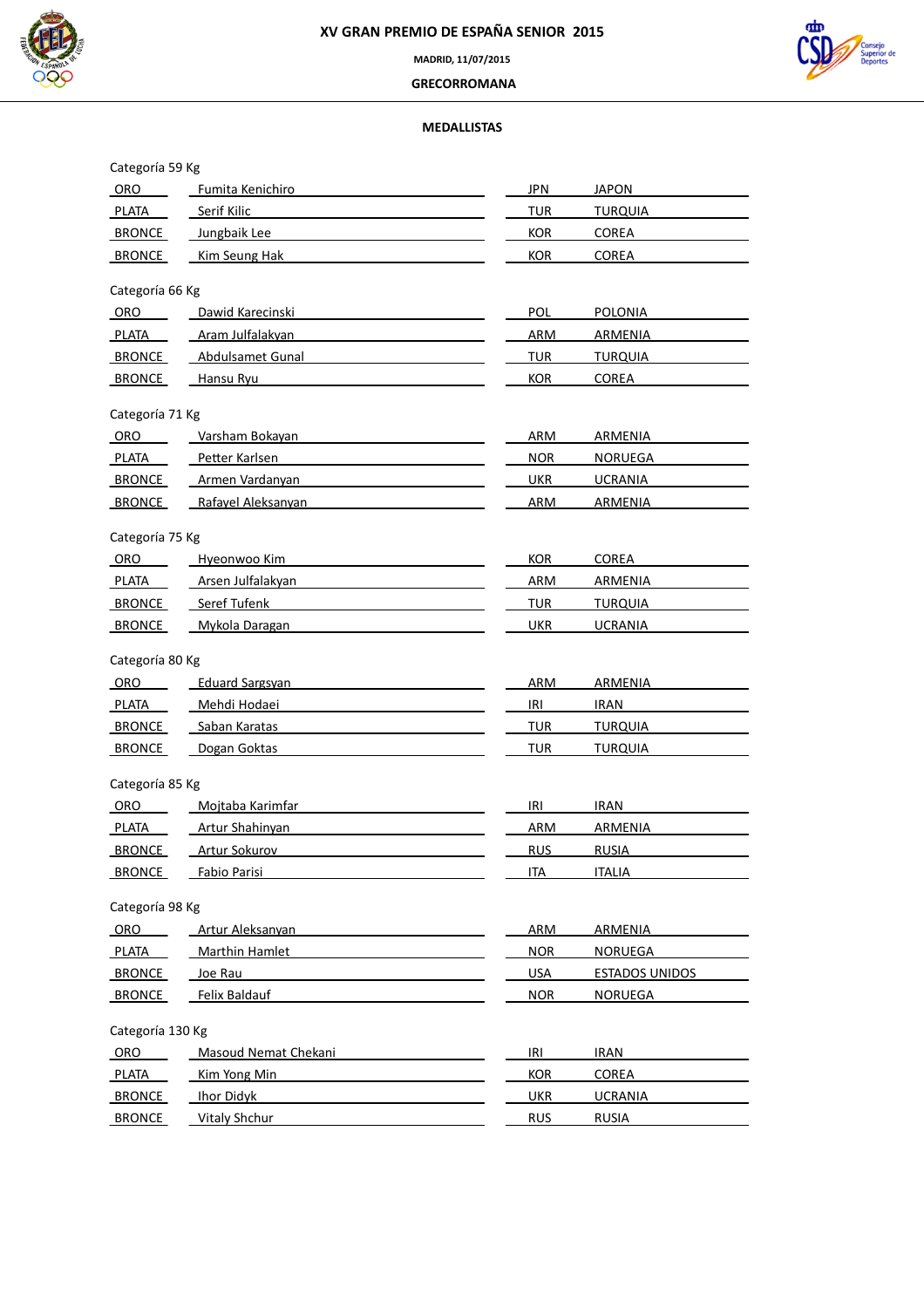



# **CLASIFICACIÓN PAISES**

| <b>Puesto</b>    | <b>Nombre</b>    | <b>Puntos</b>    |
|------------------|------------------|------------------|
| $\mathbf 1$      | ARMENIA          | 57               |
| $\overline{2}$   | <b>TURQUIA</b>   | 39               |
| $\mathbf{3}$     | <b>RUSIA</b>     | 38               |
| 4                | <b>IRAN</b>      | 35               |
| 5                | COREA            | 35               |
| 6                | POLONIA          | 31               |
| $\boldsymbol{7}$ | <b>UCRANIA</b>   | 31               |
| 8                | NORUEGA          | 21               |
| 9                | ESTADOS UNIDOS   | 14               |
| $10\,$           | ESPAÑA           | 14               |
| $11\,$           | <b>SUECIA</b>    | 12               |
| 12               | <b>JAPON</b>     | $10\,$           |
| 13               | <b>AUSTRIA</b>   | 9                |
| 14               | <b>ITALIA</b>    | 8                |
| 15               | <b>ISRAEL</b>    | $\boldsymbol{6}$ |
| 16               | <b>GRECIA</b>    | $\mathbf 2$      |
| $17\,$           | <b>SUDAFRICA</b> | $\boldsymbol{0}$ |
| 18               | PORTUGAL         | $\pmb{0}$        |
| 19               | <b>GEORGIA</b>   | $\pmb{0}$        |
| 20               | MONACO           | $\pmb{0}$        |
| 21               | PALESTINA        | $\pmb{0}$        |
| 22               | LITUANIA         | $\boldsymbol{0}$ |
| 23               | REPUBLICA CHECA  | $\pmb{0}$        |
|                  |                  |                  |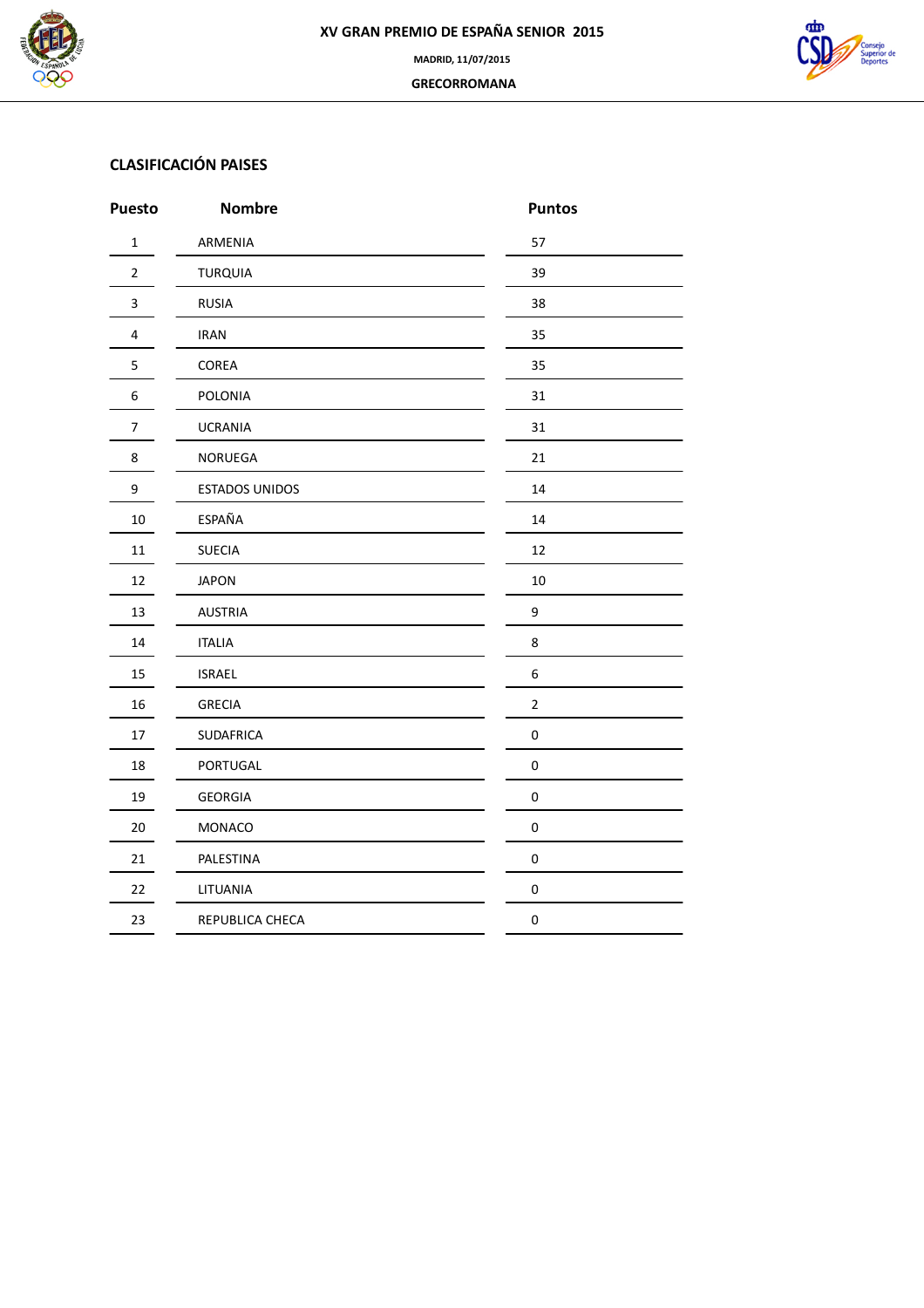

 **GRECORROMANA**



# **PUNTUACIÓN POR PAISES**

| <b>TOTAL</b><br>57<br>9<br>35 |
|-------------------------------|
|                               |
|                               |
|                               |
|                               |
| 14                            |
| 14                            |
| $\pmb{0}$                     |
| $\overline{2}$                |
| 35                            |
| 6                             |
| 8                             |
| 10                            |
| $\pmb{0}$                     |
| $\pmb{0}$                     |
| 21                            |
| $\mathbf 0$                   |
| 31                            |
| $\pmb{0}$                     |
| $\pmb{0}$                     |
| 38                            |
| $\pmb{0}$                     |
| 12                            |
| 39                            |
| 31                            |
|                               |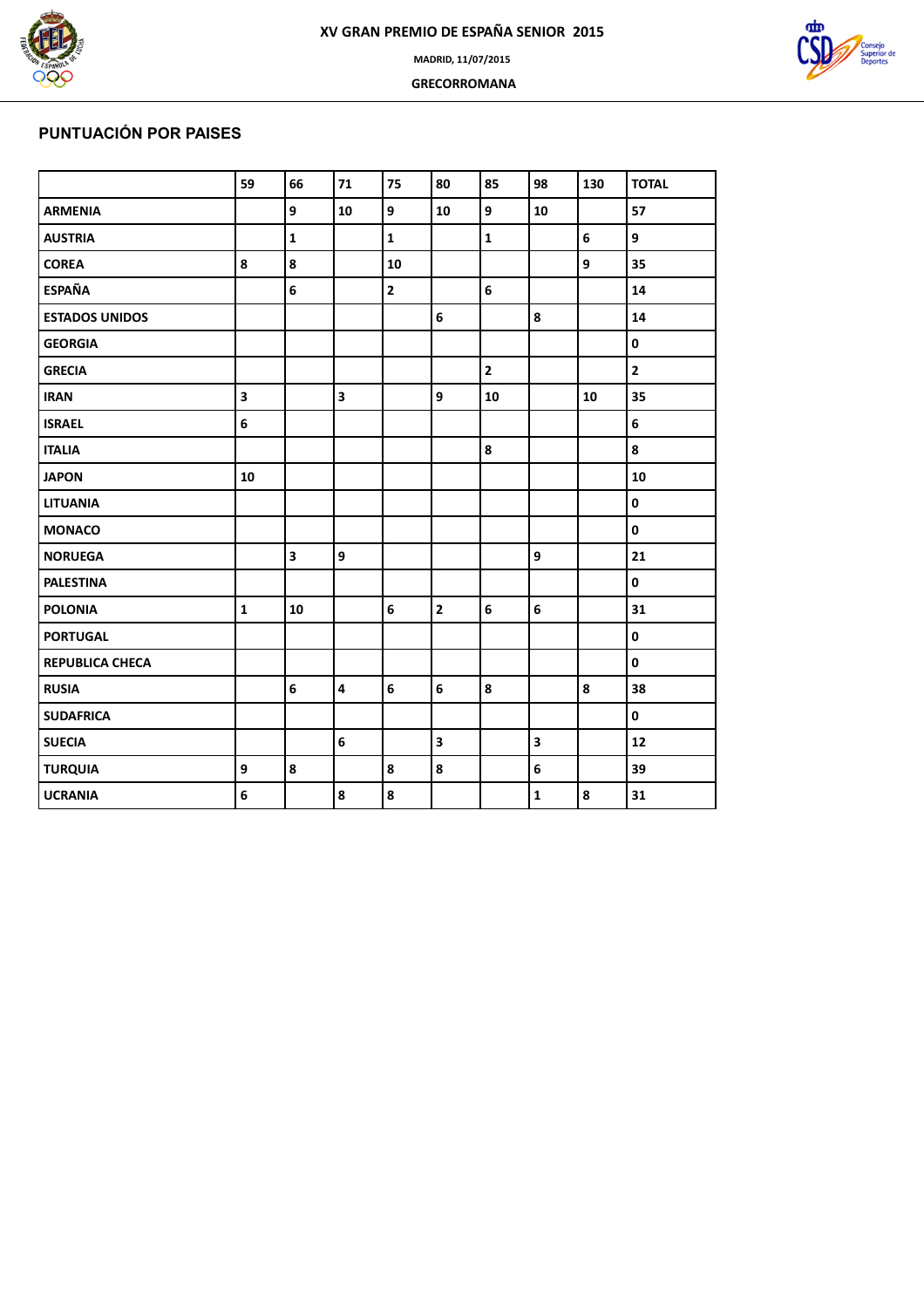

 **GRECORROMANA**



### **PARTICIPANTES POR PAISES**

|                       | 59                      | 66                      | 71             | 75                      | 80                      | 85                      | 98                      | 130                     | <b>TOTAL</b>            |
|-----------------------|-------------------------|-------------------------|----------------|-------------------------|-------------------------|-------------------------|-------------------------|-------------------------|-------------------------|
| <b>ARMENIA</b>        |                         | $\mathbf 1$             | $\overline{2}$ | $\mathbf{1}$            | $\mathbf{1}$            | $\mathbf{1}$            | $\mathbf{1}$            |                         | $\overline{\mathbf{z}}$ |
| <b>AUSTRIA</b>        |                         | $\mathbf{1}$            |                | $\mathbf 1$             | $\mathbf 1$             | $\mathbf{1}$            | $\mathbf{1}$            | $\mathbf{1}$            | 6                       |
| <b>COREA</b>          | $\overline{\mathbf{4}}$ | $\overline{\mathbf{2}}$ |                | $\mathbf 1$             |                         | $\mathbf{1}$            |                         | $\mathbf{1}$            | 9                       |
| <b>ESPAÑA</b>         | $\overline{2}$          | $\overline{2}$          |                | $\overline{\mathbf{4}}$ | $\overline{\mathbf{2}}$ | $\overline{2}$          | $\mathbf{1}$            |                         | 13                      |
| <b>ESTADOS UNIDOS</b> | $\mathbf{1}$            |                         |                |                         | $\mathbf{1}$            |                         | $\overline{\mathbf{c}}$ |                         | $\overline{\mathbf{4}}$ |
| <b>GEORGIA</b>        |                         | $\mathbf{1}$            |                |                         |                         | $\mathbf{1}$            |                         |                         | $\mathbf{2}$            |
| <b>GRECIA</b>         | $\mathbf{1}$            |                         |                | $\mathbf 1$             |                         | $\mathbf{1}$            |                         |                         | 3                       |
| <b>IRAN</b>           | $\mathbf{1}$            | $\mathbf{1}$            | $\mathbf{1}$   | $\mathbf{1}$            | $\mathbf{2}$            | $\mathbf{1}$            | $\mathbf{2}$            | $\mathbf{1}$            | 10                      |
| <b>ISRAEL</b>         | $\mathbf 1$             |                         |                |                         |                         |                         | $\mathbf{1}$            |                         | $\mathbf{2}$            |
| <b>ITALIA</b>         | $\mathbf 1$             | $\mathbf{1}$            |                | 3                       |                         | $\overline{\mathbf{2}}$ |                         |                         | $\overline{\mathbf{z}}$ |
| <b>JAPON</b>          | $\mathbf{1}$            | $\mathbf 1$             |                | $\mathbf 1$             |                         | $\mathbf{1}$            | $\mathbf{1}$            |                         | 5                       |
| <b>LITUANIA</b>       |                         |                         |                |                         |                         | $\mathbf{1}$            |                         |                         | $\mathbf{1}$            |
| <b>MONACO</b>         |                         |                         |                | $\mathbf{1}$            |                         |                         |                         |                         | $\mathbf 1$             |
| <b>NORUEGA</b>        |                         | $\overline{\mathbf{2}}$ | $\mathbf{1}$   |                         |                         | $\mathbf 1$             | $\mathbf{2}$            |                         | 6                       |
| <b>PALESTINA</b>      |                         |                         |                | $\mathbf{1}$            |                         |                         |                         |                         | $\mathbf{1}$            |
| <b>POLONIA</b>        | $\overline{\mathbf{3}}$ | $\mathbf{2}$            |                | $\overline{\mathbf{4}}$ | $\mathbf 1$             | $\overline{\mathbf{3}}$ | $\mathbf{2}$            |                         | 15                      |
| <b>PORTUGAL</b>       | $\mathbf 1$             |                         |                |                         |                         |                         |                         |                         | $\mathbf 1$             |
| REPUBLICA CHECA       |                         |                         |                |                         |                         |                         | $\mathbf{1}$            |                         | $\mathbf 1$             |
| <b>RUSIA</b>          | $\mathbf{1}$            | $\mathbf{2}$            | $\mathbf{1}$   | $\mathbf{1}$            | $\mathbf 1$             | $\mathbf{1}$            |                         | $\mathbf{1}$            | 8                       |
| <b>SUDAFRICA</b>      | $\mathbf{1}$            |                         |                |                         |                         | $\mathbf{1}$            | $\mathbf{1}$            |                         | 3                       |
| <b>SUECIA</b>         |                         |                         | $\overline{2}$ |                         | $\mathbf 1$             | $\overline{\mathbf{2}}$ | $\overline{\mathbf{2}}$ |                         | $\overline{7}$          |
| <b>TURQUIA</b>        | $\overline{\mathbf{3}}$ | $\overline{\mathbf{3}}$ |                | $\mathbf{2}$            | 3                       |                         | $\overline{\mathbf{3}}$ |                         | 14                      |
| <b>UCRANIA</b>        | $\overline{\mathbf{3}}$ |                         | $\overline{2}$ | $\mathbf{1}$            | $\mathbf{1}$            | $\mathbf{1}$            | $\overline{\mathbf{2}}$ | $\overline{\mathbf{2}}$ | 12                      |
| <b>TOTAL</b>          | 24                      | 19                      | 9              | 23                      | 14                      | 21                      | 22                      | 6                       | 138                     |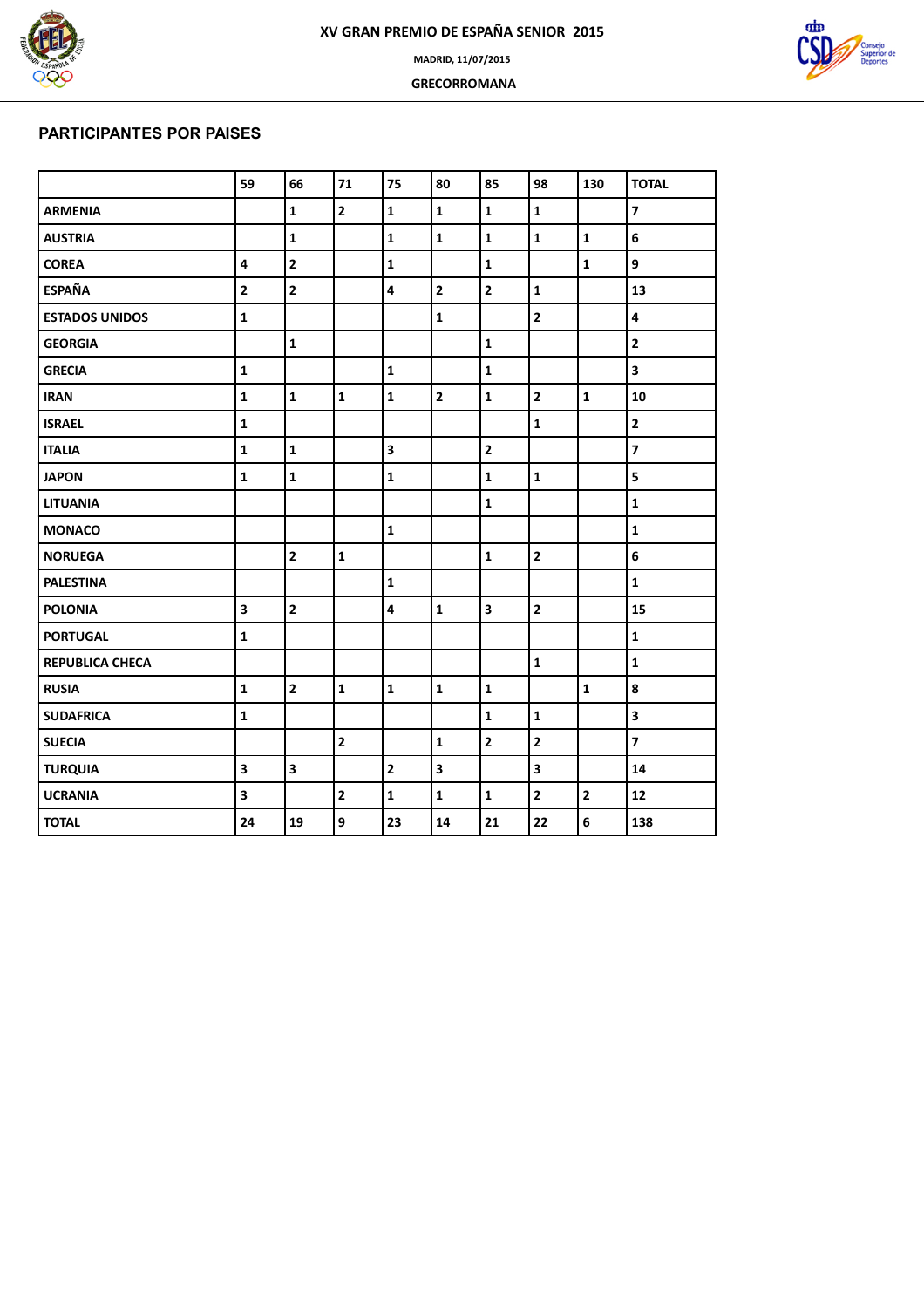

 **GRECORROMANA**



### **CATEGORIA 59 KG**

| Sorteo                   | <b>Nombre</b>                | Cod        | Pais                  |
|--------------------------|------------------------------|------------|-----------------------|
| $\mathbf 1$              | <b>Dawid Ersetic</b>         | <b>POL</b> | <b>POLONIA</b>        |
| $\overline{\mathbf{2}}$  | Albert Baghumyan             | <b>ESP</b> | <b>ESPAÑA</b>         |
| 3                        | <b>Kim Seung Hak</b>         | <b>KOR</b> | <b>COREA</b>          |
| 4                        | <b>Daniel Bobillo</b>        | <b>ESP</b> | <b>ESPAÑA</b>         |
| 5                        | <b>Przemyslaw Piatek</b>     | <b>POL</b> | <b>POLONIA</b>        |
| 6                        | Levgen Miagkyi               | <b>UKR</b> | <b>UCRANIA</b>        |
| $\overline{\phantom{a}}$ | <b>Serif Kilic</b>           | <b>TUR</b> | <b>TURQUIA</b>        |
| 8                        | <b>Dmytro Tsymbaliuk</b>     | <b>UKR</b> | <b>UCRANIA</b>        |
| 9                        | <b>Manouilidis Apostolos</b> | <b>GRE</b> | <b>GRECIA</b>         |
| 10                       | <b>Michal Tracz</b>          | <b>POL</b> | <b>POLONIA</b>        |
| 11                       | <b>Andriy Tsaryuk</b>        | <b>ISR</b> | <b>ISRAEL</b>         |
| 12                       | <b>Ruben Marvice</b>         | <b>ITA</b> | <b>ITALIA</b>         |
| 13                       | Mustafa Saglam               | <b>TUR</b> | <b>TURQUIA</b>        |
| 14                       | Saman Abdouli                | IRI        | <b>IRAN</b>           |
| 15                       | <b>Fumita Kenichiro</b>      | <b>JPN</b> | <b>JAPON</b>          |
| 16                       | <b>Jan Combrinck</b>         | <b>RSA</b> | <b>SUDAFRICA</b>      |
| 17                       | D Lyustrickiy                | <b>RUS</b> | <b>RUSIA</b>          |
| 18                       | Choi Jae Min                 | <b>KOR</b> | <b>COREA</b>          |
| 19                       | Jungbaik Lee                 | <b>KOR</b> | <b>COREA</b>          |
| 20                       | <b>Nikko Triggas</b>         | <b>USA</b> | <b>ESTADOS UNIDOS</b> |
| 21                       | <b>Jeong Cheol</b>           | <b>KOR</b> | <b>COREA</b>          |
| 22                       | <b>Vyugar Ragymov</b>        | <b>UKR</b> | <b>UCRANIA</b>        |
| 23                       | Joao Carvalho                | <b>POR</b> | <b>PORTUGAL</b>       |
| 24                       | <b>Erhan Karakus</b>         | <b>TUR</b> | <b>TURQUIA</b>        |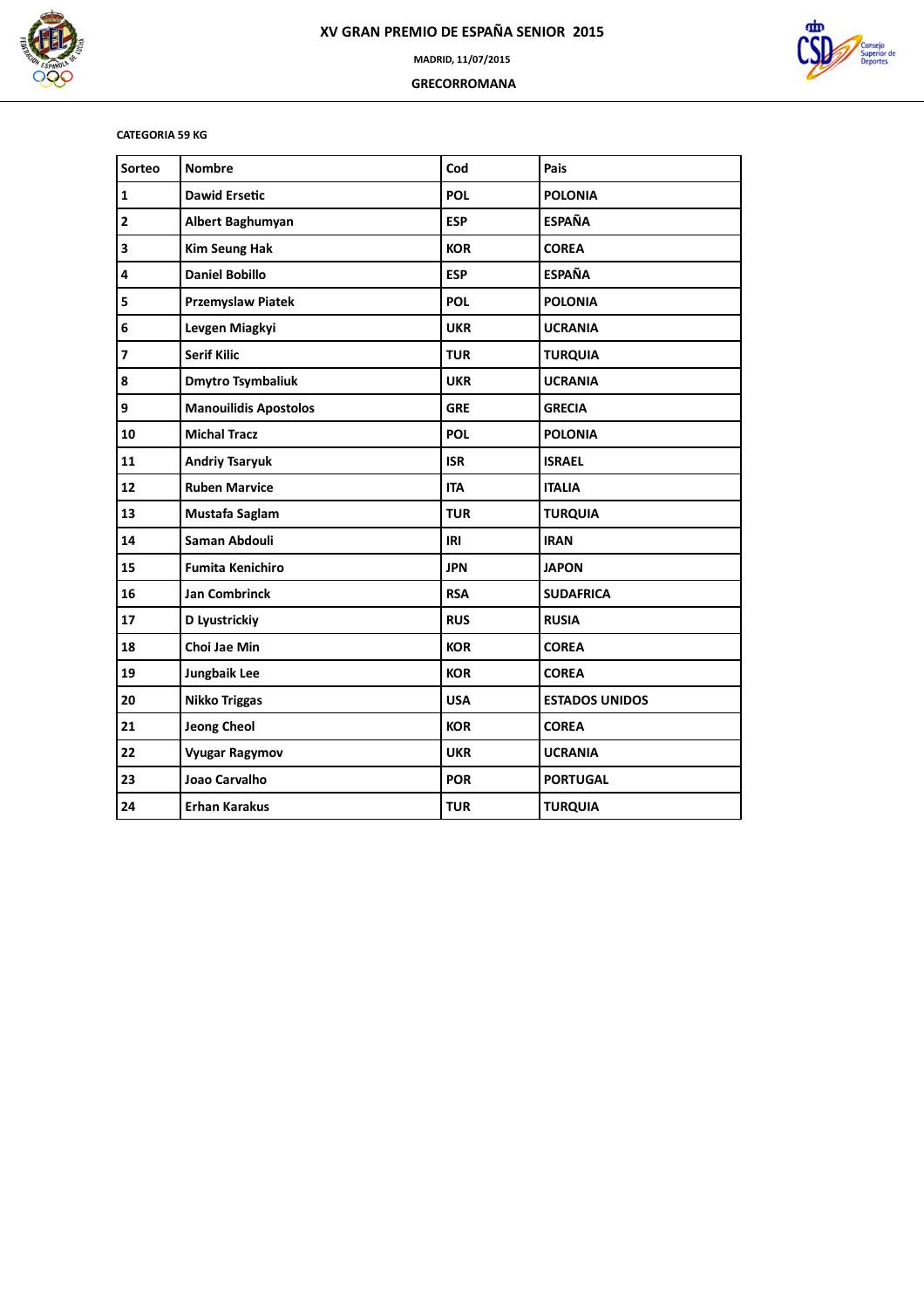



 **GRECORROMANA**

### **CATEGORIA 66 KG**

| Sorteo                  | <b>Nombre</b>             | Cod        | Pais           |
|-------------------------|---------------------------|------------|----------------|
| $\mathbf 1$             | Pal Eirik Gundersen       | <b>NOR</b> | <b>NORUEGA</b> |
| $\mathbf{2}$            | <b>Grzegorz Wanke</b>     | <b>POL</b> | <b>POLONIA</b> |
| 3                       | <b>Nazir Abdullaev</b>    | <b>RUS</b> | <b>RUSIA</b>   |
| $\overline{\mathbf{4}}$ | <b>Atayan Yuksel</b>      | <b>TUR</b> | <b>TURQUIA</b> |
| 5                       | <b>Hansu Ryu</b>          | <b>KOR</b> | <b>COREA</b>   |
| 6                       | Dawid Karecinski          | <b>POL</b> | <b>POLONIA</b> |
| $\overline{7}$          | <b>Horigo Yuta</b>        | <b>JPN</b> | <b>JAPON</b>   |
| 8                       | <b>Mikheil Zabrasvily</b> | <b>GEO</b> | <b>GEORGIA</b> |
| 9                       | Davide Cascavilla         | <b>ITA</b> | <b>ITALIA</b>  |
| 10                      | <b>Enes Basar</b>         | <b>TUR</b> | <b>TURQUIA</b> |
| 11                      | <b>Kim Do Hyeong</b>      | <b>KOR</b> | <b>COREA</b>   |
| 12                      | <b>Ismael Navarro</b>     | <b>ESP</b> | <b>ESPAÑA</b>  |
| 13                      | <b>Benedikt Puffer</b>    | <b>AUT</b> | <b>AUSTRIA</b> |
| 14                      | A Bakizhorov              | <b>RUS</b> | <b>RUSIA</b>   |
| 15                      | <b>Amin Souri</b>         | IRI        | <b>IRAN</b>    |
| 16                      | <b>Abdulsamet Gunal</b>   | <b>TUR</b> | <b>TURQUIA</b> |
| 17                      | Aram Julfalakyan          | <b>ARM</b> | <b>ARMENIA</b> |
| 18                      | <b>Oscar Parra</b>        | <b>ESP</b> | <b>ESPAÑA</b>  |
| 19                      | <b>Stig Andre Berge</b>   | <b>NOR</b> | <b>NORUEGA</b> |

### **CATEGORIA 71 KG**

| Sorteo         | <b>Nombre</b>               | Cod        | Pais           |
|----------------|-----------------------------|------------|----------------|
| 1              | Karaia Butkhuzi             | <b>UKR</b> | <b>UCRANIA</b> |
| $\overline{2}$ | Varsham Bokayan             | <b>ARM</b> | <b>ARMENIA</b> |
| 3              | Rafayel Aleksanyan          | <b>ARM</b> | <b>ARMENIA</b> |
| 4              | <b>Mehrdad Esfaniarifar</b> | IRI        | <b>IRAN</b>    |
| 5              | <b>Petter Karlsen</b>       | <b>NOR</b> | <b>NORUEGA</b> |
| 6              | Armen Vardanyan             | <b>UKR</b> | <b>UCRANIA</b> |
| 7              | <b>Zakarias Tallroth</b>    | <b>SWE</b> | <b>SUECIA</b>  |
| 8              | Sharur Vardanyan            | <b>SWE</b> | <b>SUECIA</b>  |
| 9              | Oleg Zoina                  | <b>RUS</b> | <b>RUSIA</b>   |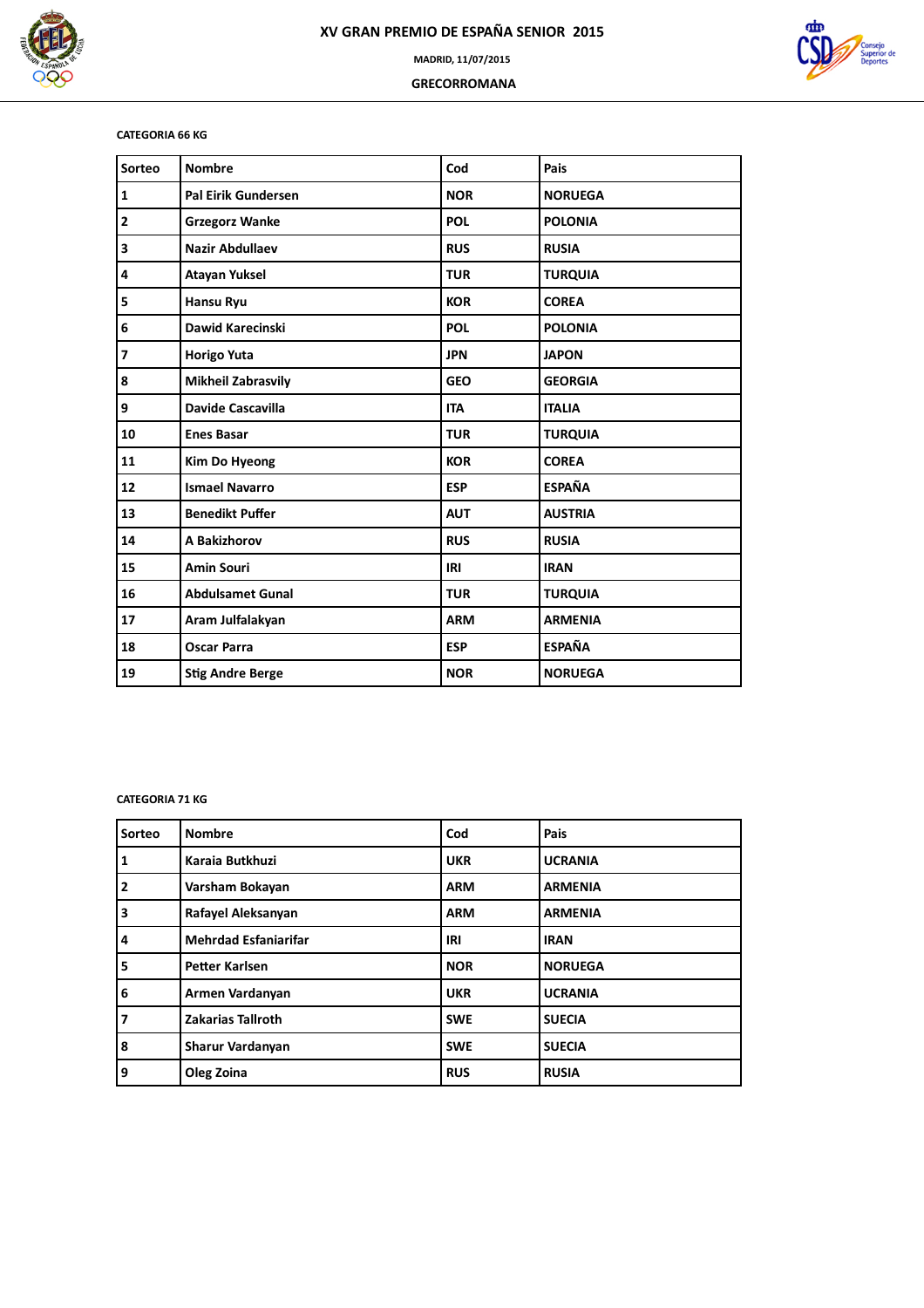

 **GRECORROMANA**



### **CATEGORIA 75 KG**

| Sorteo                   | <b>Nombre</b>             | Cod        | Pais             |
|--------------------------|---------------------------|------------|------------------|
| $\mathbf 1$              | <b>Hyeonwoo Kim</b>       | <b>KOR</b> | <b>COREA</b>     |
| $\overline{\mathbf{c}}$  | A Sadykov                 | <b>RUS</b> | <b>RUSIA</b>     |
| 3                        | <b>Manouilidis Petros</b> | <b>GRE</b> | <b>GRECIA</b>    |
| 4                        | Sakabe Soh                | <b>JPN</b> | <b>JAPON</b>     |
| 5                        | <b>Miguel Lomba</b>       | <b>ESP</b> | <b>ESPAÑA</b>    |
| 6                        | <b>Florian Marchl</b>     | <b>AUT</b> | <b>AUSTRIA</b>   |
| $\overline{\phantom{a}}$ | Mykola Daragan            | <b>UKR</b> | <b>UCRANIA</b>   |
| 8                        | <b>Frank Hassli</b>       | <b>MON</b> | <b>MONACO</b>    |
| 9                        | Jacek Tomaszewski         | <b>POL</b> | <b>POLONIA</b>   |
| 10                       | <b>Matteo Maffezzosi</b>  | <b>ITA</b> | <b>ITALIA</b>    |
| 11                       | <b>Riccardo Abbescia</b>  | <b>ITA</b> | <b>ITALIA</b>    |
| 12                       | Juan Jose Ruiz            | <b>ESP</b> | <b>ESPAÑA</b>    |
| 13                       | Pablo Garcia Garcia       | <b>ESP</b> | <b>ESPAÑA</b>    |
| 14                       | <b>Richard Gil</b>        | <b>ESP</b> | <b>ESPAÑA</b>    |
| 15                       | <b>Seref Tufenk</b>       | <b>TUR</b> | <b>TURQUIA</b>   |
| 16                       | <b>Arkadiusz Kulynycz</b> | <b>POL</b> | <b>POLONIA</b>   |
| 17                       | Luca Dariozzi             | <b>ITA</b> | <b>ITALIA</b>    |
| 18                       | Arsen Julfalakyan         | <b>ARM</b> | <b>ARMENIA</b>   |
| 19                       | <b>Osman Kose</b>         | <b>TUR</b> | <b>TURQUIA</b>   |
| 20                       | <b>Dawid Klimek</b>       | <b>POL</b> | <b>POLONIA</b>   |
| 21                       | <b>Rabbia Khalil</b>      | <b>PLE</b> | <b>PALESTINA</b> |
| 22                       | <b>Iwan Nylypiuk</b>      | <b>POL</b> | <b>POLONIA</b>   |
| 23                       | <b>Hassan Zeidvand</b>    | IRI        | <b>IRAN</b>      |
|                          |                           |            |                  |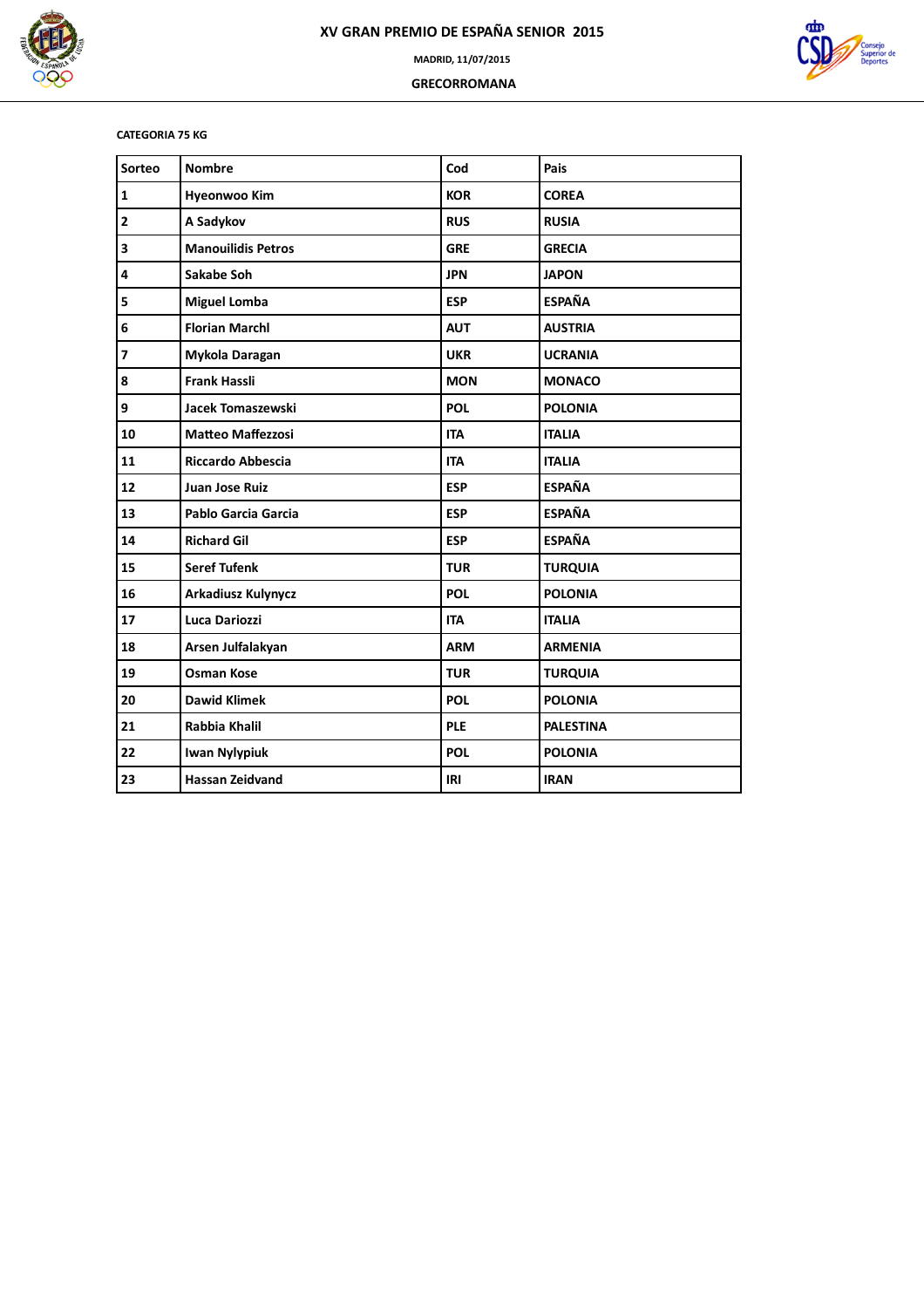

 **GRECORROMANA**



### **CATEGORIA 80 KG**

| Sorteo                   | <b>Nombre</b>               | Cod        | Pais                  |
|--------------------------|-----------------------------|------------|-----------------------|
| $\mathbf{1}$             | Vahid Mohammadinosrati      | IRI        | <b>IRAN</b>           |
| $\overline{\mathbf{2}}$  | Dogan Goktas                | <b>TUR</b> | <b>TURQUIA</b>        |
| 3                        | <b>Eduard Sargsyan</b>      | <b>ARM</b> | <b>ARMENIA</b>        |
| 4                        | <b>Edgar Babayan</b>        | <b>POL</b> | <b>POLONIA</b>        |
| 5                        | <b>Oleg Shokalov</b>        | <b>RUS</b> | <b>RUSIA</b>          |
| 6                        | <b>Juan Caballero Diaz</b>  | <b>ESP</b> | <b>ESPAÑA</b>         |
| $\overline{\phantom{a}}$ | Mehdi Hodaei                | IRI        | <b>IRAN</b>           |
| 8                        | <b>Patrick Martinez</b>     | <b>USA</b> | <b>ESTADOS UNIDOS</b> |
| 9                        | <b>Chekalenko Oleksii</b>   | <b>UKR</b> | <b>UCRANIA</b>        |
| 10                       | <b>Aslan Atem</b>           | <b>TUR</b> | <b>TURQUIA</b>        |
| 11                       | <b>Adrian Fortun Arranz</b> | <b>ESP</b> | <b>ESPAÑA</b>         |
| 12                       | Saban Karatas               | <b>TUR</b> | <b>TURQUIA</b>        |
| 13                       | <b>Michael Wagner</b>       | <b>AUT</b> | <b>AUSTRIA</b>        |
| 14                       | <b>Anton Eketall</b>        | <b>SWE</b> | <b>SUECIA</b>         |
|                          |                             |            |                       |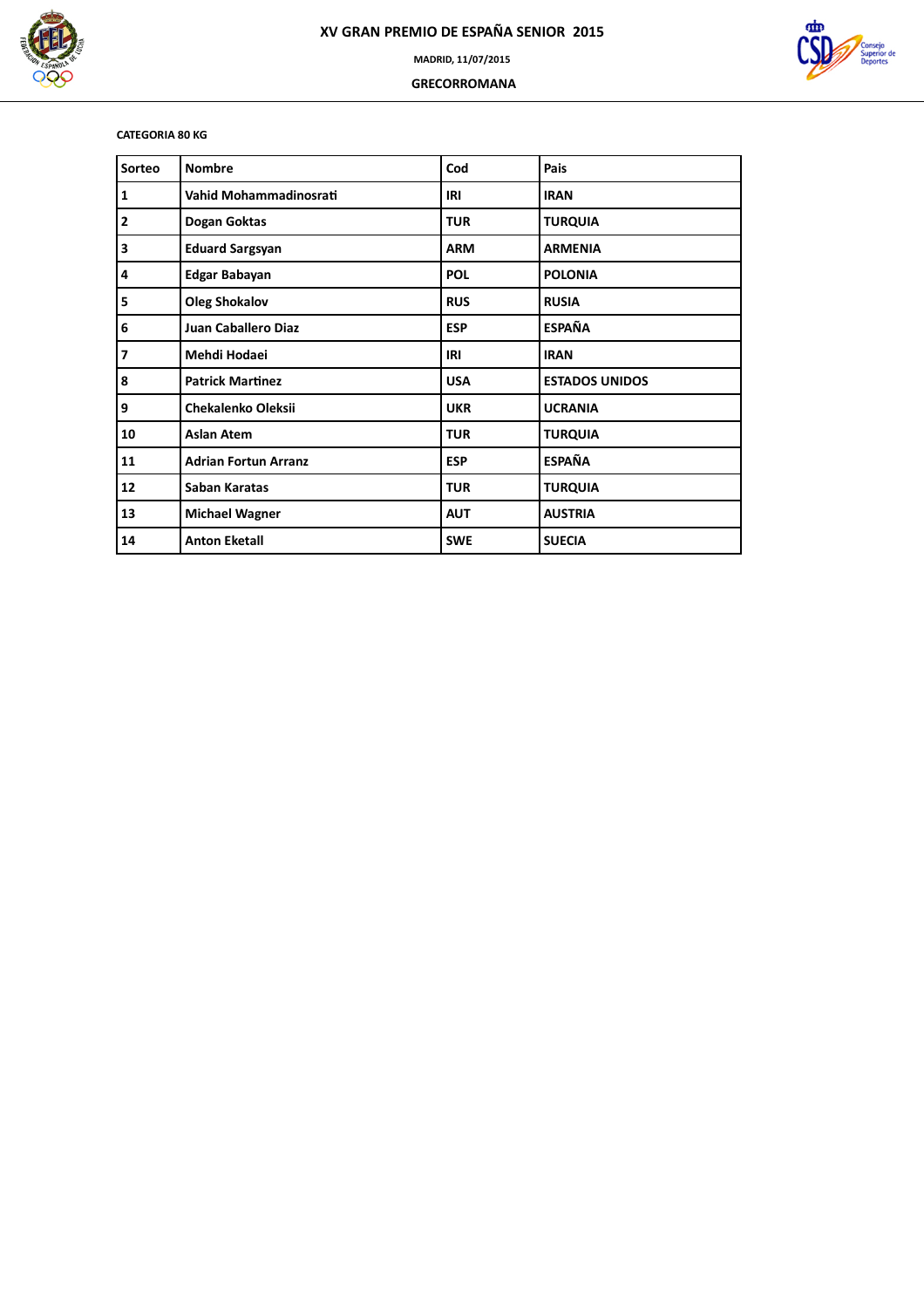

 **GRECORROMANA**



### **CATEGORIA 85 KG**

| Sorteo         | <b>Nombre</b>               | Cod        | Pais             |
|----------------|-----------------------------|------------|------------------|
| $\mathbf 1$    | Artur Shahinyan             | <b>ARM</b> | <b>ARMENIA</b>   |
| $\mathbf{2}$   | <b>Otari Kiknadze</b>       | <b>GEO</b> | <b>GEORGIA</b>   |
| 3              | Yanaha Ryuta                | <b>JPN</b> | <b>JAPON</b>     |
| 4              | <b>Fabio Parisi</b>         | <b>ITA</b> | <b>ITALIA</b>    |
| 5              | Park Jin Sung               | <b>KOR</b> | <b>COREA</b>     |
| 6              | Pedro J. Garcia             | <b>ESP</b> | <b>ESPAÑA</b>    |
| $\overline{7}$ | <b>Eiridas Stankevicus</b>  | <b>LTU</b> | <b>LITUANIA</b>  |
| 8              | <b>Tsekeridis Dimitrios</b> | <b>GRE</b> | <b>GRECIA</b>    |
| 9              | <b>Tadeusz Michalik</b>     | <b>POL</b> | <b>POLONIA</b>   |
| 10             | <b>El Mahdi Roccaro</b>     | <b>ITA</b> | <b>ITALIA</b>    |
| 11             | <b>Amer Hrustanovic</b>     | <b>AUT</b> | <b>AUSTRIA</b>   |
| 12             | Mojtaba Karimfar            | IRI        | <b>IRAN</b>      |
| 13             | Vasyl Rachyba               | <b>UKR</b> | <b>UCRANIA</b>   |
| 14             | <b>Rasmus Tjorstad</b>      | <b>NOR</b> | <b>NORUEGA</b>   |
| 15             | <b>Emil Sandahl</b>         | <b>SWE</b> | <b>SUECIA</b>    |
| 16             | <b>Artur Sokurov</b>        | <b>RUS</b> | <b>RUSIA</b>     |
| 17             | <b>Kristofer Johansson</b>  | <b>SWE</b> | <b>SUECIA</b>    |
| 18             | Patryck Boniecki            | <b>POL</b> | <b>POLONIA</b>   |
| 19             | <b>Jesus Gasca</b>          | <b>ESP</b> | <b>ESPAÑA</b>    |
| 20             | <b>Krystian Formela</b>     | <b>POL</b> | <b>POLONIA</b>   |
| 21             | Van Zyl                     | <b>RSA</b> | <b>SUDAFRICA</b> |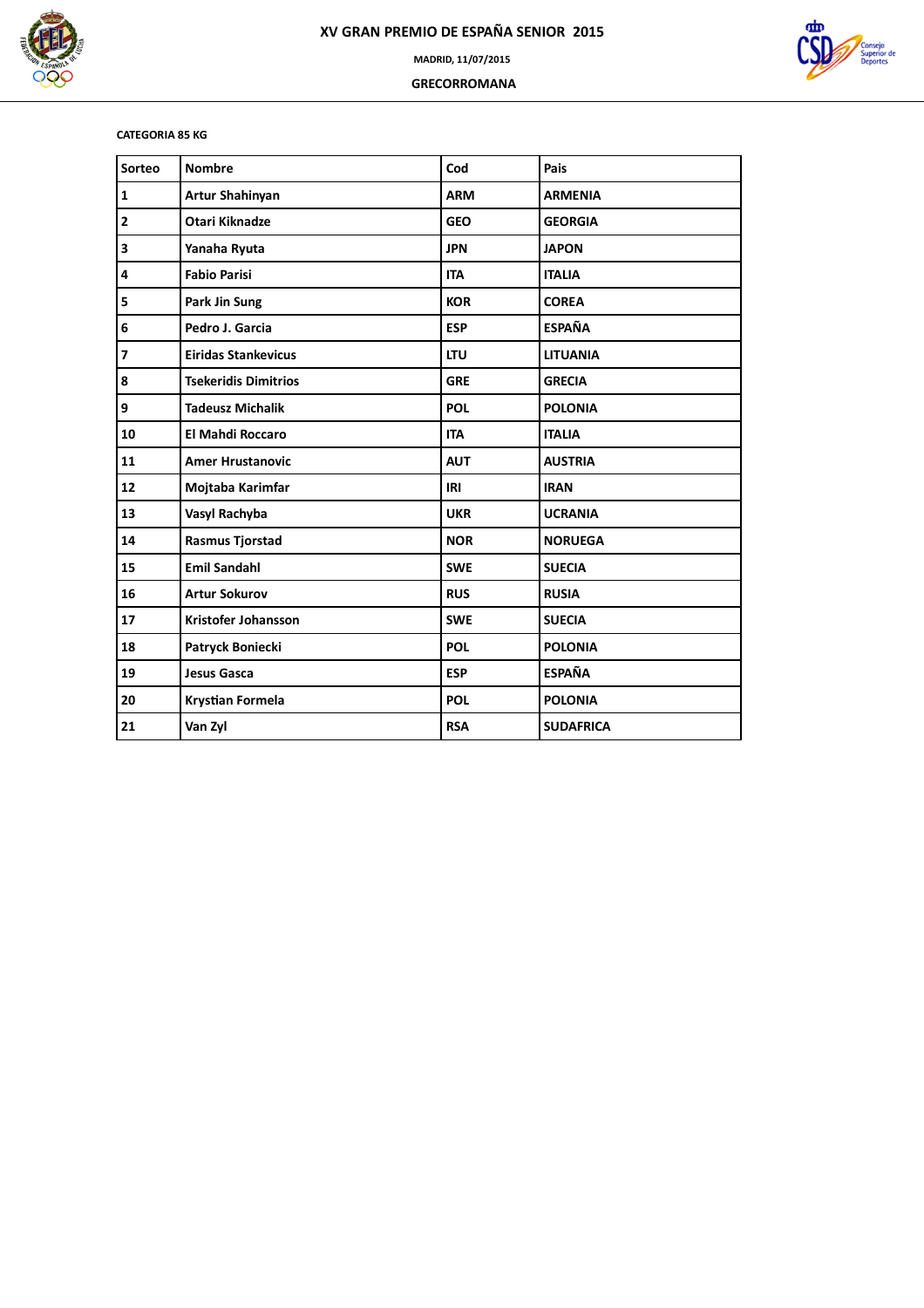

 **GRECORROMANA**



### **CATEGORIA 98 KG**

| Sorteo       | <b>Nombre</b>              | Cod        | Pais                   |
|--------------|----------------------------|------------|------------------------|
| $\mathbf{1}$ | <b>Daniel Gastl</b>        | <b>AUT</b> | <b>AUSTRIA</b>         |
| 2            | <b>Marthin Hamlet</b>      | <b>NOR</b> | <b>NORUEGA</b>         |
| 3            | <b>Felix Baldauf</b>       | <b>NOR</b> | <b>NORUEGA</b>         |
| 4            | <b>Jose Lopez Gallego</b>  | <b>ESP</b> | <b>ESPAÑA</b>          |
| 5            | <b>Volodymyr Teslenko</b>  | <b>UKR</b> | <b>UCRANIA</b>         |
| 6            | Nara Yuta                  | <b>JPN</b> | <b>JAPON</b>           |
| 7            | Dogan Yilmaz               | <b>TUR</b> | <b>TURQUIA</b>         |
| 8            | <b>Patrick Carey</b>       | <b>USA</b> | <b>ESTADOS UNIDOS</b>  |
| 9            | Robert Avanesyan           | <b>ISR</b> | <b>ISRAEL</b>          |
| 10           | <b>Volodymyr Vasyliev</b>  | <b>UKR</b> | <b>UCRANIA</b>         |
| 11           | <b>Fatih Baskoy</b>        | <b>TUR</b> | <b>TURQUIA</b>         |
| 12           | <b>Dobes Dominik</b>       | <b>CZE</b> | <b>REPUBLICA CHECA</b> |
| 13           | <b>Radoslaw Grzybicki</b>  | <b>POL</b> | <b>POLONIA</b>         |
| 14           | <b>Fathi Mohammad</b>      | IRI        | <b>IRAN</b>            |
| 15           | <b>Ahmet Tacyildiz</b>     | <b>TUR</b> | <b>TURQUIA</b>         |
| 16           | <b>Ghalavand Roohollah</b> | IRI        | <b>IRAN</b>            |
| 17           | Artur Aleksanyan           | <b>ARM</b> | <b>ARMENIA</b>         |
| 18           | Erwin Imbierski            | <b>POL</b> | <b>POLONIA</b>         |
| 19           | Joe Rau                    | <b>USA</b> | <b>ESTADOS UNIDOS</b>  |
| 20           | <b>Fredrik Schon</b>       | <b>SWE</b> | <b>SUECIA</b>          |
| 21           | <b>Tiaan Van der Merwe</b> | <b>RSA</b> | <b>SUDAFRICA</b>       |
| 22           | <b>Pontus Lund</b>         | <b>SWE</b> | <b>SUECIA</b>          |

### **CATEGORIA 130 KG**

| Sorteo | <b>Nombre</b>                | Cod        | Pais           |
|--------|------------------------------|------------|----------------|
|        | <b>Masoud Nemat Chekani</b>  | IRI        | <b>IRAN</b>    |
| 2      | <b>Vitaly Shchur</b>         | <b>RUS</b> | <b>RUSIA</b>   |
| 3      | <b>Lukas Hormann</b>         | <b>AUT</b> | <b>AUSTRIA</b> |
| 4      | <b>Oleksandr Chernetskyy</b> | <b>UKR</b> | <b>UCRANIA</b> |
| 5      | <b>Ihor Didyk</b>            | <b>UKR</b> | <b>UCRANIA</b> |
| 6      | <b>Kim Yong Min</b>          | <b>KOR</b> | <b>COREA</b>   |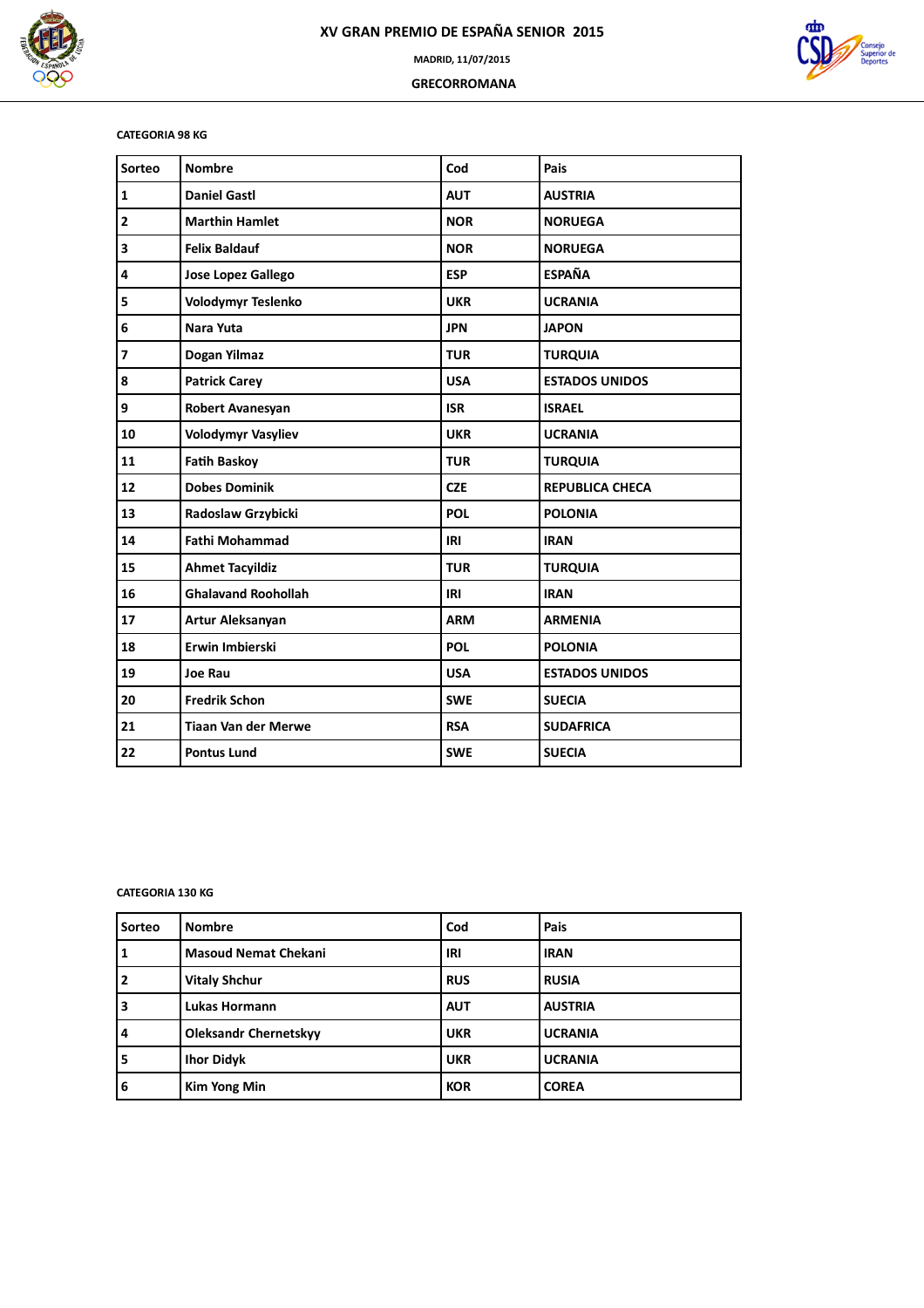

**MADRID, 11/07/2015**

 **GRECORROMANA**





|   | emifinal |   |  |  |
|---|----------|---|--|--|
| l | O        |   |  |  |
| l | 5        | T |  |  |
|   |          |   |  |  |



| Pos | Luchador                     | Pais       |
|-----|------------------------------|------------|
| 1   | <b>Fumita Kenichiro</b>      | <b>JPN</b> |
| 2   | <b>Serif Kilic</b>           | <b>TUR</b> |
| 3   | Jungbaik Lee                 | <b>KOR</b> |
| 3   | Kim Seung Hak                | <b>KOR</b> |
| 5   | <b>Andriy Tsaryuk</b>        | <b>ISR</b> |
| 5   | Dmytro Tsymbaliuk            | UKR        |
| 7   | <b>Erhan Karakus</b>         | <b>TUR</b> |
| 8   | Saman Abdouli                | <b>IRI</b> |
| 9   | Levgen Miagkyi               | <b>UKR</b> |
| 10  | <b>Michal Tracz</b>          | POL        |
| 11  | Vyugar Ragymov               | <b>UKR</b> |
| 12  | <b>Dawid Ersetic</b>         | POL        |
| 13  | Choi Jae Min                 | <b>KOR</b> |
| 14  | Jan Combrinck                | <b>RSA</b> |
| 15  | Jeong Cheol                  | <b>KOR</b> |
| 16  | <b>Manouilidis Apostolos</b> | GRE        |
| 17  | Nikko Triggas                | <b>USA</b> |
| 18  | <b>D</b> Lyustrickiy         | <b>RUS</b> |
| 19  | Albert Baghumyan             | <b>ESP</b> |
| 20  | Mustafa Saglam               | <b>TUR</b> |
| 21  | Joao Carvalho                | POR        |
| 22  | <b>Daniel Bobillo</b>        | <b>ESP</b> |
| 23  | <b>Przemyslaw Piatek</b>     | POL        |
| 24  | <b>Ruben Marvice</b>         | <b>ITA</b> |
|     |                              |            |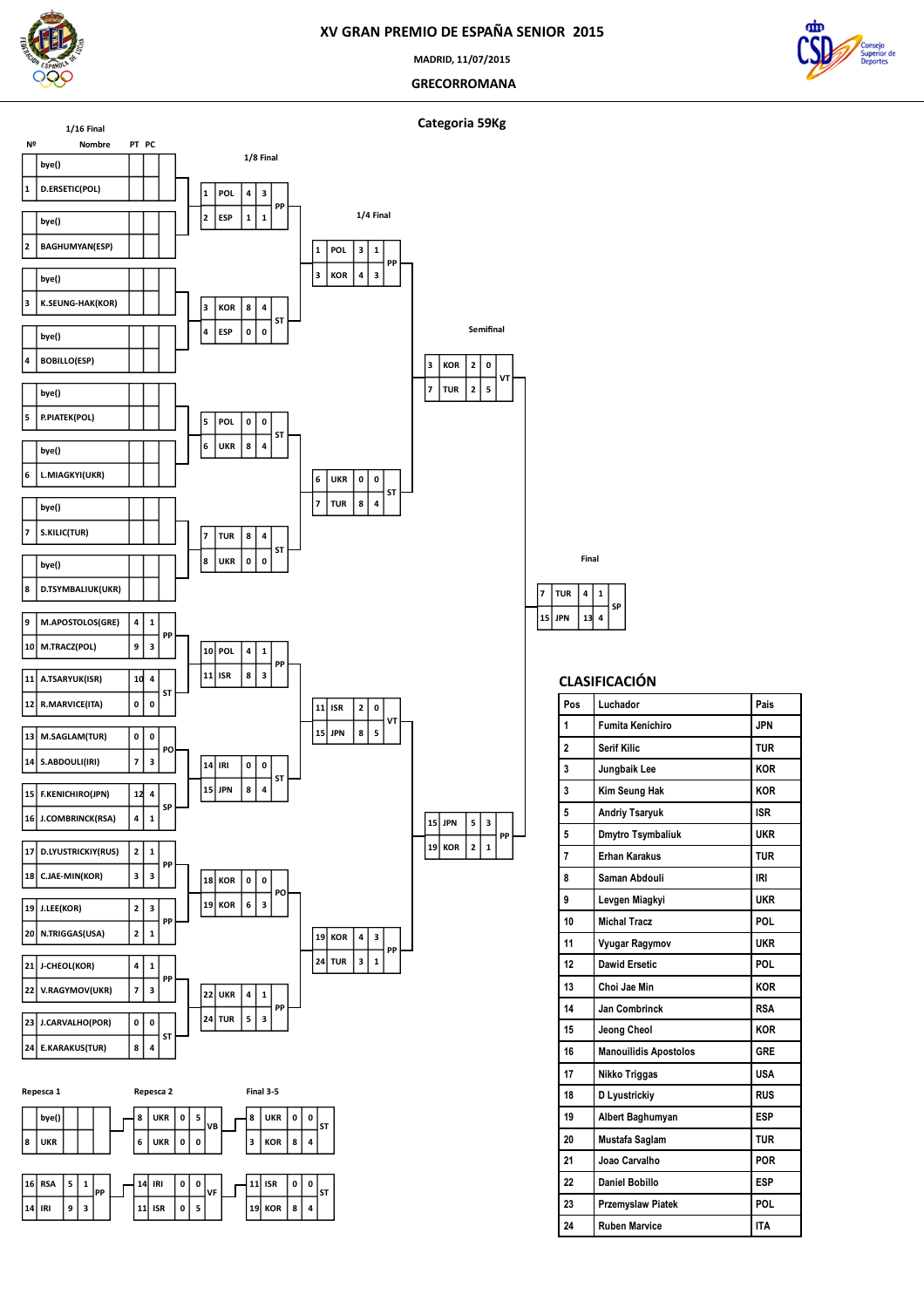

**MADRID, 11/07/2015**

 **GRECORROMANA**







# **ARM**  $1 \mid 1$ **PP**

**3**

**Final**

**POL**

| Pos            | Luchador                | Pais       |
|----------------|-------------------------|------------|
| 1              | Dawid Karecinski        | <b>POL</b> |
| $\overline{a}$ | Aram Julfalakyan        | <b>ARM</b> |
| 3              | <b>Abdulsamet Gunal</b> | <b>TUR</b> |
| 3              | Hansu Ryu               | <b>KOR</b> |
| 5              | <b>Ismael Navarro</b>   | <b>ESP</b> |
| 5              | Nazir Abdullaev         | <b>RUS</b> |
| 7              | Grzegorz Wanke          | <b>POL</b> |
| 8              | <b>Stig Andre Berge</b> | <b>NOR</b> |
| 9              | <b>Enes Basar</b>       | <b>TUR</b> |
| 10             | <b>Benedikt Puffer</b>  | <b>AUT</b> |
| 11             | Amin Souri              | <b>IRI</b> |
| 12             | Horigo Yuta             | <b>JPN</b> |
| 13             | Atayan Yuksel           | <b>TUR</b> |
| 14             | Mikheil Zabrasvily      | GEO        |
| 15             | A Bakizhorov            | <b>RUS</b> |
| 16             | Kim Do Hyeong           | <b>KOR</b> |
| 17             | Pal Eirik Gundersen     | <b>NOR</b> |
| 18             | Davide Cascavilla       | <b>ITA</b> |
| 19             | Oscar Parra             | <b>ESP</b> |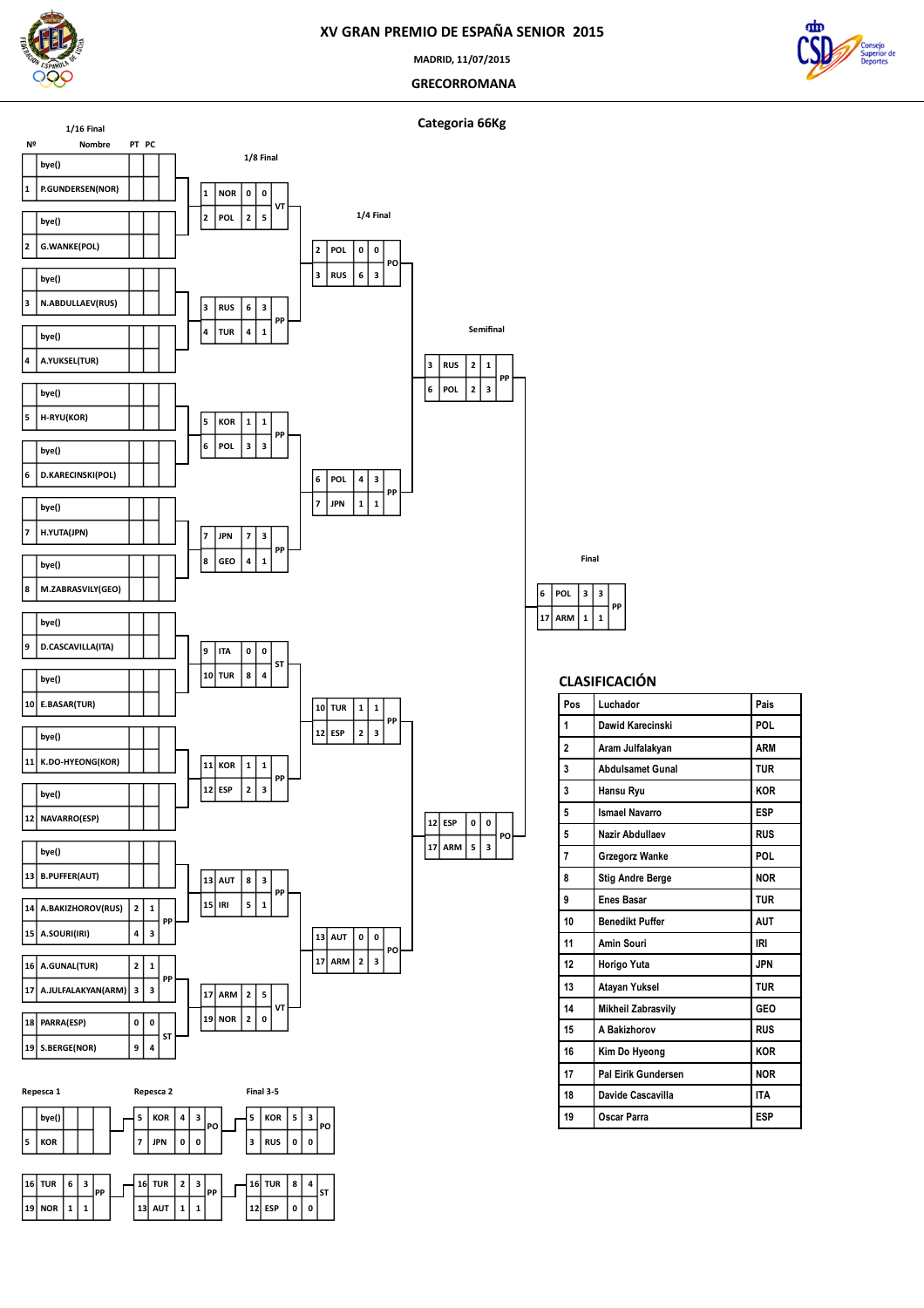

**MADRID, 11/07/2015**

### **GRECORROMANA**



### **Categoria 71Kg**





|   | bve() |  |  | UKR     | $\overline{2}$ |   |  |
|---|-------|--|--|---------|----------------|---|--|
| 6 | JKR   |  |  | SWE   0 |                | 0 |  |

|   | Final      |   |   |    |  |  |  |
|---|------------|---|---|----|--|--|--|
| 2 | ARM        | 9 | 4 | ST |  |  |  |
| 5 | <b>NOR</b> | 0 | 0 |    |  |  |  |

| Pos                      | Luchador                    | Pais       |
|--------------------------|-----------------------------|------------|
| 1                        | Varsham Bokayan             | <b>ARM</b> |
| $\overline{\phantom{a}}$ | Petter Karlsen              | <b>NOR</b> |
| 3                        | Armen Vardanyan             | <b>UKR</b> |
| $\overline{3}$           | Rafayel Aleksanyan          | <b>ARM</b> |
| 5                        | <b>Zakarias Tallroth</b>    | <b>SWE</b> |
| 5                        | Karaia Butkhuzi             | <b>UKR</b> |
| $\overline{7}$           | Oleg Zoina                  | <b>RUS</b> |
| 8                        | <b>Mehrdad Esfaniarifar</b> | IRI        |
| 9                        | Sharur Vardanyan            | <b>SWE</b> |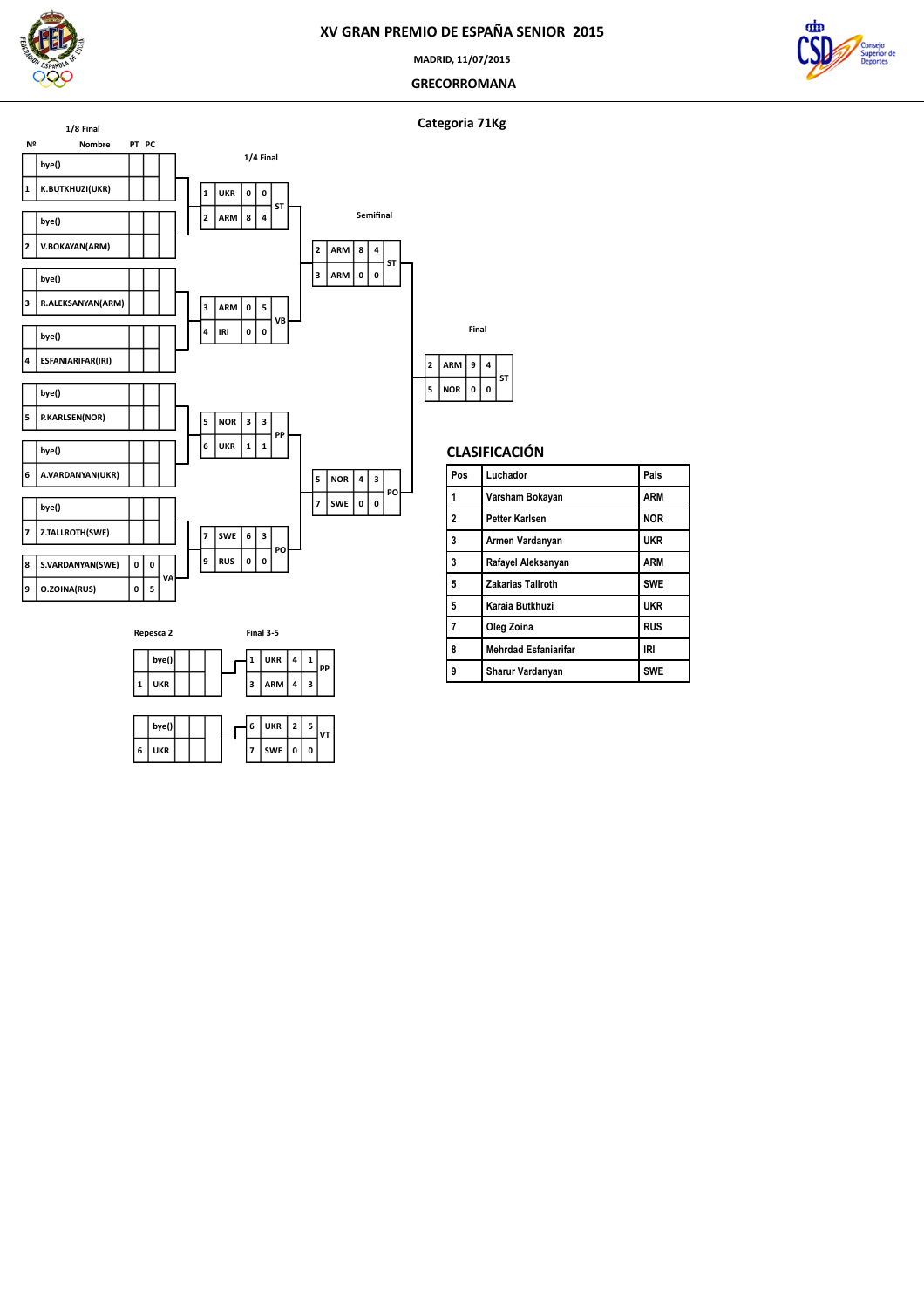

**MADRID, 11/07/2015**

 **GRECORROMANA**



**Categoria 75Kg**



|    |            | Final |   |    |
|----|------------|-------|---|----|
| 1  | KOR        | 1     | 3 |    |
| 18 | <b>ARM</b> | 0     | 0 | PO |

| Pos            | Luchador                  | Pais       |
|----------------|---------------------------|------------|
| 1              | Hyeonwoo Kim              | <b>KOR</b> |
| 2              | Arsen Julfalakyan         | <b>ARM</b> |
| 3              | <b>Seref Tufenk</b>       | <b>TUR</b> |
| 3              | Mykola Daragan            | <b>UKR</b> |
| 5              | Arkadiusz Kulynycz        | POL        |
| 5              | A Sadykov                 | <b>RUS</b> |
| $\overline{7}$ | <b>Dawid Klimek</b>       | POL        |
| 8              | Iwan Nylypiuk             | POL        |
| 9              | Juan Jose Ruiz            | <b>ESP</b> |
| 10             | <b>Florian Marchl</b>     | <b>AUT</b> |
| 11             | <b>Manouilidis Petros</b> | <b>GRE</b> |
| 12             | Jacek Tomaszewski         | POL        |
| 13             | Matteo Maffezzosi         | <b>ITA</b> |
| 14             | Sakabe Soh                | <b>JPN</b> |
| 15             | Riccardo Abbescia         | <b>ITA</b> |
| 16             | <b>Frank Hassli</b>       | <b>MON</b> |
| 17             | <b>Richard Gil</b>        | <b>ESP</b> |
| 18             | Hassan Zeidvand           | <b>IRI</b> |
| 19             | Rabbia Khalil             | PLE        |
| 20             | <b>Miguel Lomba</b>       | <b>ESP</b> |
| 21             | Luca Dariozzi             | <b>ITA</b> |
| 22             | Pablo Garcia Garcia       | <b>ESP</b> |
| 23             | Osman Kose                | <b>TUR</b> |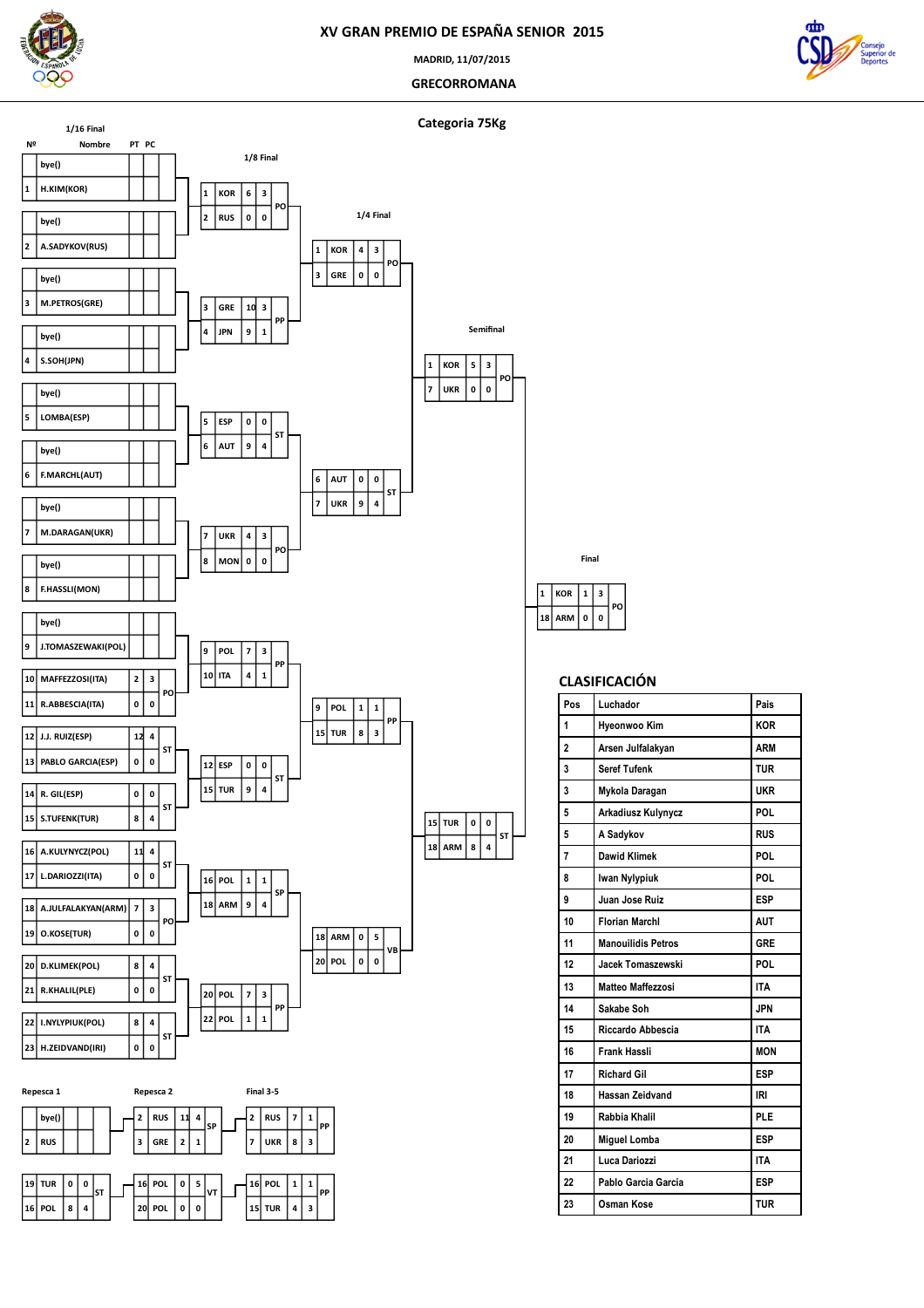

**MADRID, 11/07/2015**

 **GRECORROMANA**



### **Categoria 80Kg**





|   | Final      |   |   |    |  |  |
|---|------------|---|---|----|--|--|
| ٦ | <b>ARM</b> | 5 | 3 | PP |  |  |
|   | IRI        | 3 | 1 |    |  |  |
|   |            |   |   |    |  |  |

| Pos            | Luchador                    | Pais       |
|----------------|-----------------------------|------------|
| 1              | <b>Eduard Sargsyan</b>      | ARM        |
| $\overline{2}$ | Mehdi Hodaei                | IRI        |
| 3              | Saban Karatas               | <b>TUR</b> |
| 3              | Dogan Goktas                | TUR        |
| 5              | <b>Patrick Martinez</b>     | USA        |
| 5              | <b>Oleg Shokalov</b>        | <b>RUS</b> |
| $\overline{7}$ | Aslan Atem                  | <b>TUR</b> |
| 8              | <b>Anton Eketall</b>        | <b>SWE</b> |
| 9              | Edgar Babayan               | POL        |
| 10             | Vahid Mohammadinosrati      | IRI        |
| 11             | Juan Caballero Diaz         | <b>ESP</b> |
| 12             | <b>Michael Wagner</b>       | <b>AUT</b> |
| 13             | Chekalenko Oleksii          | <b>UKR</b> |
| 14             | <b>Adrian Fortun Arranz</b> | ESP        |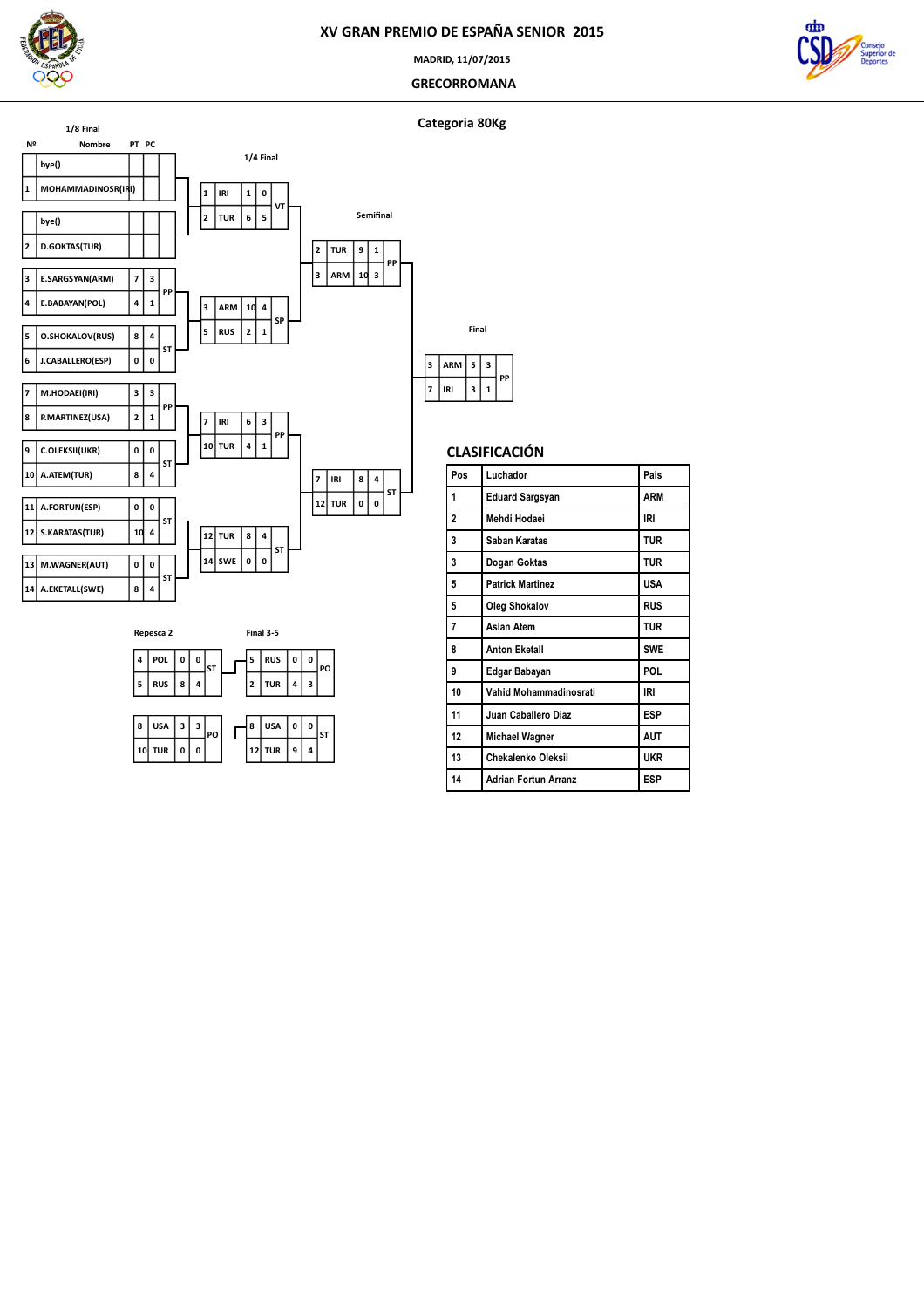

 **V.ZYL(RSA) K.FORMELA(POL)**

**Repesca 1 bye() GEO**

 **UKR**  $\begin{bmatrix} 11 \end{bmatrix}$  AUT  $\begin{bmatrix} 7 \end{bmatrix}$  3

 **0 PO**  **0 4 ST**

**Repesca 2 GEO ITA 9 4**

 **AUT POL 3 3**

 **0 ST**

 **0 PO**

**POL**

**1**

**Final 3-5 ITA ESP 8 1**

 **POL RUS**  $|4|3$ 

**PP**

 **3 PP**

 **1 PP**

### **XV GRAN PREMIO DE ESPAÑA SENIOR 2015**

**MADRID, 11/07/2015**

 **GRECORROMANA**







**PP**

### **CLASIFICACIÓN**

**PP**

| Pos            | Luchador                    | Pais       |
|----------------|-----------------------------|------------|
| 1              | Mojtaba Karimfar            | <b>IRI</b> |
| $\overline{a}$ | Artur Shahinyan             | <b>ARM</b> |
| 3              | <b>Artur Sokurov</b>        | <b>RUS</b> |
| 3              | <b>Fabio Parisi</b>         | <b>ITA</b> |
| 5              | <b>Tadeusz Michalik</b>     | POL        |
| 5              | Pedro J. Garcia             | <b>ESP</b> |
| 7              | Patryck Boniecki            | POL        |
| 8              | Krystian Formela            | POL        |
| 9              | <b>Tsekeridis Dimitrios</b> | <b>GRE</b> |
| 10             | <b>Amer Hrustanovic</b>     | <b>AUT</b> |
| 11             | <b>Emil Sandahl</b>         | <b>SWE</b> |
| 12             | Jesus Gasca                 | <b>ESP</b> |
| 13             | El Mahdi Roccaro            | <b>ITA</b> |
| 14             | Vasyl Rachyba               | <b>UKR</b> |
| 15             | Park Jin Sung               | <b>KOR</b> |
| 16             | Rasmus Tjorstad             | <b>NOR</b> |
| 17             | <b>Eiridas Stankevicus</b>  | LTU        |
| 18             | Kristofer Johansson         | <b>SWE</b> |
| 19             | Yanaha Ryuta                | <b>JPN</b> |
| 20             | Van Zyl                     | <b>RSA</b> |
| 21             | Otari Kiknadze              | <b>GEO</b> |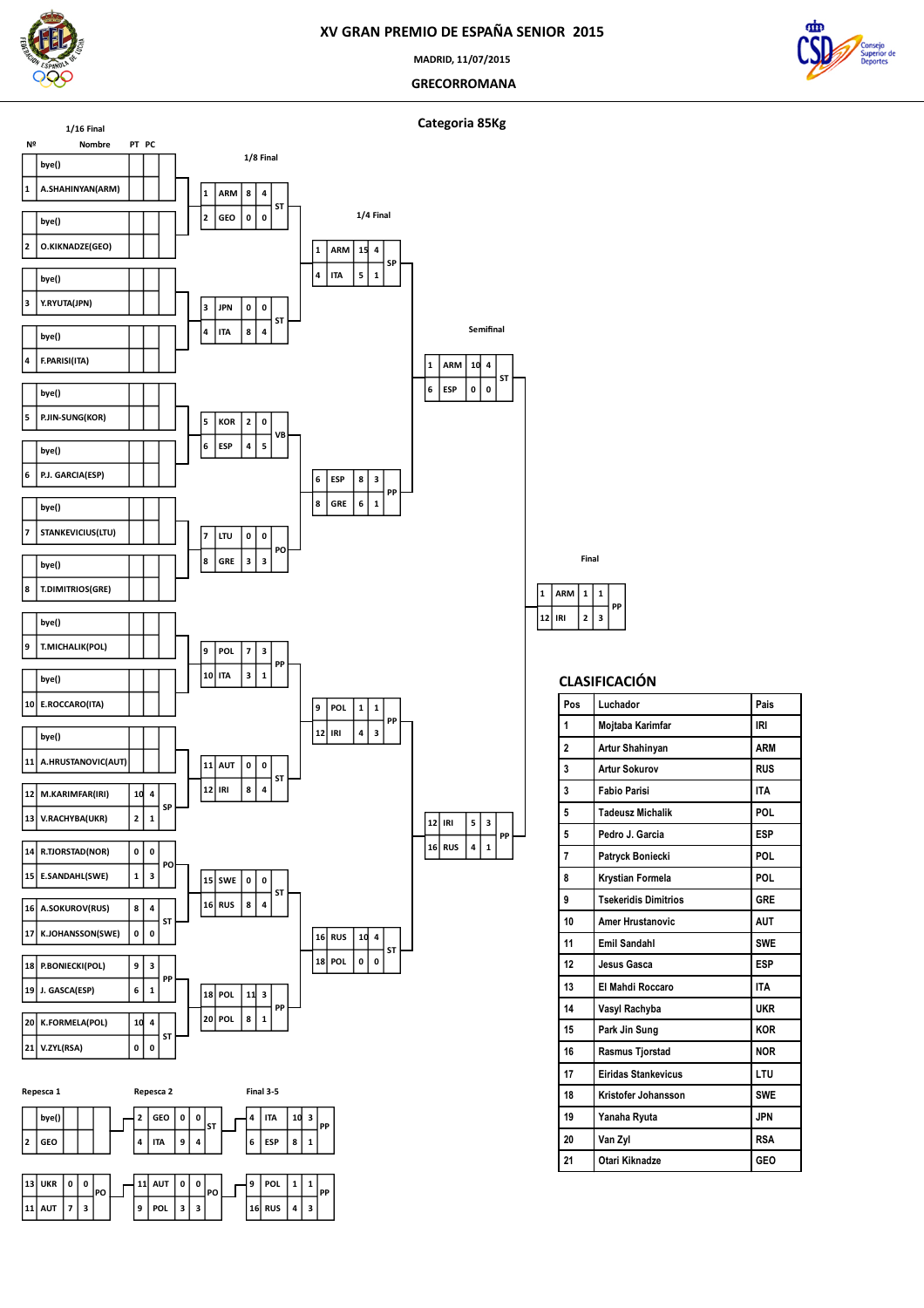

 **POL TUR 3 3**

 $2 \mid 1$ **PP**  **TUR USA 6 3**

 **1 PP**  **USA**  $\begin{array}{|c|c|c|c|}\n\hline\n13 & \text{POL} & \text{5}\n\end{array}$ 

 **3 PP**

### **XV GRAN PREMIO DE ESPAÑA SENIOR 2015**

**MADRID, 11/07/2015**

 **GRECORROMANA**



**Categoria 98Kg**



 **ARM**  $|2|$  **NOR 3 0 PO**

**Final**

| Pos            | Luchador                   | Pais       |
|----------------|----------------------------|------------|
| 1              | Artur Aleksanyan           | <b>ARM</b> |
| $\overline{a}$ | <b>Marthin Hamlet</b>      | <b>NOR</b> |
| 3              | Joe Rau                    | <b>USA</b> |
| 3              | <b>Felix Baldauf</b>       | <b>NOR</b> |
| 5              | Radoslaw Grzybicki         | <b>POL</b> |
| 5              | Dogan Yilmaz               | <b>TUR</b> |
| 7              | <b>Ahmet Tacyildiz</b>     | <b>TUR</b> |
| 8              | <b>Pontus Lund</b>         | <b>SWE</b> |
| 9              | <b>Fatih Baskov</b>        | <b>TUR</b> |
| 10             | Volodymyr Teslenko         | <b>UKR</b> |
| 11             | Volodymyr Vasyliev         | <b>UKR</b> |
| 12             | <b>Fredrik Schon</b>       | <b>SWE</b> |
| 13             | Erwin Imbierski            | POL        |
| 14             | Robert Avanesyan           | <b>ISR</b> |
| 15             | <b>Patrick Carey</b>       | <b>USA</b> |
| 16             | <b>Daniel Gastl</b>        | <b>AUT</b> |
| 17             | Nara Yuta                  | <b>JPN</b> |
| 18             | Tiaan Van der Merwe        | <b>RSA</b> |
| 19             | <b>Dobes Dominik</b>       | CZE        |
| 20             | <b>Fathi Mohammad</b>      | IRI        |
| 21             | <b>Ghalavand Roohollah</b> | <b>IRI</b> |
| 22             | Jose Lopez Gallego         | <b>ESP</b> |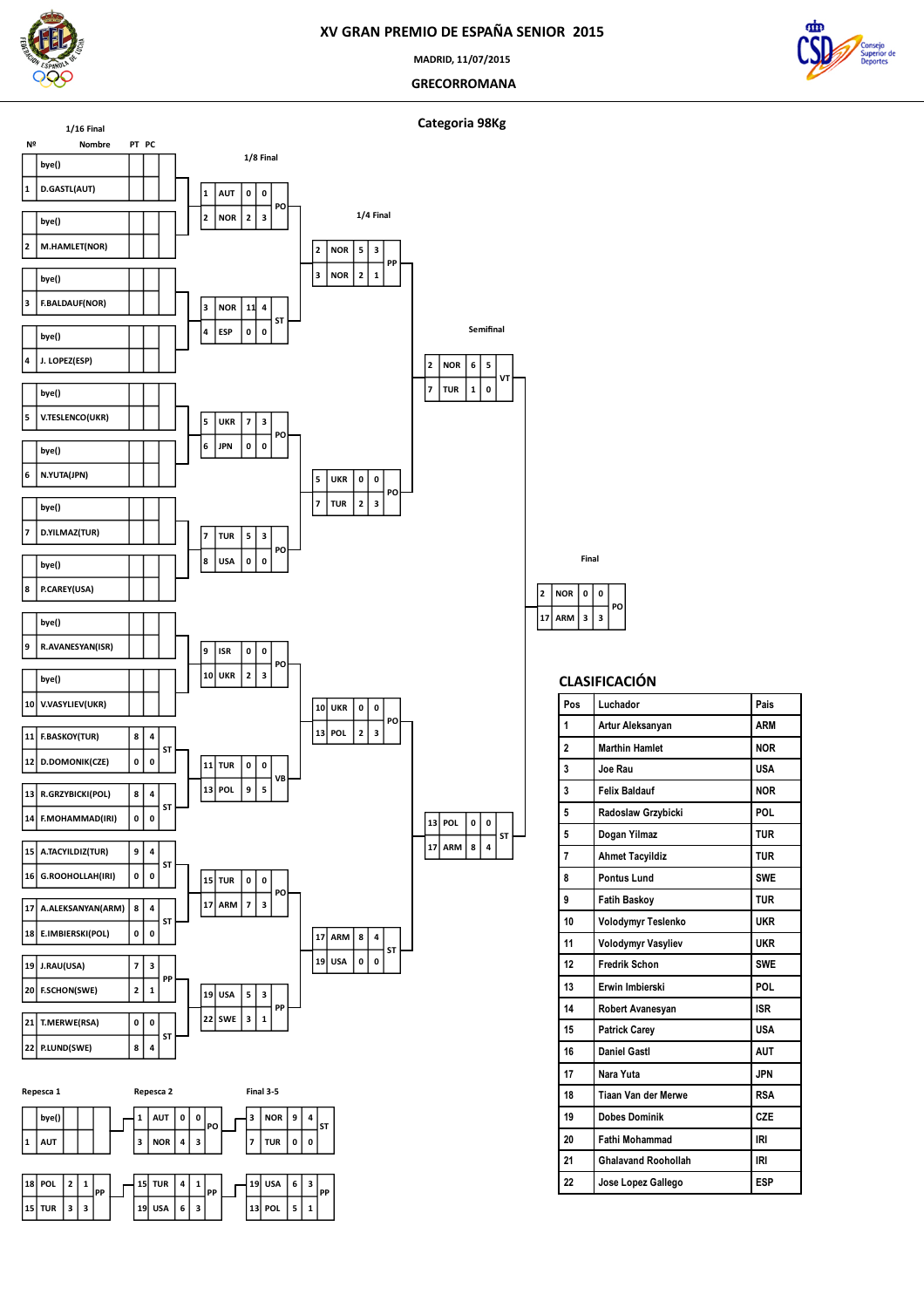

### **MADRID, 11/07/2015**

### **GRECORROMANA**





**Categoria 130Kg**

# **CLASIFICACIÓN**

| Pos            | Luchador                    | Pais       |
|----------------|-----------------------------|------------|
|                | <b>Masoud Nemat Chekani</b> | IRI        |
| $\overline{a}$ | <b>Kim Yong Min</b>         | <b>KOR</b> |
| 3              | <b>Ihor Didyk</b>           | <b>UKR</b> |
| 3              | <b>Vitaly Shchur</b>        | <b>RUS</b> |
| 5              | Lukas Hormann               | <b>AUT</b> |
| 5              | Oleksandr Chernetskyy       | ukr        |
|                |                             |            |

**Final 3-5 bye() RUS UKR AUT 0 0 4 ST**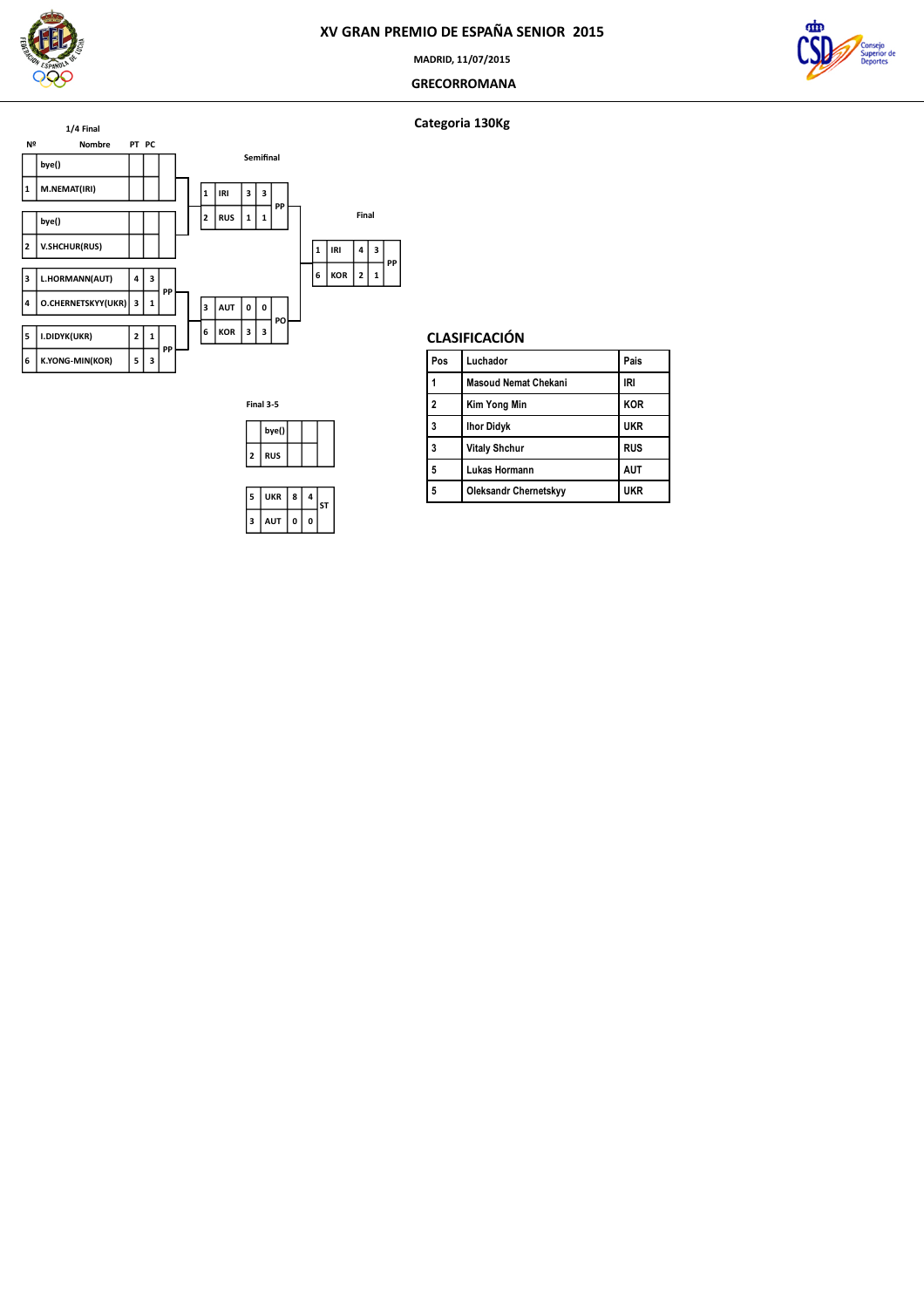



 **LIBRE OLÍMPICA**

# **MEDALLISTAS**

| Categoría 57 Kg  |                           |            |                       |
|------------------|---------------------------|------------|-----------------------|
| ORO              | Kim Sung Gwon             | <b>KOR</b> | COREA                 |
| <b>PLATA</b>     | Nakamura Rinya            | <b>JPN</b> | <b>JAPON</b>          |
| BRONCE           | Yun Junsik                | <b>KOR</b> | COREA                 |
| <b>BRONCE</b>    | Amin Nouri                | IRI        | <b>IRAN</b>           |
| Categoría 61 Kg  |                           |            |                       |
| ORO              | Daniel Dennis             | <b>USA</b> | <b>ESTADOS UNIDOS</b> |
| PLATA            | Jozsef Molnar             | <b>HUN</b> | <b>HUNGRIA</b>        |
| <b>BRONCE</b>    | Kim Chang Su              | <b>KOR</b> | <b>COREA</b>          |
| BRONCE           | Mohammad Soltanihaghighi  | IRI        | <b>IRAN</b>           |
| Categoría 65 Kg  |                           |            |                       |
| <b>ORO</b>       | <b>Frank Molinaro</b>     | <b>USA</b> | ESTADOS UNIDOS        |
| <b>PLATA</b>     | Lee Seungchul             | <b>KOR</b> | <b>COREA</b>          |
| <b>BRONCE</b>    | Katal Yeerlanbieke        | <b>CHN</b> | <b>CHINA</b>          |
| <b>BRONCE</b>    | Lee Seung Bong            | <b>KOR</b> | COREA                 |
|                  |                           |            |                       |
| Categoría 70 Kg  |                           |            |                       |
| <b>ORO</b>       | James Green               | <b>USA</b> | <b>ESTADOS UNIDOS</b> |
| PLATA            | Frank Chamizo             | ITA        | <b>ITALIA</b>         |
| <b>BRONCE</b>    | <b>Cruiz Manning</b>      | CAN        | CANADA                |
| <b>BRONCE</b>    | Takojima Nobuyoshi        | JPN        | <b>JAPON</b>          |
| Categoría 74 Kg  |                           |            |                       |
| ORO              | David Taylor              | <b>USA</b> | <b>ESTADOS UNIDOS</b> |
| PLATA            | Carmelo Lumia             | <b>ITA</b> | <b>ITALIA</b>         |
| <b>BRONCE</b>    | Zhang Chongyao            | <b>CHN</b> | <b>CHINA</b>          |
| <b>BRONCE</b>    | Mark Hall                 | <b>USA</b> | <b>ESTADOS UNIDOS</b> |
| Categoría 86 Kg  |                           |            |                       |
| ORO              | Taimuraz Friev            | <b>ESP</b> | ESPAÑA                |
| PLATA            | Zahid Valencia            | <b>USA</b> | <b>ESTADOS UNIDOS</b> |
| <b>BRONCE</b>    | Vahid Shahmohammadiizad   | IRI        | <b>IRAN</b>           |
| <b>BRONCE</b>    | Aron Caneva               | <b>ITA</b> | <b>ITALIA</b>         |
| Categoría 97 Kg  |                           |            |                       |
| ORO              | Wynn Michalak             | <b>USA</b> | <b>ESTADOS UNIDOS</b> |
| <b>PLATA</b>     | <b>Hector Rodriguez</b>   | <b>ESP</b> | <u>ESPAÑA</u>         |
| <b>BRONCE</b>    | Zhang Xueyi               | <b>CHN</b> | <b>CHINA</b>          |
| <b>BRONCE</b>    | <b>Cristian Rodriguez</b> | <b>ESP</b> | <b>ESPAÑA</b>         |
|                  |                           |            |                       |
| Categoría 125 Kg |                           |            |                       |
| ORO              | Nick Gwiazdowski          | <b>USA</b> | <b>ESTADOS UNIDOS</b> |
| <b>PLATA</b>     | Deng Zhiwei               | <b>CHN</b> | <b>CHINA</b>          |
| <b>BRONCE</b>    | Jose Cuba                 | <b>ESP</b> | <b>ESPAÑA</b>         |
| <b>BRONCE</b>    | <b>Nathan Butler</b>      | <b>USA</b> | <b>ESTADOS UNIDOS</b> |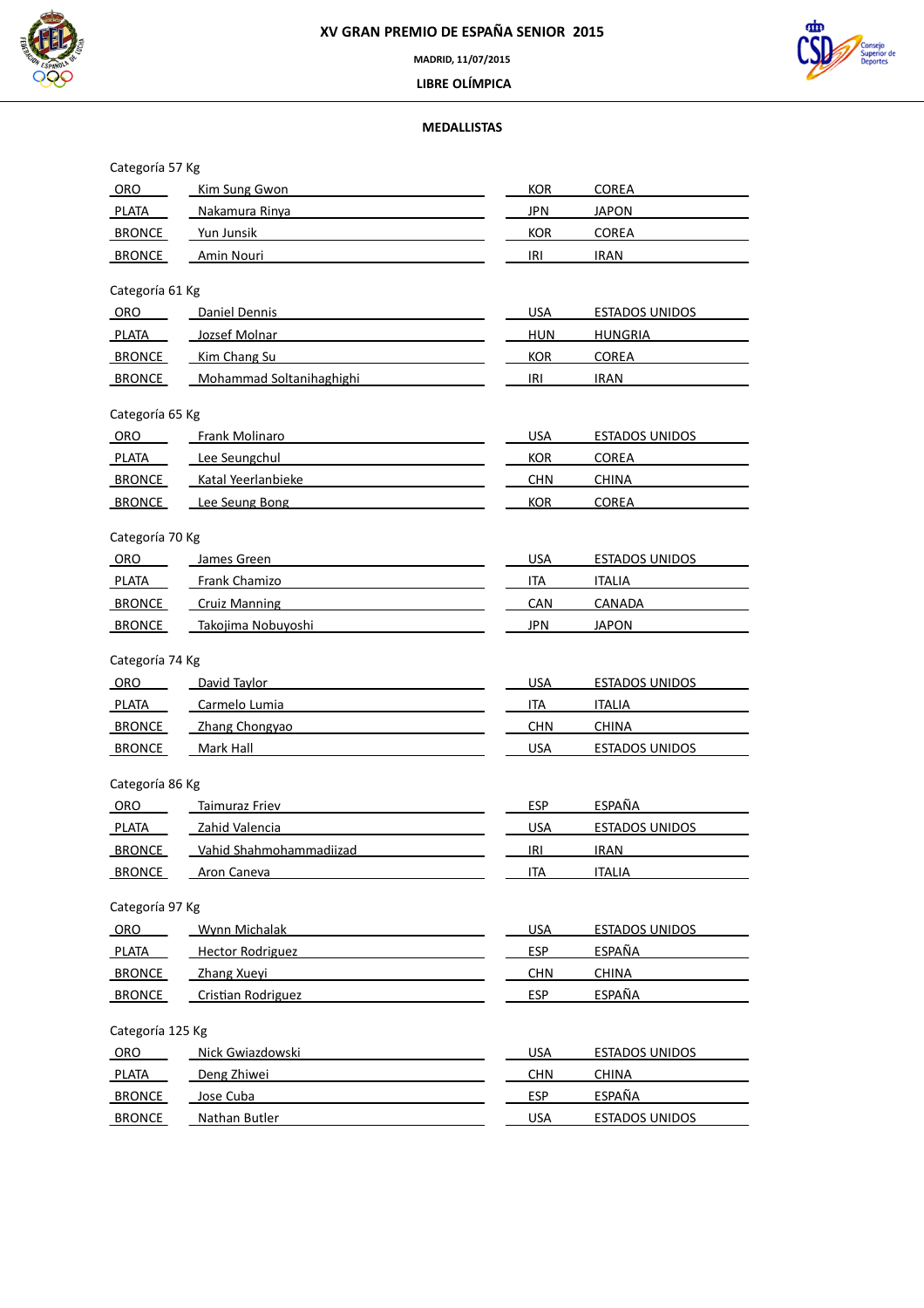



# **CLASIFICACIÓN PAISES**

| <b>Puesto</b>  | <b>Nombre</b>         | <b>Puntos</b>    |
|----------------|-----------------------|------------------|
| $\mathbf 1$    | <b>ESTADOS UNIDOS</b> | 75               |
| $\overline{2}$ | ESPAÑA                | 45               |
| 3              | <b>IRAN</b>           | 36               |
| $\overline{4}$ | CANADA                | 35               |
| 5              | COREA                 | 33               |
| 6              | <b>JAPON</b>          | 33               |
| $\overline{7}$ | <b>CHINA</b>          | 33               |
| 8              | <b>ITALIA</b>         | 27               |
| 9              | <b>HUNGRIA</b>        | 16               |
| $10\,$         | SUDAFRICA             | 9                |
| $11\,$         | <b>ESTONIA</b>        | 8                |
| 12             | <b>RUSIA</b>          | $\,6\,$          |
| 13             | POLONIA               | $\sqrt{4}$       |
| 14             | <b>FRANCIA</b>        | $\mathsf 3$      |
| 15             | <b>SUECIA</b>         | $\overline{2}$   |
| 16             | MONACO                | $\mathbf 1$      |
| 17             | <b>ISRAEL</b>         | $\boldsymbol{0}$ |
| 18             | <b>AUSTRIA</b>        | $\pmb{0}$        |
|                |                       |                  |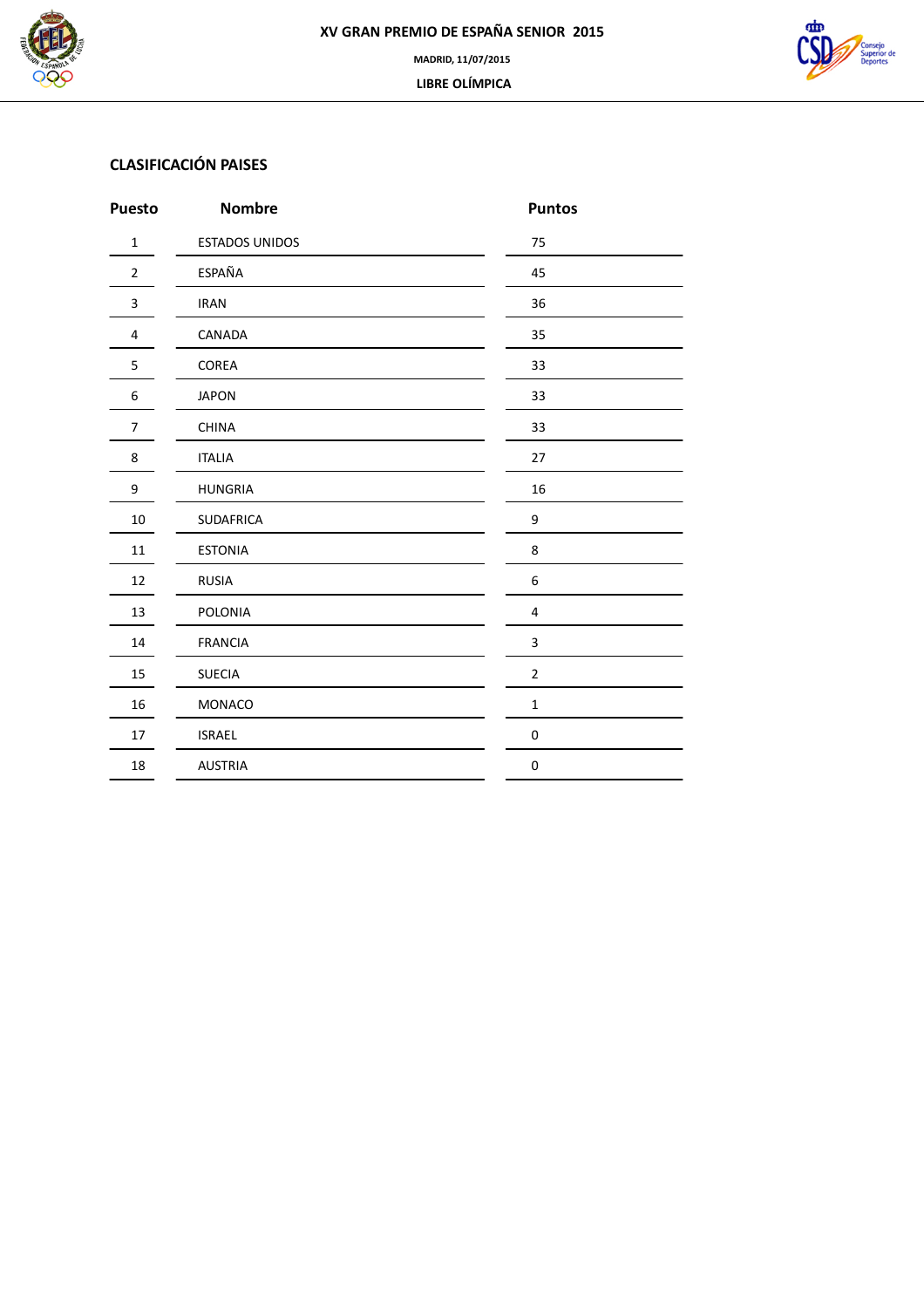





# **PUNTUACIÓN POR PAISES**

|                       | 57                      | 61                      | 65                      | 70 | 74                      | 86                      | 97          | 125 | <b>TOTAL</b> |
|-----------------------|-------------------------|-------------------------|-------------------------|----|-------------------------|-------------------------|-------------|-----|--------------|
| <b>AUSTRIA</b>        |                         |                         |                         |    |                         |                         |             |     | 0            |
| <b>CANADA</b>         | $\overline{\mathbf{3}}$ | 6                       |                         | 8  | 6                       | $6\phantom{a}$          |             | 6   | 35           |
| <b>CHINA</b>          |                         |                         | 8                       |    | 8                       |                         | 8           | 9   | 33           |
| <b>COREA</b>          | 10                      | 8                       | 9                       |    | 6                       |                         |             |     | 33           |
| <b>ESPAÑA</b>         | 6                       | $\overline{\mathbf{4}}$ | $\overline{\mathbf{2}}$ | 6  |                         | 10                      | 9           | 8   | 45           |
| <b>ESTADOS UNIDOS</b> | 6                       | 10                      | 10                      | 10 | 10                      | 9                       | 10          | 10  | 75           |
| <b>ESTONIA</b>        | 4                       |                         |                         |    |                         |                         | 4           |     | 8            |
| <b>FRANCIA</b>        |                         |                         | $\overline{\mathbf{3}}$ |    |                         |                         |             |     | 3            |
| <b>HUNGRIA</b>        |                         | 9                       | $\mathbf{1}$            |    |                         | 6                       |             |     | 16           |
| <b>IRAN</b>           | 8                       | 8                       |                         |    |                         | 8                       | 6           | 6   | 36           |
| <b>ISRAEL</b>         |                         |                         |                         |    |                         |                         |             |     | $\pmb{0}$    |
| <b>ITALIA</b>         |                         |                         |                         | 9  | 9                       | 8                       | $\mathbf 1$ |     | 27           |
| <b>JAPON</b>          | 9                       | 6                       |                         | 8  |                         | $\overline{\mathbf{4}}$ | 6           |     | 33           |
| <b>MONACO</b>         | $\mathbf{1}$            |                         |                         |    |                         |                         |             |     | $\mathbf{1}$ |
| <b>POLONIA</b>        |                         |                         |                         |    |                         |                         |             | 4   | 4            |
| <b>RUSIA</b>          |                         |                         |                         |    | $\overline{\mathbf{3}}$ | $\overline{\mathbf{3}}$ |             |     | 6            |
| <b>SUDAFRICA</b>      | $\overline{\mathbf{2}}$ |                         | $\overline{4}$          |    |                         |                         | 3           |     | 9            |
| <b>SUECIA</b>         |                         |                         |                         |    |                         | $\overline{\mathbf{2}}$ |             |     | $\mathbf 2$  |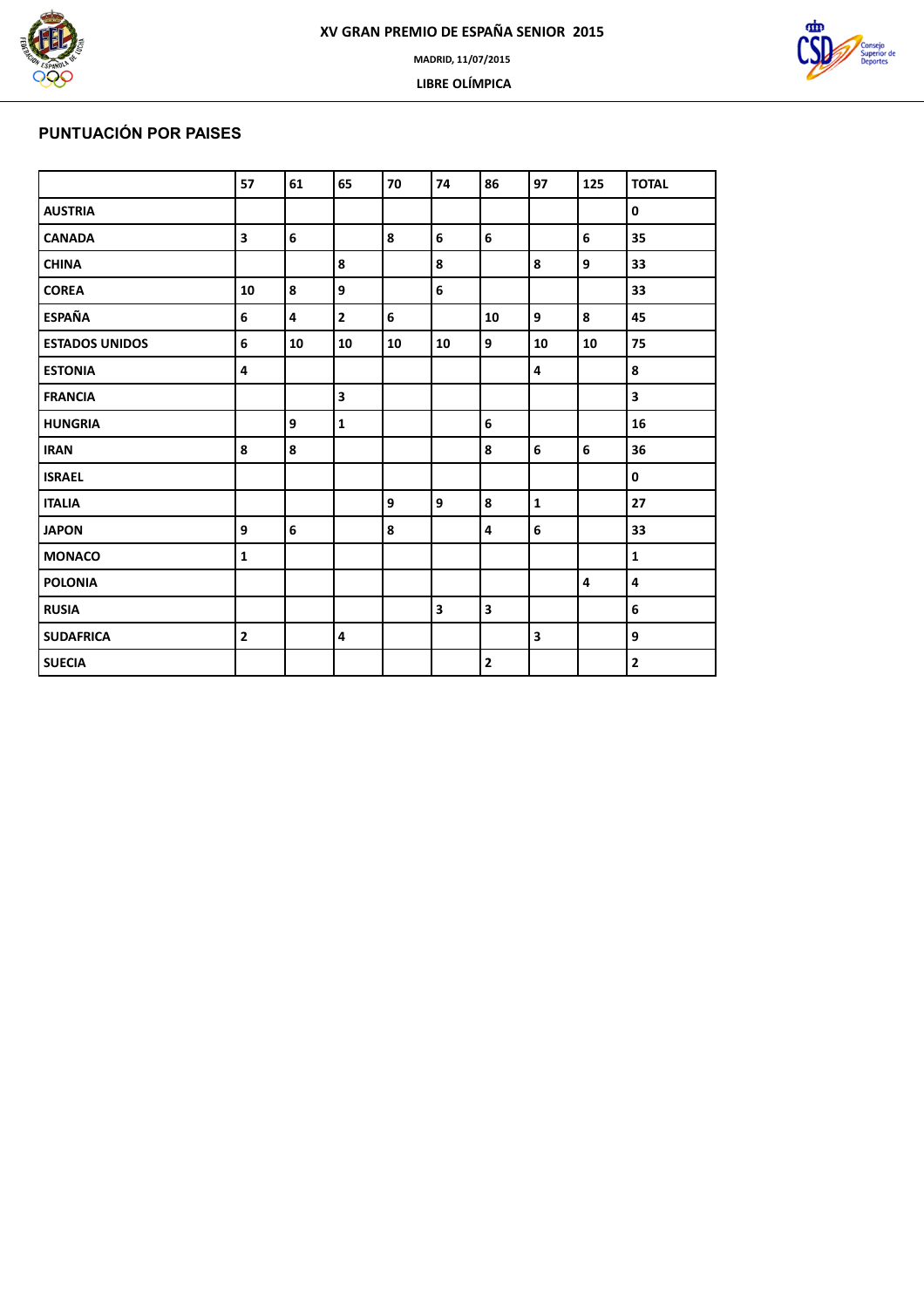





### **PARTICIPANTES POR PAISES**

|                       | 57                      | 61           | 65             | 70             | 74                      | 86                      | 97           | 125            | <b>TOTAL</b>            |
|-----------------------|-------------------------|--------------|----------------|----------------|-------------------------|-------------------------|--------------|----------------|-------------------------|
| <b>AUSTRIA</b>        |                         |              |                |                | $\mathbf{1}$            |                         |              |                | $\mathbf{1}$            |
| <b>CANADA</b>         | $\overline{\mathbf{3}}$ | $\mathbf{1}$ | $\mathbf{1}$   | $\overline{2}$ | 4                       | $\overline{\mathbf{2}}$ |              | $\overline{2}$ | 15                      |
| <b>CHINA</b>          |                         |              | $\overline{2}$ |                | $\mathbf{1}$            | $\mathbf{1}$            | $\mathbf{1}$ | $\overline{2}$ | $\overline{\mathbf{z}}$ |
| <b>COREA</b>          | $\overline{2}$          | $\mathbf{1}$ | $\overline{2}$ |                | $\mathbf{1}$            |                         |              |                | 6                       |
| <b>ESPAÑA</b>         | $\overline{\mathbf{3}}$ | 3            | 3              | $\overline{2}$ | $\overline{\mathbf{3}}$ | $\mathbf{1}$            | 3            | $\mathbf{1}$   | 19                      |
| <b>ESTADOS UNIDOS</b> | $\overline{\mathbf{3}}$ | $\mathbf{1}$ | $\overline{2}$ | $\mathbf{1}$   | $\overline{\mathbf{3}}$ | $\mathbf{1}$            | $\mathbf{1}$ | $\overline{2}$ | 14                      |
| <b>ESTONIA</b>        | $\mathbf 1$             |              |                |                |                         |                         | $\mathbf 1$  |                | $\mathbf{2}$            |
| <b>FRANCIA</b>        |                         |              | $\mathbf{1}$   |                |                         |                         |              |                | $\mathbf{1}$            |
| <b>HUNGRIA</b>        |                         | $\mathbf 1$  | $\mathbf{1}$   |                | $\mathbf{1}$            | $\mathbf{1}$            |              |                | $\overline{\mathbf{4}}$ |
| <b>IRAN</b>           | $\mathbf{1}$            | $\mathbf{1}$ |                |                |                         | $\mathbf{1}$            | $\mathbf{1}$ | $\mathbf{1}$   | 5                       |
| <b>ISRAEL</b>         |                         |              | $\overline{2}$ |                |                         | ${\bf 1}$               |              |                | 3                       |
| <b>ITALIA</b>         | $\overline{\mathbf{2}}$ |              | $\overline{2}$ | $\mathbf{1}$   | $\mathbf{1}$            | $\overline{\mathbf{4}}$ | $\mathbf{1}$ |                | 11                      |
| <b>JAPON</b>          | $\mathbf{1}$            | $\mathbf 1$  |                | $\mathbf{1}$   | $\mathbf{1}$            | $\mathbf{1}$            | $\mathbf{1}$ |                | 6                       |
| <b>MONACO</b>         | $\mathbf{1}$            |              |                |                |                         |                         |              |                | $\mathbf{1}$            |
| <b>POLONIA</b>        | $\mathbf 1$             |              | $\mathbf{1}$   |                |                         | $\mathbf{1}$            |              | $\mathbf{2}$   | 5                       |
| <b>RUSIA</b>          |                         |              |                |                | $\overline{2}$          | $\mathbf{1}$            |              | $\mathbf{1}$   | 4                       |
| <b>SUDAFRICA</b>      | $\overline{2}$          |              | $\mathbf{1}$   |                | $\mathbf{1}$            | $\mathbf{1}$            | $\mathbf{2}$ |                | $\overline{\mathbf{z}}$ |
| <b>SUECIA</b>         |                         |              |                |                |                         | $\mathbf{1}$            |              |                | $\mathbf{1}$            |
| <b>TOTAL</b>          | 20                      | 9            | 18             | $\overline{7}$ | 19                      | 17                      | 11           | 11             | 112                     |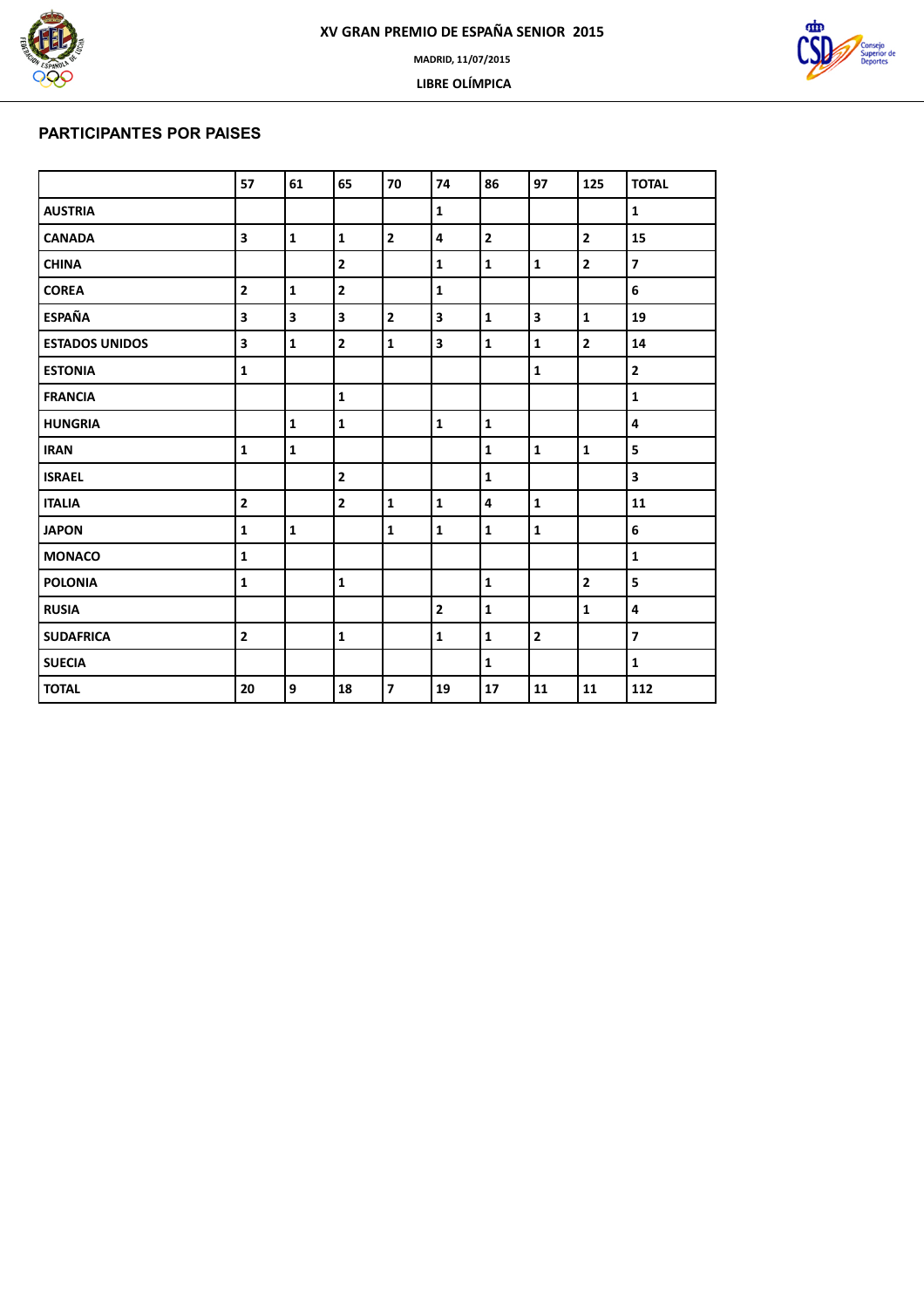



### **CATEGORIA 57 KG**

| Sorteo                  | <b>Nombre</b>            | Cod        | Pais                  |
|-------------------------|--------------------------|------------|-----------------------|
| $\mathbf 1$             | Levan Metreveli          | <b>ESP</b> | <b>ESPAÑA</b>         |
| $\mathbf{2}$            | Juan Pablo Gonzalez      | <b>ESP</b> | <b>ESPAÑA</b>         |
| $\overline{\mathbf{3}}$ | <b>Darthe Capellan</b>   | CAN        | <b>CANADA</b>         |
| 4                       | Patryk Olenczyn          | <b>POL</b> | <b>POLONIA</b>        |
| 5                       | Sam Jagas                | <b>CAN</b> | <b>CANADA</b>         |
| 6                       | <b>Marco Coetzee</b>     | <b>RSA</b> | <b>SUDAFRICA</b>      |
| $\overline{\mathbf{z}}$ | <b>Amin Nouri</b>        | IRI        | <b>IRAN</b>           |
| 8                       | Nakamura Rinya           | <b>JPN</b> | <b>JAPON</b>          |
| 9                       | Steven Takahashi         | <b>CAN</b> | <b>CANADA</b>         |
| 10                      | <b>Ghenadie Tulbea</b>   | <b>MON</b> | <b>MONACO</b>         |
| 11                      | <b>Yun Junsik</b>        | <b>KOR</b> | <b>COREA</b>          |
| 12                      | <b>Marno Plaatjies</b>   | <b>RSA</b> | <b>SUDAFRICA</b>      |
| 13                      | Aleksei Baskakov         | <b>EST</b> | <b>ESTONIA</b>        |
| 14                      | <b>Carlos Alvarez</b>    | <b>ESP</b> | <b>ESPAÑA</b>         |
| 15                      | <b>Marco Azzarello</b>   | <b>ITA</b> | <b>ITALIA</b>         |
| 16                      | <b>Kim Sung Gwon</b>     | <b>KOR</b> | <b>COREA</b>          |
| 17                      | <b>Nico Megaludis</b>    | <b>USA</b> | <b>ESTADOS UNIDOS</b> |
| 18                      | <b>Salvatore Mannini</b> | <b>ITA</b> | <b>ITALIA</b>         |
| 19                      | <b>Obe Blanc</b>         | <b>USA</b> | <b>ESTADOS UNIDOS</b> |
| 20                      | <b>Frank Perrelli</b>    | <b>USA</b> | <b>ESTADOS UNIDOS</b> |

### **CATEGORIA 61 KG**

| Sorteo | <b>Nombre</b>             | Cod        | Pais                  |
|--------|---------------------------|------------|-----------------------|
| 1      | Arimoto Shingo            | <b>JPN</b> | <b>JAPON</b>          |
| 2      | <b>Jozsef Molnar</b>      | <b>HUN</b> | <b>HUNGRIA</b>        |
| 3      | Mohammad Soltanihaghighi  | IRI        | <b>IRAN</b>           |
| 4      | <b>Manuel Jose Denia</b>  | <b>ESP</b> | <b>ESPAÑA</b>         |
| 5      | <b>Agustin Sanchez</b>    | <b>ESP</b> | <b>ESPAÑA</b>         |
| 6      | <b>Kim Chang Su</b>       | <b>KOR</b> | <b>COREA</b>          |
| 7      | <b>Daniel Dennis</b>      | <b>USA</b> | <b>ESTADOS UNIDOS</b> |
| 8      | <b>Carlos Lomba</b>       | <b>ESP</b> | <b>ESPAÑA</b>         |
| 9      | <b>Michael Asselstine</b> | <b>CAN</b> | <b>CANADA</b>         |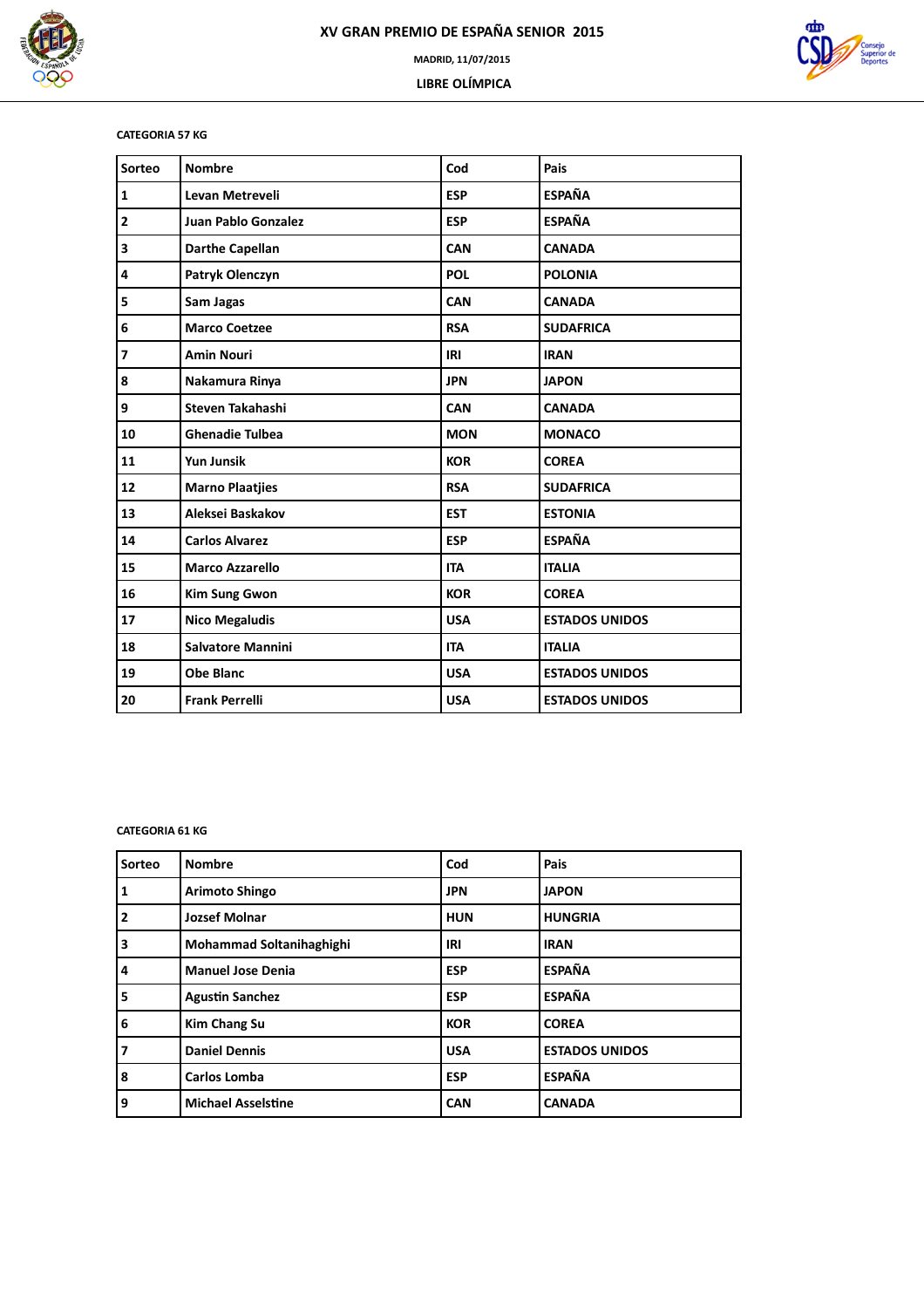

ത്ര

### **CATEGORIA 65 KG**

| Sorteo                   | <b>Nombre</b>              | Cod        | Pais                  |
|--------------------------|----------------------------|------------|-----------------------|
| $\mathbf 1$              | <b>Yunier Castillo</b>     | <b>ESP</b> | <b>ESPAÑA</b>         |
| $\overline{2}$           | <b>Michael Curtis</b>      | <b>USA</b> | <b>ESTADOS UNIDOS</b> |
| 3                        | <b>Borg Alexandre</b>      | <b>FRA</b> | <b>FRANCIA</b>        |
| 4                        | <b>Pablo Diez</b>          | <b>ESP</b> | <b>ESPAÑA</b>         |
| 5                        | Van Rensburg               | <b>RSA</b> | <b>SUDAFRICA</b>      |
| 6                        | <b>Massimiliano Chiara</b> | <b>ITA</b> | <b>ITALIA</b>         |
| $\overline{\phantom{a}}$ | Lee Seung Bong             | <b>KOR</b> | <b>COREA</b>          |
| 8                        | <b>Frank Molinaro</b>      | <b>USA</b> | <b>ESTADOS UNIDOS</b> |
| 9                        | Gianluca Talamo            | <b>ITA</b> | <b>ITALIA</b>         |
| 10                       | Lee Seungchul              | <b>KOR</b> | <b>COREA</b>          |
| 11                       | <b>Bartosz Stawinoga</b>   | <b>POL</b> | <b>POLONIA</b>        |
| 12                       | <b>Ling Haiwei</b>         | <b>CHN</b> | <b>CHINA</b>          |
| 13                       | <b>Norbert Lukacs</b>      | <b>HUN</b> | <b>HUNGRIA</b>        |
| 14                       | <b>Mark Popov</b>          | <b>ISR</b> | <b>ISRAEL</b>         |
| 15                       | <b>Katal Yeerlanbieke</b>  | <b>CHN</b> | <b>CHINA</b>          |
| 16                       | <b>Emrach Gasanov</b>      | <b>ISR</b> | <b>ISRAEL</b>         |
| 17                       | <b>Rutner Caleb</b>        | <b>CAN</b> | <b>CANADA</b>         |
| 18                       | <b>Manuel Ortiz</b>        | <b>ESP</b> | <b>ESPAÑA</b>         |

### **CATEGORIA 70 KG**

| Sorteo                  | <b>Nombre</b>           | Cod        | Pais                  |
|-------------------------|-------------------------|------------|-----------------------|
| 1                       | Takojima Nobuyoshi      | <b>JPN</b> | <b>JAPON</b>          |
| $\overline{\mathbf{2}}$ | <b>James Green</b>      | <b>USA</b> | <b>ESTADOS UNIDOS</b> |
| 3                       | <b>Alec Bauer</b>       | <b>CAN</b> | <b>CANADA</b>         |
| 4                       | <b>Frank Chamizo</b>    | <b>ITA</b> | <b>ITALIA</b>         |
| 5                       | <b>Airam Gonzalez</b>   | <b>ESP</b> | <b>ESPAÑA</b>         |
| 6                       | <b>Cruiz Manning</b>    | <b>CAN</b> | <b>CANADA</b>         |
| 7                       | <b>Jonathan Alvarez</b> | <b>ESP</b> | <b>ESPAÑA</b>         |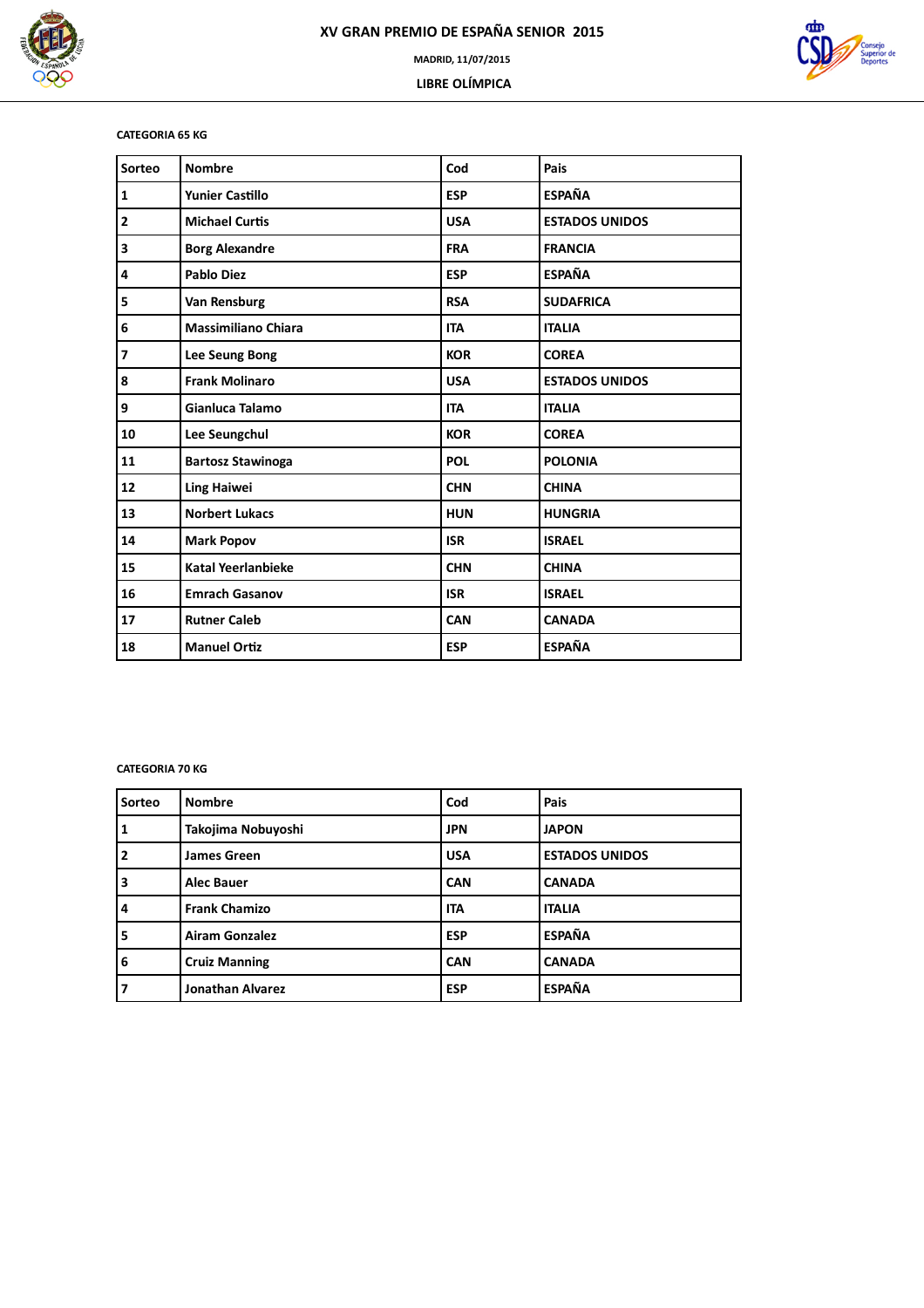



### **CATEGORIA 74 KG**

| Sorteo                  | <b>Nombre</b>                   | Cod        | Pais                  |
|-------------------------|---------------------------------|------------|-----------------------|
| 1                       | <b>Chris Laverick</b>           | CAN        | <b>CANADA</b>         |
| 2                       | <b>Nikita Rebro</b>             | <b>RUS</b> | <b>RUSIA</b>          |
| 3                       | Ilya Abelev                     | <b>CAN</b> | <b>CANADA</b>         |
| 4                       | <b>Matrixx Ferreira</b>         | <b>CAN</b> | <b>CANADA</b>         |
| 5                       | Sergio Blanco                   | <b>ESP</b> | <b>ESPAÑA</b>         |
| 6                       | Carmelo Lumia                   | <b>ITA</b> | <b>ITALIA</b>         |
| $\overline{\mathbf{z}}$ | <b>Mark Hall</b>                | <b>USA</b> | <b>ESTADOS UNIDOS</b> |
| 8                       | <b>Alberto Martinez Navarro</b> | <b>ESP</b> | <b>ESPAÑA</b>         |
| 9                       | <b>Philipp Crepaz</b>           | <b>AUT</b> | <b>AUSTRIA</b>        |
| 10                      | <b>Gong Byung Min</b>           | <b>KOR</b> | <b>COREA</b>          |
| 11                      | <b>Rafael Mota</b>              | <b>ESP</b> | <b>ESPAÑA</b>         |
| 12                      | David Taylor                    | <b>USA</b> | <b>ESTADOS UNIDOS</b> |
| 13                      | <b>Zhang Chongyao</b>           | <b>CHN</b> | <b>CHINA</b>          |
| 14                      | <b>Zsombor Gilyas</b>           | <b>HUN</b> | <b>HUNGRIA</b>        |
| 15                      | <b>Shawn Daye-Finley</b>        | <b>CAN</b> | <b>CANADA</b>         |
| 16                      | <b>Anthony Valencia</b>         | <b>USA</b> | <b>ESTADOS UNIDOS</b> |
| 17                      | Asai Tsubasa                    | <b>JPN</b> | <b>JAPON</b>          |
| 18                      | <b>Wilhelm Meyer</b>            | <b>RSA</b> | <b>SUDAFRICA</b>      |
| 19                      | <b>Artemovich Karapetyan</b>    | <b>RUS</b> | <b>RUSIA</b>          |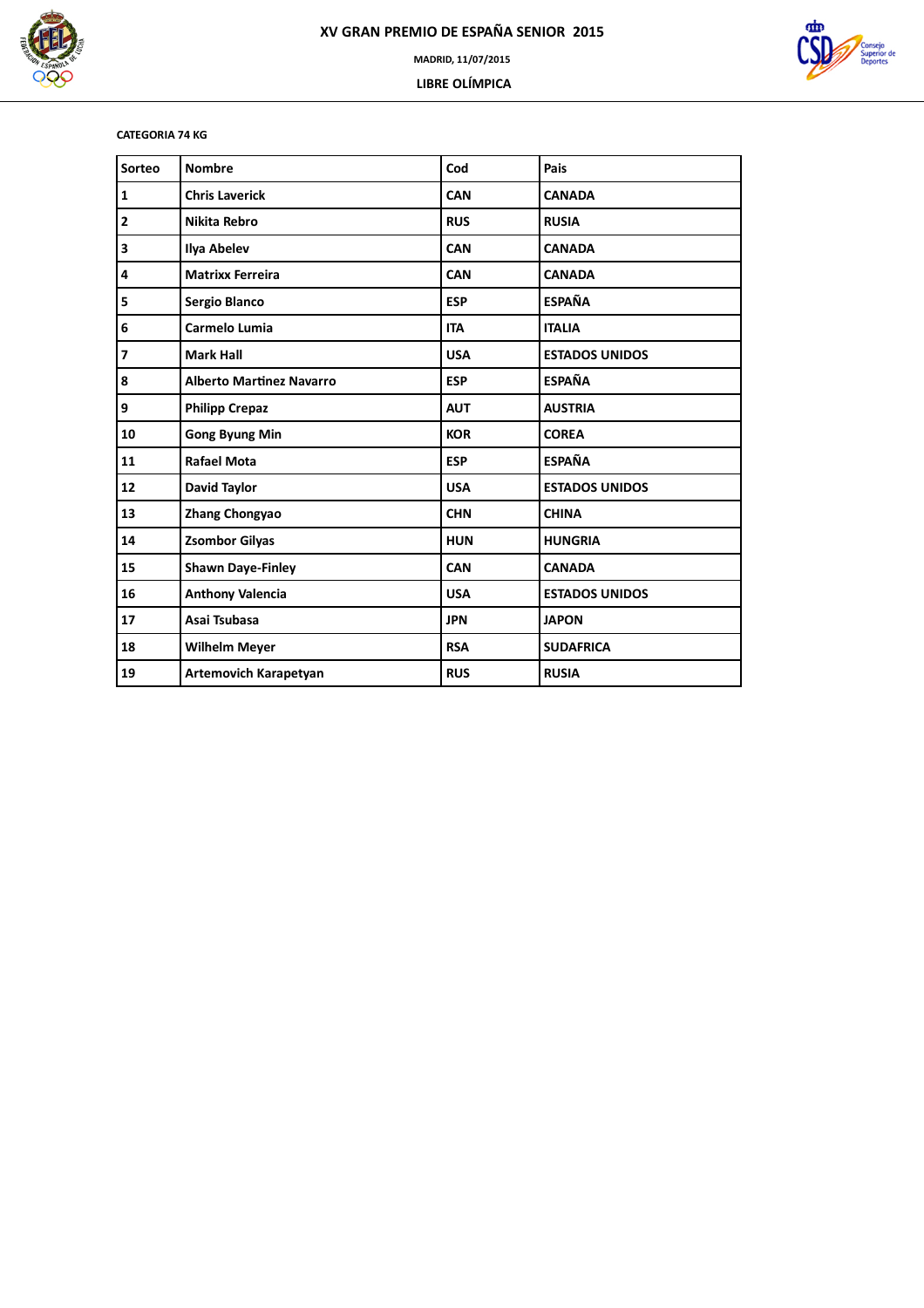



### **CATEGORIA 86 KG**

| Sorteo                   | <b>Nombre</b>             | Cod        | Pais                  |
|--------------------------|---------------------------|------------|-----------------------|
| $\mathbf{1}$             | <b>Taimuraz Friev</b>     | <b>ESP</b> | <b>ESPAÑA</b>         |
| $\overline{2}$           | <b>Aron Caneva</b>        | <b>ITA</b> | <b>ITALIA</b>         |
| 3                        | Ajay Gill                 | <b>CAN</b> | <b>CANADA</b>         |
| 4                        | <b>Willian Raffi</b>      | <b>ITA</b> | <b>ITALIA</b>         |
| 5                        | Naib Ilaldayev            | <b>SWE</b> | <b>SUECIA</b>         |
| 6                        | Sergey Kolesnikov         | <b>ISR</b> | <b>ISRAEL</b>         |
| $\overline{\phantom{a}}$ | <b>Gergely Gyurits</b>    | <b>HUN</b> | <b>HUNGRIA</b>        |
| 8                        | <b>Salvatore Crisanti</b> | <b>ITA</b> | <b>ITALIA</b>         |
| 9                        | Razmik Oganisyan          | <b>RUS</b> | <b>RUSIA</b>          |
| 10                       | <b>Michael Gaitskill</b>  | <b>RSA</b> | <b>SUDAFRICA</b>      |
| 11                       | <b>Jasmit Phulka</b>      | <b>CAN</b> | <b>CANADA</b>         |
| 12                       | <b>Siriguleng</b>         | <b>CHN</b> | <b>CHINA</b>          |
| 13                       | Vahid Shahmohammadiizad   | IRI        | <b>IRAN</b>           |
| 14                       | <b>Krzysztof Sadowik</b>  | POL        | <b>POLONIA</b>        |
| 15                       | Simoone Iannattoni        | <b>ITA</b> | <b>ITALIA</b>         |
| 16                       | Shirai Shota              | <b>JPN</b> | <b>JAPON</b>          |
| 17                       | <b>Zahid Valencia</b>     | <b>USA</b> | <b>ESTADOS UNIDOS</b> |

### **CATEGORIA 97 KG**

| Sorteo         | <b>Nombre</b>             | Cod        | Pais                  |
|----------------|---------------------------|------------|-----------------------|
| $\mathbf{1}$   | Damian Iglesias           | <b>ESP</b> | <b>ESPAÑA</b>         |
| $\mathbf{2}$   | Yamamoto Koki             | <b>JPN</b> | <b>JAPON</b>          |
| 3              | <b>Cristian Rodriguez</b> | <b>ESP</b> | <b>ESPAÑA</b>         |
| 4              | <b>Hector Rodriguez</b>   | <b>ESP</b> | <b>ESPAÑA</b>         |
| 5              | Wynn Michalak             | <b>USA</b> | <b>ESTADOS UNIDOS</b> |
| 6              | <b>Martin Erasmus</b>     | <b>RSA</b> | <b>SUDAFRICA</b>      |
| $\overline{7}$ | Danyal Shariatinia        | IRI        | <b>IRAN</b>           |
| 8              | Duane Van Zyl             | <b>RSA</b> | <b>SUDAFRICA</b>      |
| 9              | <b>Zhang Xueyi</b>        | <b>CHN</b> | <b>CHINA</b>          |
| 10             | <b>Marco Carcea</b>       | <b>ITA</b> | <b>ITALIA</b>         |
| 11             | Ragnar Kaasik             | <b>EST</b> | <b>ESTONIA</b>        |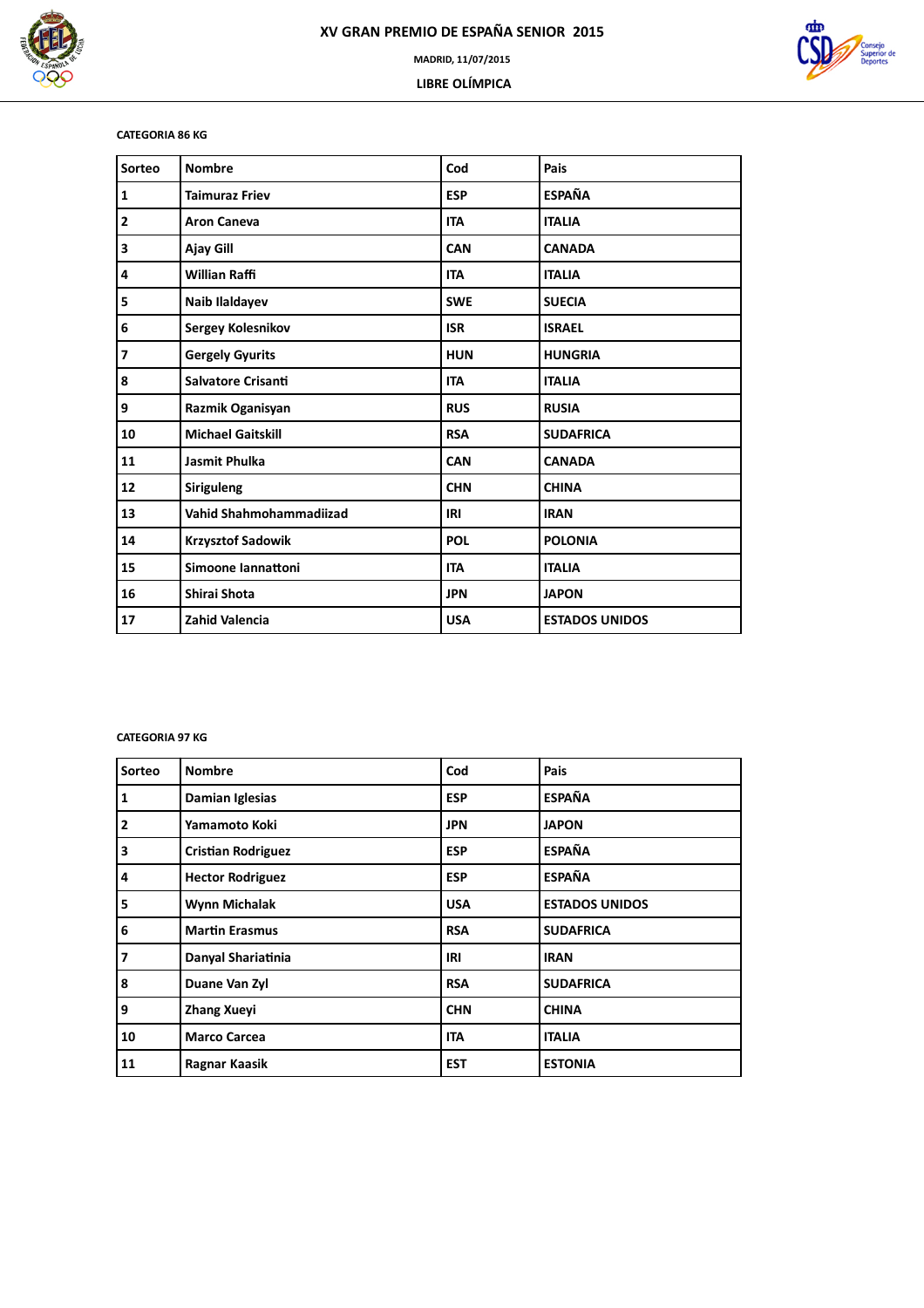

 **LIBRE OLÍMPICA**



**CATEGORIA 125 KG**

| Sorteo | <b>Nombre</b>           | Cod        | Pais                  |
|--------|-------------------------|------------|-----------------------|
| 1      | <b>Shang Hai</b>        | <b>CHN</b> | <b>CHINA</b>          |
| 2      | <b>Sean Molle</b>       | <b>CAN</b> | <b>CANADA</b>         |
| 3      | Deng Zhiwei             | <b>CHN</b> | <b>CHINA</b>          |
| 14     | <b>Nathan Butler</b>    | <b>USA</b> | <b>ESTADOS UNIDOS</b> |
| 5      | <b>Gurjot Kooner</b>    | <b>CAN</b> | <b>CANADA</b>         |
| 6      | Karol Turczynski        | <b>POL</b> | <b>POLONIA</b>        |
| 7      | Mehdi Gonbadani         | IRI        | <b>IRAN</b>           |
| 8      | <b>Kamil Kosciolek</b>  | <b>POL</b> | <b>POLONIA</b>        |
| 9      | Georgii Nogaee          | <b>RUS</b> | <b>RUSIA</b>          |
| 10     | Jose Cuba               | <b>ESP</b> | <b>ESPAÑA</b>         |
| 11     | <b>Nick Gwiazdowski</b> | <b>USA</b> | <b>ESTADOS UNIDOS</b> |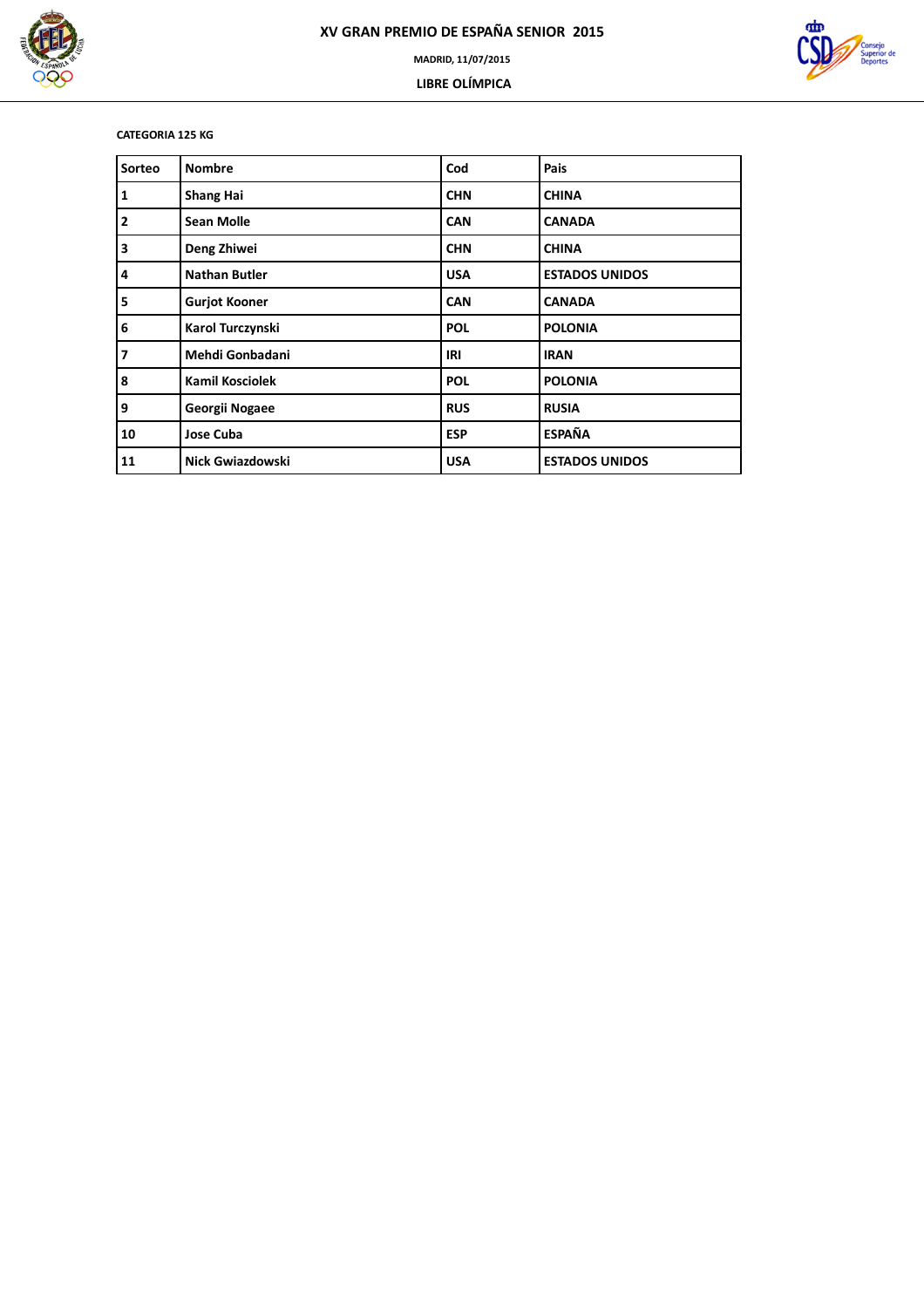

 **ITA EST 10 3**

 **1 PP** **EST**

 **USA 10 4 0 ST**

 **1 PP**

### **XV GRAN PREMIO DE ESPAÑA SENIOR 2015**

**MADRID, 11/07/2015**

 **LIBRE OLÍMPICA**



**Categoria 57Kg**

 **KOR JPN**

  $3$  **0 PO**

**CLASIFICACIÓN**

**Pos Luchador Pais Kim Sung Gwon KOR Nakamura Rinya JPN Yun Junsik KOR Amin Nouri IRI Nico Megaludis USA Juan Pablo Gonzalez ESP Aleksei Baskakov EST Darthe Capellan CAN Marco Coetzee RSA Ghenadie Tulbea MON Obe Blanc USA Steven Takahashi CAN Marco Azzarello ITA Levan Metreveli ESP Carlos Alvarez ESP Marno Plaatjies RSA Sam Jagas CAN Frank Perrelli USA Salvatore Mannini ITA Patryk Olenczyn POL**

**Final**

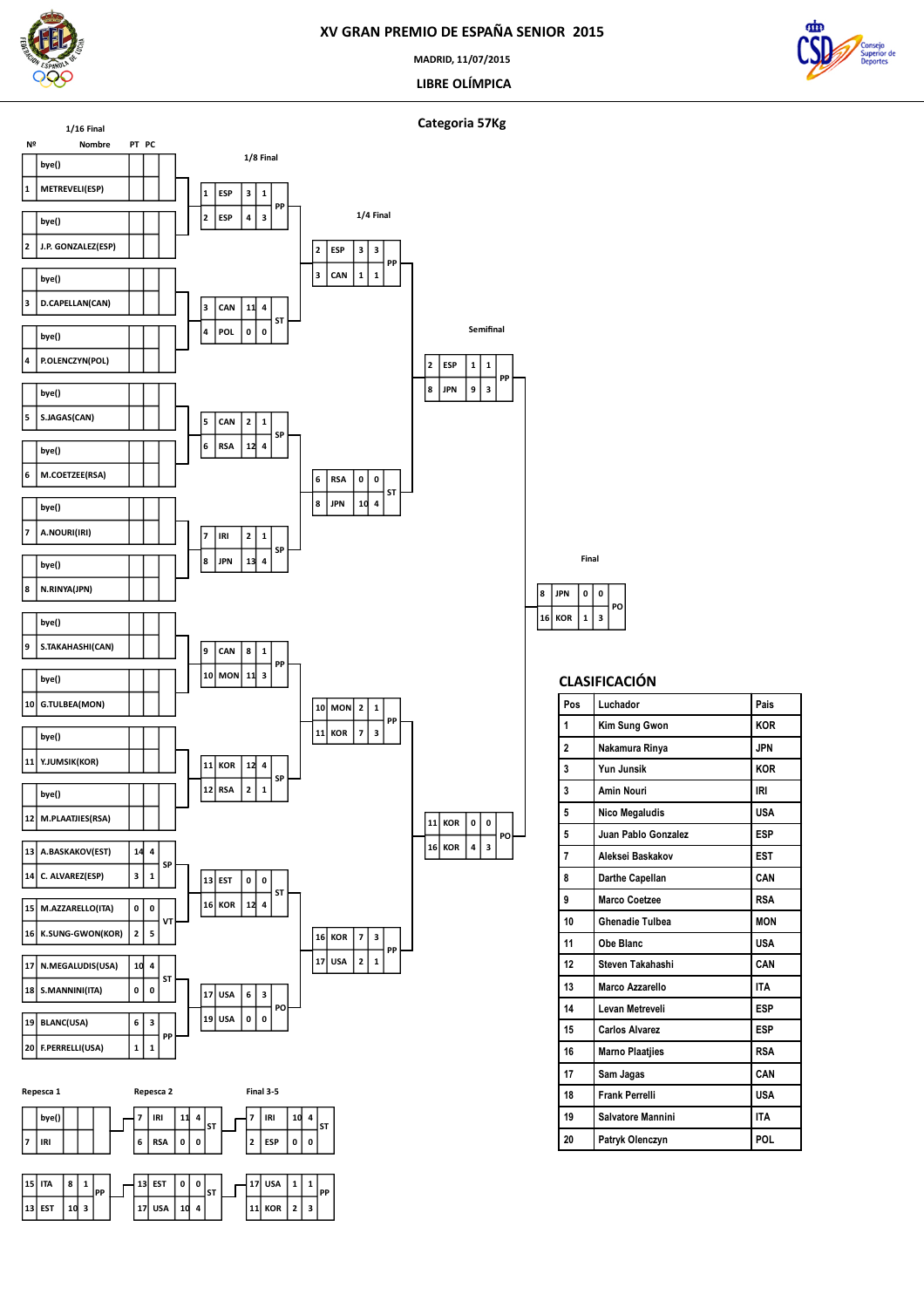

**MADRID, 11/07/2015**

 **LIBRE OLÍMPICA**



### **Categoria 61Kg**





| Pos            | Luchador                  | Pais       |
|----------------|---------------------------|------------|
| 1              | <b>Daniel Dennis</b>      | <b>USA</b> |
| $\overline{2}$ | Jozsef Molnar             | <b>HUN</b> |
| 3              | Kim Chang Su              | <b>KOR</b> |
| 3              | Mohammad Soltanihaghighi  | IRI        |
| 5              | <b>Michael Asselstine</b> | CAN        |
| 5              | Arimoto Shingo            | <b>JPN</b> |
| 7              | <b>Agustin Sanchez</b>    | <b>ESP</b> |
| 8              | <b>Manuel Jose Denia</b>  | <b>ESP</b> |
| 9              | <b>Carlos Lomba</b>       | <b>ESP</b> |
|                |                           |            |



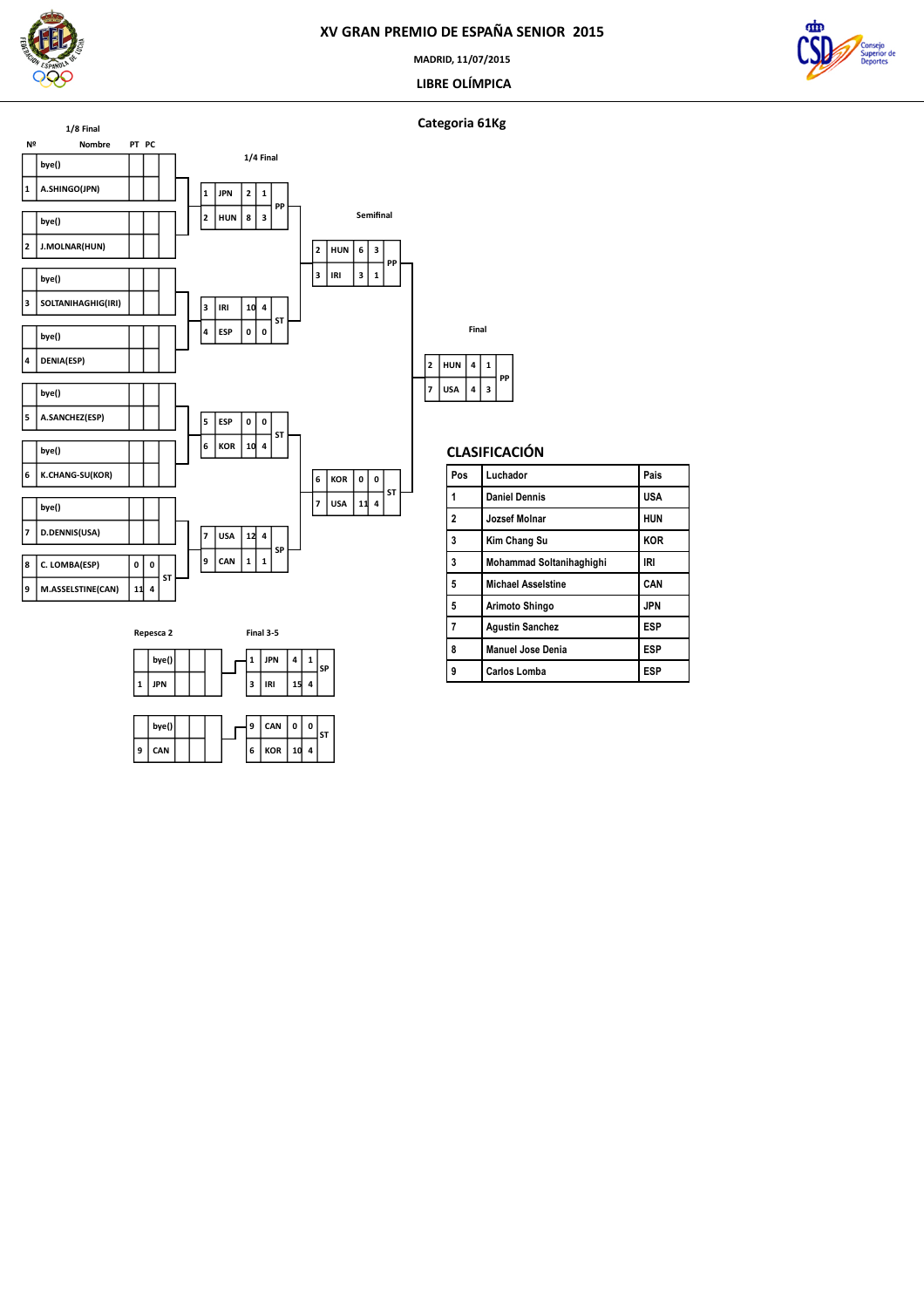

**MADRID, 11/07/2015**

 **LIBRE OLÍMPICA**



**Nº Nombre PT PC Y. CASTILLO(ESP) bye() M.CURTIS(USA) bye() B.ALEXANDRE(FRA) bye() P.DIEZ(ESP) bye() V.RENSBURG(RSA) bye() CHIARA(ITA) bye() L.SEUNG-BONG(KOR) bye() F.MOLINARO(USA) bye() G.TALAMO(ITA) bye() L.SEUNGCHUL(KOR) bye() B.STAWINOGA(POL) bye() L.HAIWEI(CHN) bye() N.LUKACS(HUN) bye() M.POPOV(ISR) bye() E.GASANOV(ISR) YEERLANBIEKE(CHN) 0 5 VT ORTIZ(ESP) R.CALEB(CAN) 3 0 PO 1/16 Final USA**  $\vert$ **1 ESP 3 1 PP ESP FRA**  $\frac{1}{1}$  **3 PP ITA RSA 0 4 ST USA KOR 3**  $\overline{\left| \frac{2}{1} \right|}$ **PP KOR ITA 4 0 ST CHN POL 4 0 ST ISR**  $\boxed{13}$  **HUN**  $2 \mid 1$  **3 PP ESP CHN 0 5 VT 1/8 Final FRA USA 1 4 SP**  $|8|$  USA  $\vert$ <sub>5</sub>  $\vert$  RSA **4 0 ST**  $\vert$ <sub>12</sub>  $\vert$  CHN **KOR**  $\frac{1}{2}$   $\frac{1}{2}$  **4 SP**  $\vert$ 15 $\vert$  CHN  $\vert$  **HUN 0 0 3 PO 1/4 Final USA USA 5 0 VT CHN KOR**  $\overline{\left| \cdot \right|}$   $\overline{\left| \cdot \right|}$  **4 SP Semifinal**



**Categoria 65Kg**

# **CLASIFICACIÓN**

 **0 3 PO**

**Final**

 **KOR USA**

| Pos            | Luchador                 | Pais       |
|----------------|--------------------------|------------|
| 1              | <b>Frank Molinaro</b>    | <b>USA</b> |
| $\overline{2}$ | Lee Seungchul            | <b>KOR</b> |
| 3              | Katal Yeerlanbieke       | CHN        |
| 3              | Lee Seung Bong           | <b>KOR</b> |
| 5              | Ling Haiwei              | <b>CHN</b> |
| 5              | <b>Michael Curtis</b>    | <b>USA</b> |
| 7              | Van Rensburg             | <b>RSA</b> |
| 8              | <b>Borg Alexandre</b>    | <b>FRA</b> |
| 9              | <b>Manuel Ortiz</b>      | <b>ESP</b> |
| 10             | <b>Norbert Lukacs</b>    | <b>HUN</b> |
| 11             | <b>Yunier Castillo</b>   | <b>ESP</b> |
| 12             | <b>Mark Popov</b>        | <b>ISR</b> |
| 13             | Pablo Diez               | <b>ESP</b> |
| 14             | <b>Rutner Caleb</b>      | CAN        |
| 15             | Massimiliano Chiara      | <b>ITA</b> |
| 16             | <b>Emrach Gasanov</b>    | <b>ISR</b> |
| 17             | <b>Bartosz Stawinoga</b> | POL.       |
| 18             | Gianluca Talamo          | <b>ITA</b> |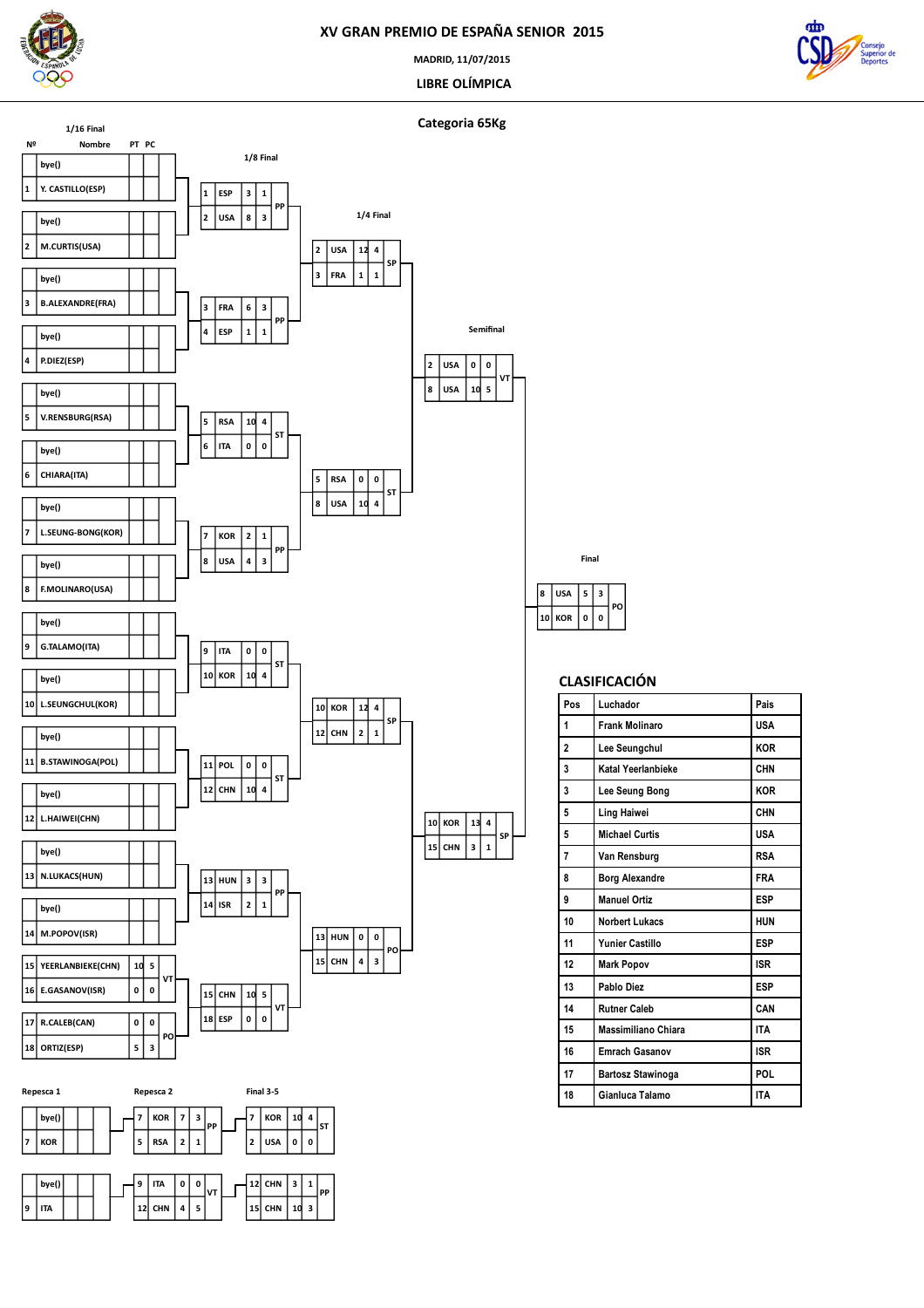

**MADRID, 11/07/2015**

### **LIBRE OLÍMPICA**



### **Categoria 70Kg**





| Pos | Luchador             | Pais       |
|-----|----------------------|------------|
|     | James Green          | <b>USA</b> |
| 2   | <b>Frank Chamizo</b> | <b>ITA</b> |
| 3   | <b>Cruiz Manning</b> | CAN        |
| 3   | Takojima Nobuyoshi   | <b>JPN</b> |
| 5   | Airam Gonzalez       | <b>ESP</b> |
| 5   | Alec Bauer           | CAN        |
|     | Jonathan Alvarez     | <b>ESP</b> |

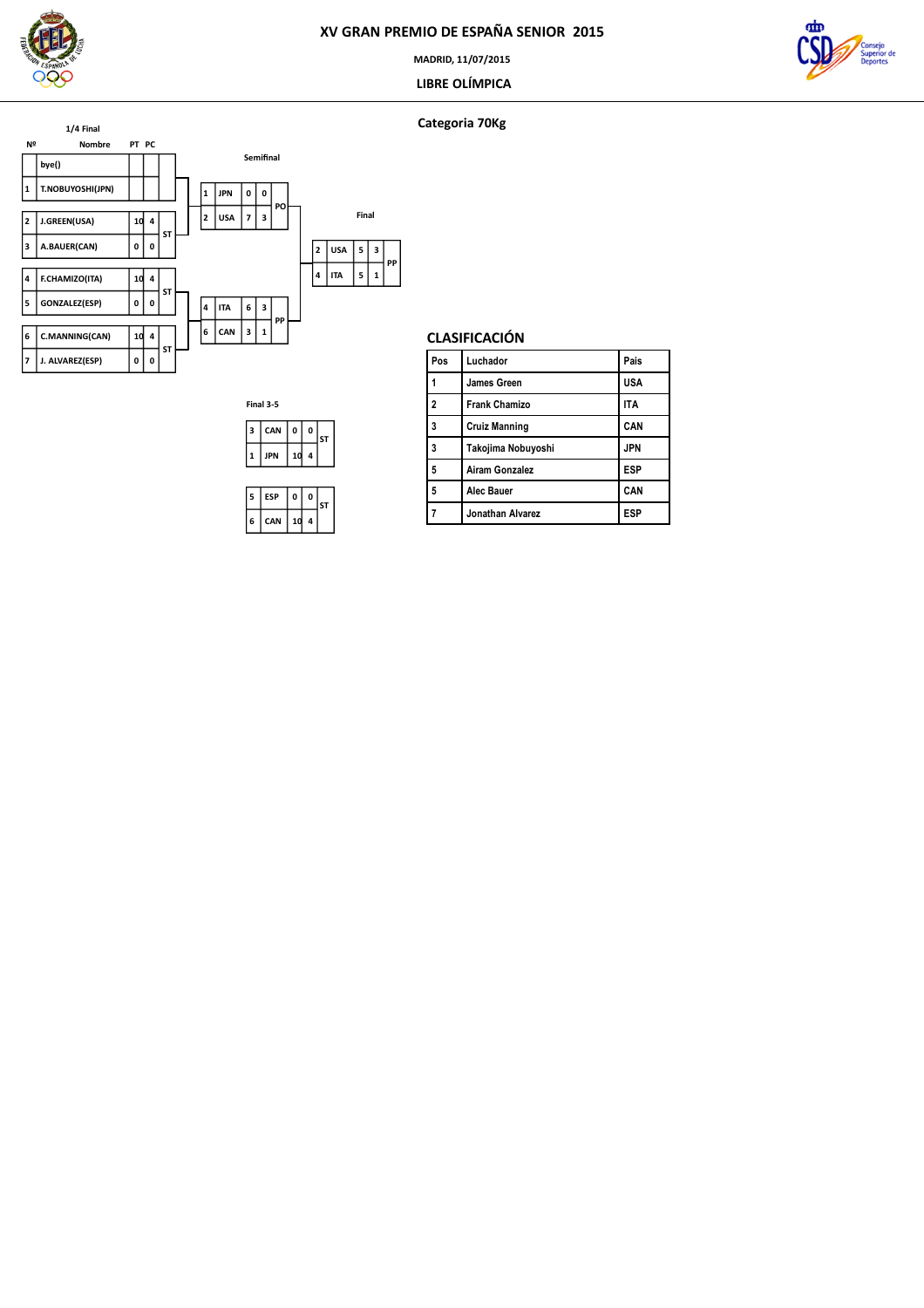

**Nº Nombre PT PC**

**1/16 Final**

 **C.LAVERICK(CAN) bye()**

 **N.REBRO(RUS) bye()**

 **I.ABELEV(CAN) bye()**

**bye()**

**M.FERREIRA(CAN)**

 **BLANCO(ESP) bye()**

 **C.LUMIA(ITA) bye()**

> **M.HALL(USA) bye()**

### **XV GRAN PREMIO DE ESPAÑA SENIOR 2015**

**MADRID, 11/07/2015**

 **LIBRE OLÍMPICA**

**PP**



**Categoria 74Kg RUS**  $\vert$ **1**  $\vert$  CAN **1 3 PP CAN CAN**  $\frac{2}{1}$  **4 SP ITA ESP 4 0 ST 1/8 Final CAN**  $\vert_1 \vert_{\text{CAN}}$  **1 3 PP**  $\vert$ <sub>7</sub>  $\vert$  USA **ITA 0 5 VT 1/4 Final ITA CAN 3 1 Semifinal**

**VT**

**PP**

 **CHN USA**  $\boxed{1}$  1 **3 PP**  **USA ITA 5 0 VT Final**

### **CLASIFICACIÓN**

| Pos            | Luchador                        | Pais       |
|----------------|---------------------------------|------------|
| 1              | David Taylor                    | <b>USA</b> |
| $\overline{a}$ | Carmelo Lumia                   | <b>ITA</b> |
| 3              | <b>Zhang Chongyao</b>           | CHN        |
| 3              | <b>Mark Hall</b>                | <b>USA</b> |
| 5              | Gong Byung Min                  | <b>KOR</b> |
| 5              | <b>Chris Laverick</b>           | CAN        |
| 7              | <b>Anthony Valencia</b>         | <b>USA</b> |
| 8              | Artemovich Karapetyan           | <b>RUS</b> |
| 9              | <b>Ilya Abelev</b>              | CAN        |
| 10             | <b>Shawn Daye-Finley</b>        | CAN        |
| 11             | Nikita Rebro                    | <b>RUS</b> |
| 12             | <b>Zsombor Gilyas</b>           | <b>HUN</b> |
| 13             | Asai Tsubasa                    | <b>JPN</b> |
| 14             | <b>Alberto Martinez Navarro</b> | <b>ESP</b> |
| 15             | <b>Matrixx Ferreira</b>         | CAN        |
| 16             | Sergio Blanco                   | <b>ESP</b> |
| 17             | <b>Wilhelm Meyer</b>            | <b>RSA</b> |
| 18             | <b>Philipp Crepaz</b>           | <b>AUT</b> |
| 19             | Rafael Mota                     | <b>ESP</b> |



**USA**

**3**

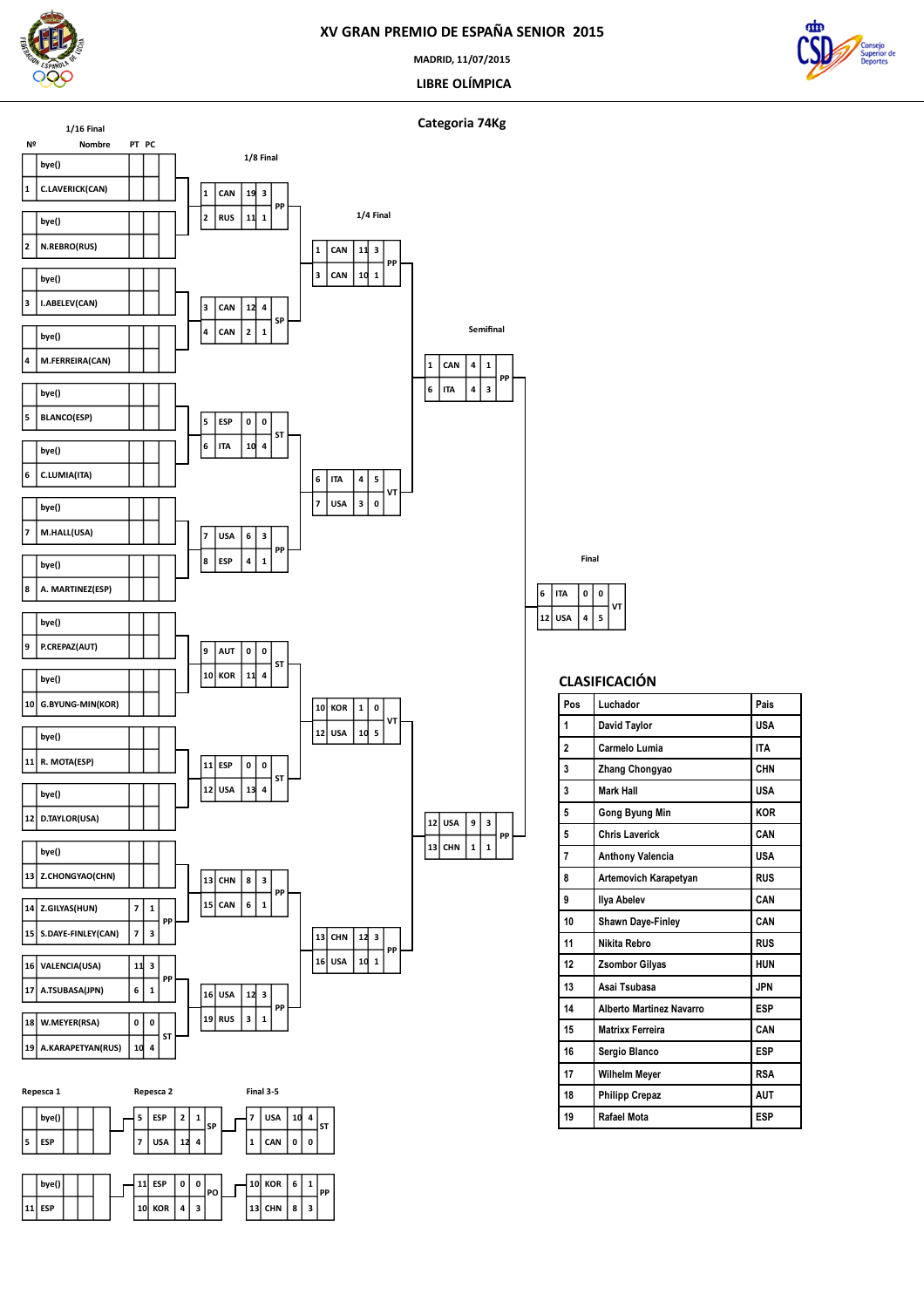

**bye() ITA**

 **JPN ITA 0 0**

 **4 ST**  **ITA CAN 1 1**

 **JPN IRI 6 3**

 **3 PP** **ITA**

 **IRI CAN 0 0**

 **HUN 6 1 3 PP**

> **4 ST**

 **0 PO**

### **XV GRAN PREMIO DE ESPAÑA SENIOR 2015**

**MADRID, 11/07/2015**

 **LIBRE OLÍMPICA**



**Categoria 86Kg**

 **USA ESP**

 $2 \mid 1$  **3 PP**

**CLASIFICACIÓN**

**Pos Luchador Pais Taimuraz Friev ESP Zahid Valencia USA Vahid Shahmohammadiizad IRI Aron Caneva ITA Jasmit Phulka CAN Gergely Gyurits HUN** Shirai Shota **JPN Razmik Oganisyan RUS Naib Ilaldayev SWE Ajay Gill CAN Siriguleng CHN Salvatore Crisanti ITA Willian Raffi ITA Michael Gaitskill RSA Sergey Kolesnikov ISR Krzysztof Sadowik POL Simoone Iannattoni ITA**

**Final**

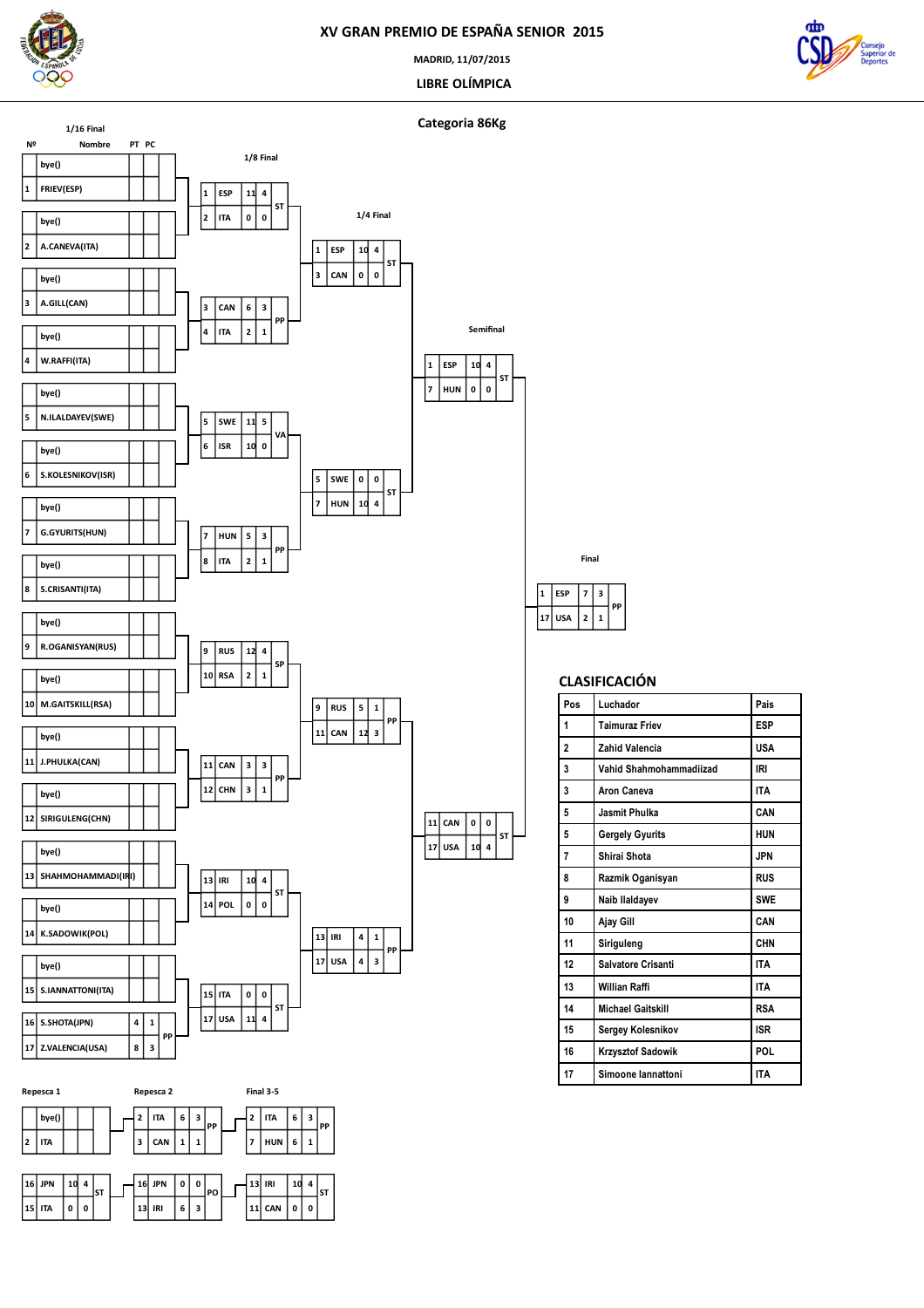

**MADRID, 11/07/2015**

 **LIBRE OLÍMPICA**



### **Categoria 97Kg**





| Final |            |    |              |    |  |  |
|-------|------------|----|--------------|----|--|--|
|       | <b>ESP</b> | 3  | $\mathbf{1}$ | SP |  |  |
| 5     | <b>USA</b> | 13 | 4            |    |  |  |

| Pos | Luchador                  | Pais       |  |  |
|-----|---------------------------|------------|--|--|
| 1   | Wynn Michalak             | <b>USA</b> |  |  |
| 2   | <b>Hector Rodriguez</b>   | <b>ESP</b> |  |  |
| 3   | <b>Zhang Xueyi</b>        | <b>CHN</b> |  |  |
| 3   | <b>Cristian Rodriguez</b> | <b>ESP</b> |  |  |
| 5   | Danyal Shariatinia        | IRI        |  |  |
| 5   | Yamamoto Koki             | <b>JPN</b> |  |  |
| 7   | Ragnar Kaasik             | <b>EST</b> |  |  |
| 8   | <b>Martin Erasmus</b>     | <b>RSA</b> |  |  |
| 9   | Damian Iglesias           | <b>ESP</b> |  |  |
| 10  | <b>Marco Carcea</b>       | <b>ITA</b> |  |  |
| 11  | Duane Van Zyl             | <b>RSA</b> |  |  |
|     |                           |            |  |  |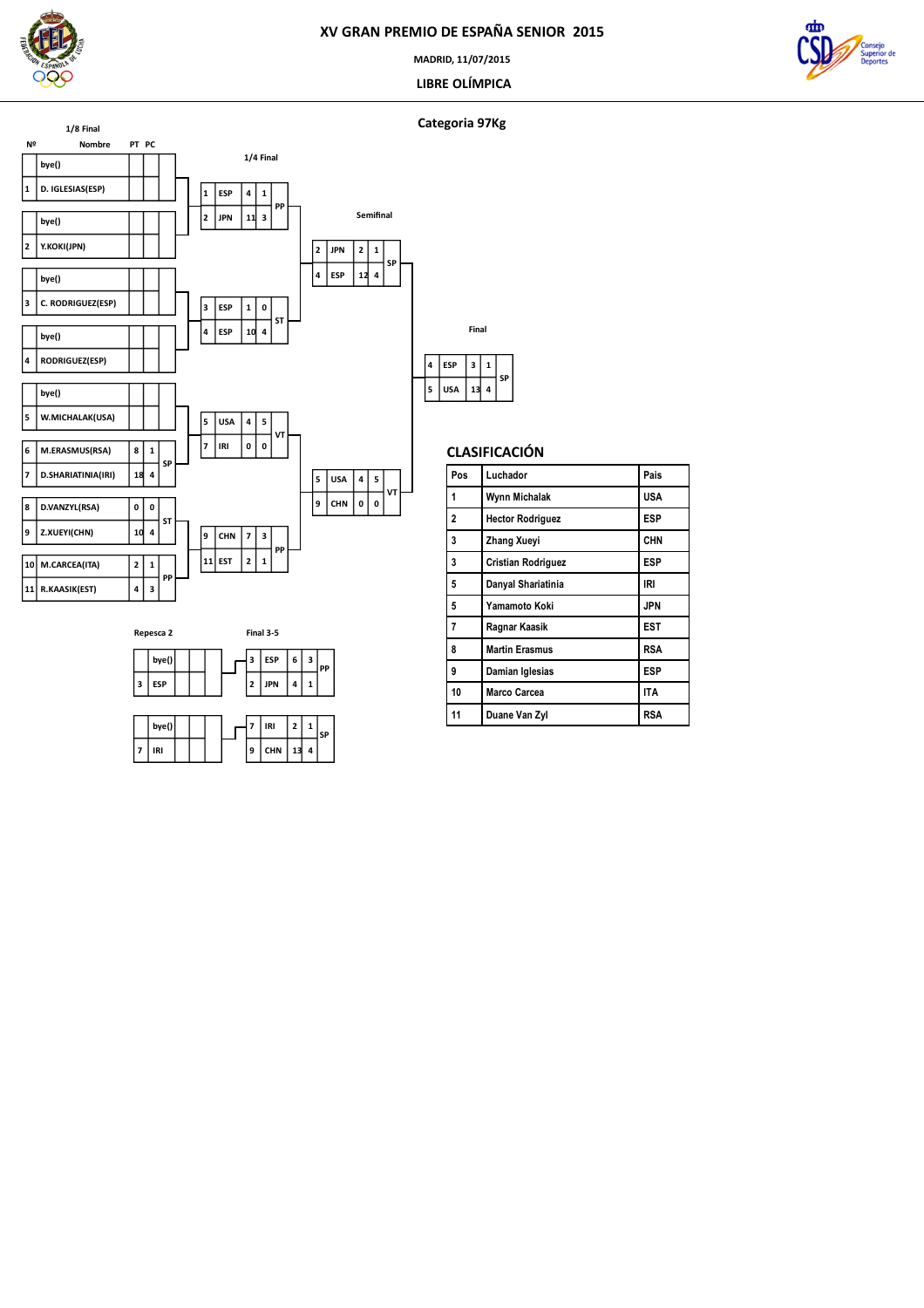

**MADRID, 11/07/2015**

 **LIBRE OLÍMPICA**



### **Categoria 125Kg**



 **USA CAN 0 0**

**ESP**

 **IRI 12 1 3 PP**

 **4 ST**

**bye() USA**

 **ESP POL 0 0 3 PO**

|  | CLASIFICACIÓN |
|--|---------------|
|  |               |

 **5 0 VT**

**Final**

| Pos            | Luchador             | Pais       |
|----------------|----------------------|------------|
| 1              | Nick Gwiazdowski     | <b>USA</b> |
| $\overline{2}$ | Deng Zhiwei          | <b>CHN</b> |
| 3              | Jose Cuba            | ESP        |
| 3              | Nathan Butler        | USA        |
| 5              | Mehdi Gonbadani      | IRI        |
| 5              | Sean Molle           | CAN        |
| $\overline{7}$ | Kamil Kosciolek      | POL        |
| 8              | Shang Hai            | <b>CHN</b> |
| 9              | <b>Gurjot Kooner</b> | CAN        |
| 10             | Karol Turczynski     | POL        |
| 11             | Georgii Nogaee       | <b>RUS</b> |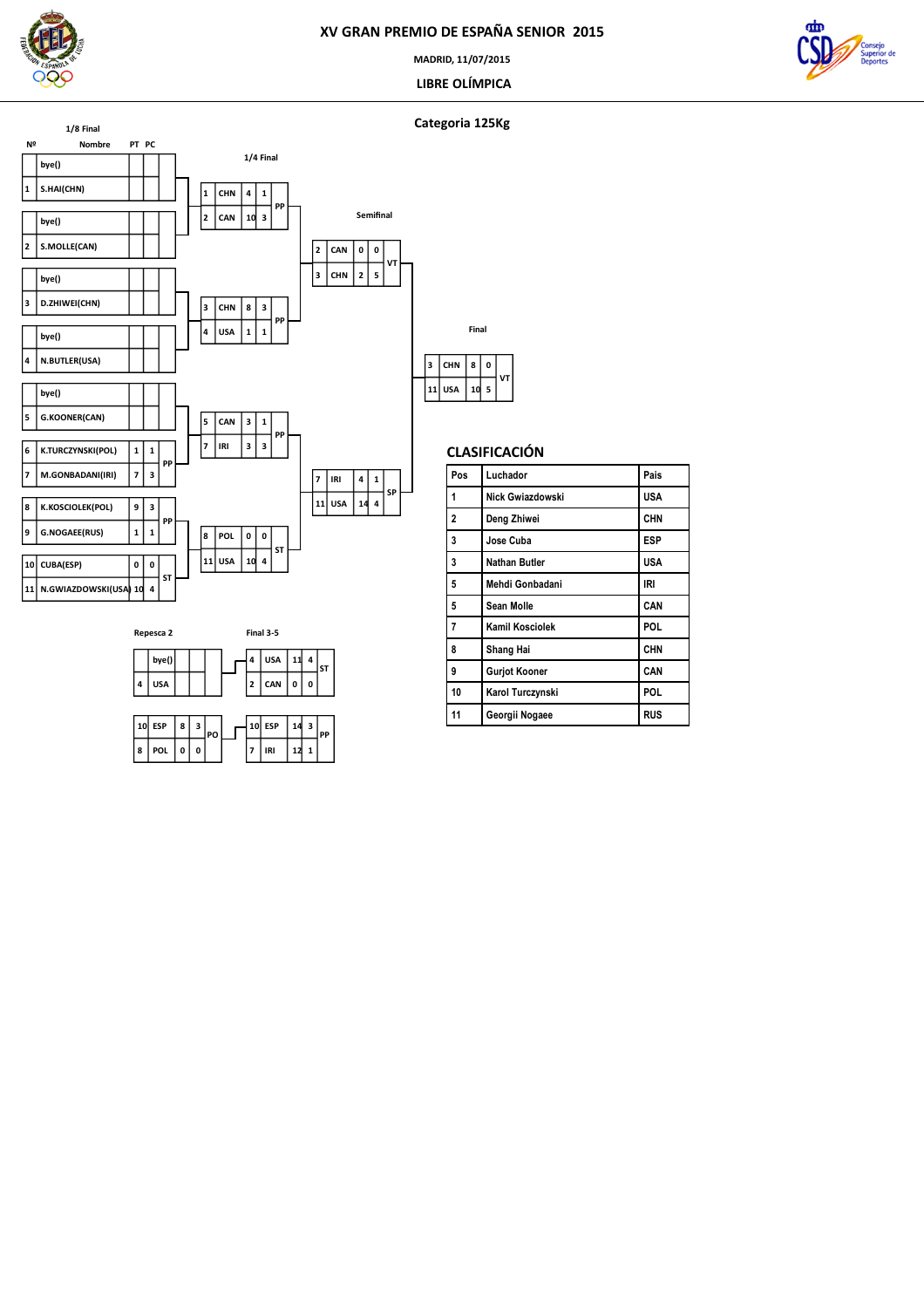



 **LIBRE FEMENINA**

# **MEDALLISTAS**

| Categoría 48 Kg |                        |            |                       |
|-----------------|------------------------|------------|-----------------------|
| ORO             | Sun Yanan              | <b>CHN</b> | <b>CHINA</b>          |
| <b>PLATA</b>    | Lei Chun               | <b>CHN</b> | <b>CHINA</b>          |
| BRONCE          | Victoria Anthony       | <b>USA</b> | ESTADOS UNIDOS        |
| <b>BRONCE</b>   | Jessica Macdonald      | CAN        | CANADA                |
| Categoría 53 Kg |                        |            |                       |
| ORO             | Li Hui                 | <b>CHN</b> | <b>CHINA</b>          |
| PLATA           | Sofia Mattsson         | <b>SWE</b> | <b>SUECIA</b>         |
| <b>BRONCE</b>   | Zhong Xuechun          | <b>CHN</b> | <b>CHINA</b>          |
| BRONCE          | Karima Sanchez         | <b>ESP</b> | ESPAÑA                |
| Categoría 55 Kg |                        |            |                       |
| <b>ORO</b>      | <b>Helen Maroulis</b>  | <b>USA</b> | <b>ESTADOS UNIDOS</b> |
| <b>PLATA</b>    | Carlene Sluberski      | <b>USA</b> | <b>ESTADOS UNIDOS</b> |
| <b>BRONCE</b>   | <b>Jillian Gallays</b> | CAN        | CANADA                |
| <b>BRONCE</b>   | Pang Qianyu            | <b>CHN</b> | CHINA                 |
|                 |                        |            |                       |
| Categoría 58 Kg |                        |            |                       |
| ORO             | Li Qian                | <b>CHN</b> | <b>CHINA</b>          |
| <b>PLATA</b>    | Aisuluu Tynybekova     | KGZ        | KYRGYZSTAN            |
| <b>BRONCE</b>   | Alli Ragan             | <b>USA</b> | ESTADOS UNIDOS        |
| <b>BRONCE</b>   | Zhou Zhangting         | <b>CHN</b> | <b>CHINA</b>          |
| Categoría 60 Kg |                        |            |                       |
| ORO             | Marianna Sastin        | <b>HUN</b> | <b>HUNGRIA</b>        |
| PLATA           | Luo Xiaojuan           | <b>CHN</b> | <b>CHINA</b>          |
| <b>BRONCE</b>   | Sun Yazhen             | <b>CHN</b> | <b>CHINA</b>          |
| BRONCE          | Johanna Mattsson       | <b>SWE</b> | <b>SUECIA</b>         |
| Categoría 63 Kg |                        |            |                       |
| ORO             | Henna Johansson        | <b>SWE</b> | <b>SUECIA</b>         |
| <b>PLATA</b>    | Jennifer Page          | <b>USA</b> | <b>ESTADOS UNIDOS</b> |
| <b>BRONCE</b>   | Wang Xiaogian          | <b>CHN</b> | <b>CHINA</b>          |
| <b>BRONCE</b>   | Xiluo Zhuoma           | <b>CHN</b> | <b>CHINA</b>          |
|                 |                        |            |                       |
| Categoría 69 Kg |                        |            |                       |
| ORO             | Zhou Feng              | <b>CHN</b> | <b>CHINA</b>          |
| PLATA           | Tamyra Mensah          | <b>USA</b> | <b>ESTADOS UNIDOS</b> |
| <b>BRONCE</b>   | Leah Ferguson          | <b>CAN</b> | <b>CANADA</b>         |
| <b>BRONCE</b>   | Elena Pirozhkova       | <b>USA</b> | <b>ESTADOS UNIDOS</b> |
| Categoría 75 Kg |                        |            |                       |
| ORO             | Erica Wiebe            | <b>CAN</b> | <b>CANADA</b>         |
| <b>PLATA</b>    | <b>Guzel Manyrova</b>  | <b>KAZ</b> | KAZAQUISTAN           |
| <b>BRONCE</b>   | Maider Unda            | <b>ESP</b> | <b>ESPAÑA</b>         |
| <b>BRONCE</b>   | Zhou Qian              | <b>CHN</b> | <b>CHINA</b>          |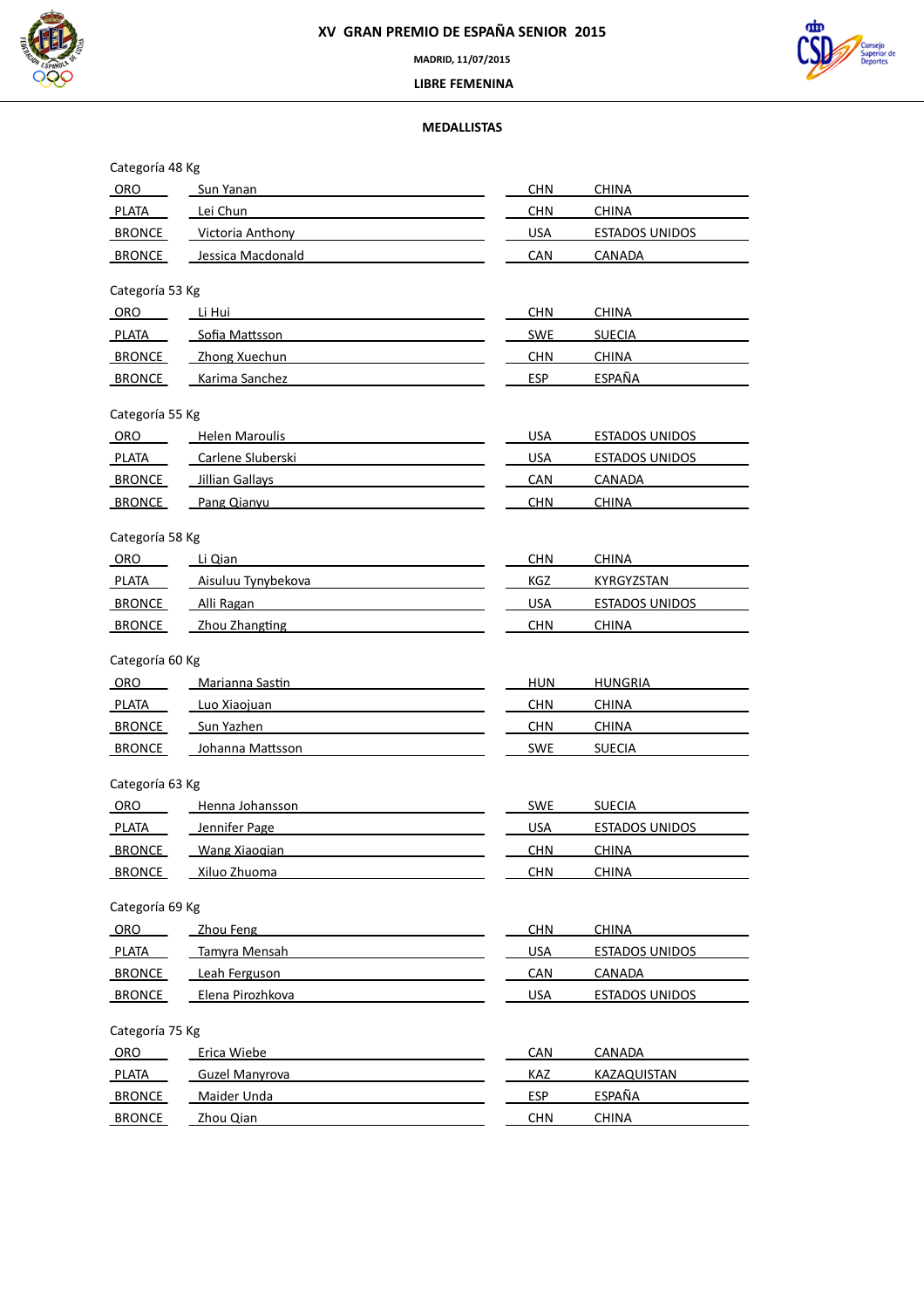



# **CLASIFICACIÓN PAISES**

| <b>Puesto</b>  | <b>Nombre</b>         | <b>Puntos</b>    |
|----------------|-----------------------|------------------|
| $\mathbf{1}$   | <b>CHINA</b>          | 73               |
| $\overline{2}$ | <b>ESTADOS UNIDOS</b> | 53               |
| 3              | CANADA                | 46               |
| $\overline{4}$ | KAZAQUISTAN           | 38               |
| 5              | <b>SUECIA</b>         | 28               |
| 6              | POLONIA               | 28               |
| $\overline{7}$ | ESPAÑA                | 21               |
| 8              | <b>JAPON</b>          | 17               |
| 9              | KYRGYZSTAN            | 13               |
| 10             | <b>HUNGRIA</b>        | 12               |
| $11\,$         | REPUBLICA CHECA       | 6                |
| 12             | ALEMANIA              | $\,6\,$          |
| 13             | <b>TUNEZ</b>          | $\sqrt{4}$       |
| 14             | COREA                 | 3                |
| 15             | NORUEGA               | $\mathsf 3$      |
| 16             | <b>HOLANDA</b>        | $\overline{2}$   |
| 17             | <b>ITALIA</b>         | $\overline{2}$   |
| 18             | <b>GRAN BRETAÑA</b>   | $\mathbf 1$      |
| 19             | ARGENTINA             | $\pmb{0}$        |
| 20             | PORTUGAL              | $\pmb{0}$        |
| 21             | <b>SUDAFRICA</b>      | $\pmb{0}$        |
| 22             | LITUANIA              | $\boldsymbol{0}$ |
|                |                       |                  |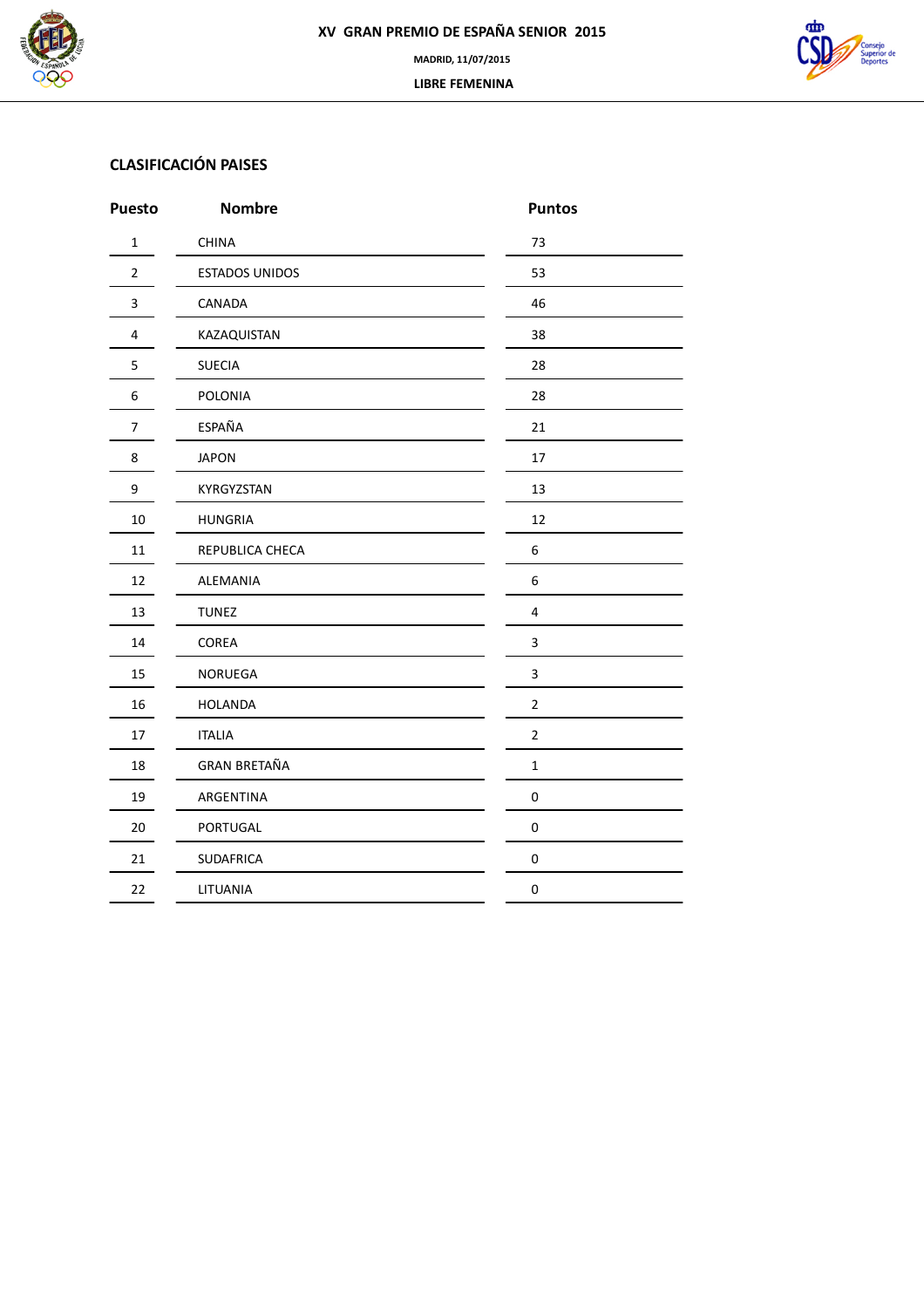

 **LIBRE FEMENINA**



# **PUNTUACIÓN POR PAISES**

|                       | 48                      | 53                      | 55                      | 58 | 60                      | 63                      | 69                      | 75                      | <b>TOTAL</b>            |
|-----------------------|-------------------------|-------------------------|-------------------------|----|-------------------------|-------------------------|-------------------------|-------------------------|-------------------------|
| <b>ALEMANIA</b>       |                         |                         |                         |    |                         |                         | 6                       |                         | 6                       |
| <b>ARGENTINA</b>      |                         |                         |                         |    |                         |                         |                         |                         | 0                       |
| <b>CANADA</b>         | 8                       | 6                       | 8                       |    | 6                       |                         | 8                       | 10                      | 46                      |
| <b>CHINA</b>          | 10                      | 10                      | 8                       | 10 | 9                       | 8                       | 10                      | 8                       | 73                      |
| <b>COREA</b>          | $\overline{\mathbf{3}}$ |                         |                         |    |                         |                         |                         |                         | $\overline{\mathbf{3}}$ |
| <b>ESPAÑA</b>         |                         | 8                       |                         | 3  | $\overline{2}$          |                         |                         | 8                       | 21                      |
| <b>ESTADOS UNIDOS</b> | 8                       | $\overline{\mathbf{3}}$ | 10                      | 8  |                         | 9                       | 9                       | $6\phantom{a}$          | 53                      |
| <b>GRAN BRETAÑA</b>   |                         |                         |                         |    |                         | $\mathbf{1}$            |                         |                         | $\mathbf{1}$            |
| <b>HOLANDA</b>        | $\overline{\mathbf{2}}$ |                         |                         |    |                         |                         |                         |                         | $\mathbf{2}$            |
| <b>HUNGRIA</b>        |                         |                         |                         |    | 10                      |                         | $\mathbf{1}$            | $\mathbf{1}$            | 12                      |
| <b>ITALIA</b>         |                         |                         | $\overline{2}$          |    |                         |                         |                         |                         | $\mathbf{2}$            |
| <b>JAPON</b>          |                         | $\overline{\mathbf{4}}$ | $\overline{\mathbf{3}}$ |    | 6                       | $\overline{\mathbf{4}}$ |                         |                         | 17                      |
| <b>KAZAQUISTAN</b>    | $6\overline{6}$         | $6\phantom{a}$          | $6\overline{6}$         | 6  | $\mathbf{1}$            | $\overline{2}$          | $\overline{2}$          | $\overline{9}$          | 38                      |
| <b>KYRGYZSTAN</b>     |                         |                         |                         | 9  | $\overline{\mathbf{4}}$ |                         |                         |                         | 13                      |
| <b>LITUANIA</b>       |                         |                         |                         |    |                         |                         |                         |                         | $\mathbf{0}$            |
| <b>NORUEGA</b>        |                         |                         |                         |    |                         |                         | $\overline{\mathbf{3}}$ |                         | $\overline{\mathbf{3}}$ |
| <b>POLONIA</b>        | 6                       |                         | $6\phantom{a}$          | 6  |                         | $\overline{\mathbf{3}}$ | 4                       | $\overline{\mathbf{3}}$ | 28                      |
| <b>PORTUGAL</b>       |                         |                         |                         |    |                         |                         |                         |                         | 0                       |
| REPUBLICA CHECA       |                         |                         |                         |    |                         | 6                       |                         |                         | 6                       |
| <b>SUDAFRICA</b>      |                         |                         |                         |    |                         |                         |                         |                         | 0                       |
| <b>SUECIA</b>         | $\mathbf{1}$            | 9                       |                         |    | 8                       | 10                      |                         |                         | 28                      |
| <b>TUNEZ</b>          |                         |                         | $\overline{\mathbf{4}}$ |    |                         |                         |                         |                         | 4                       |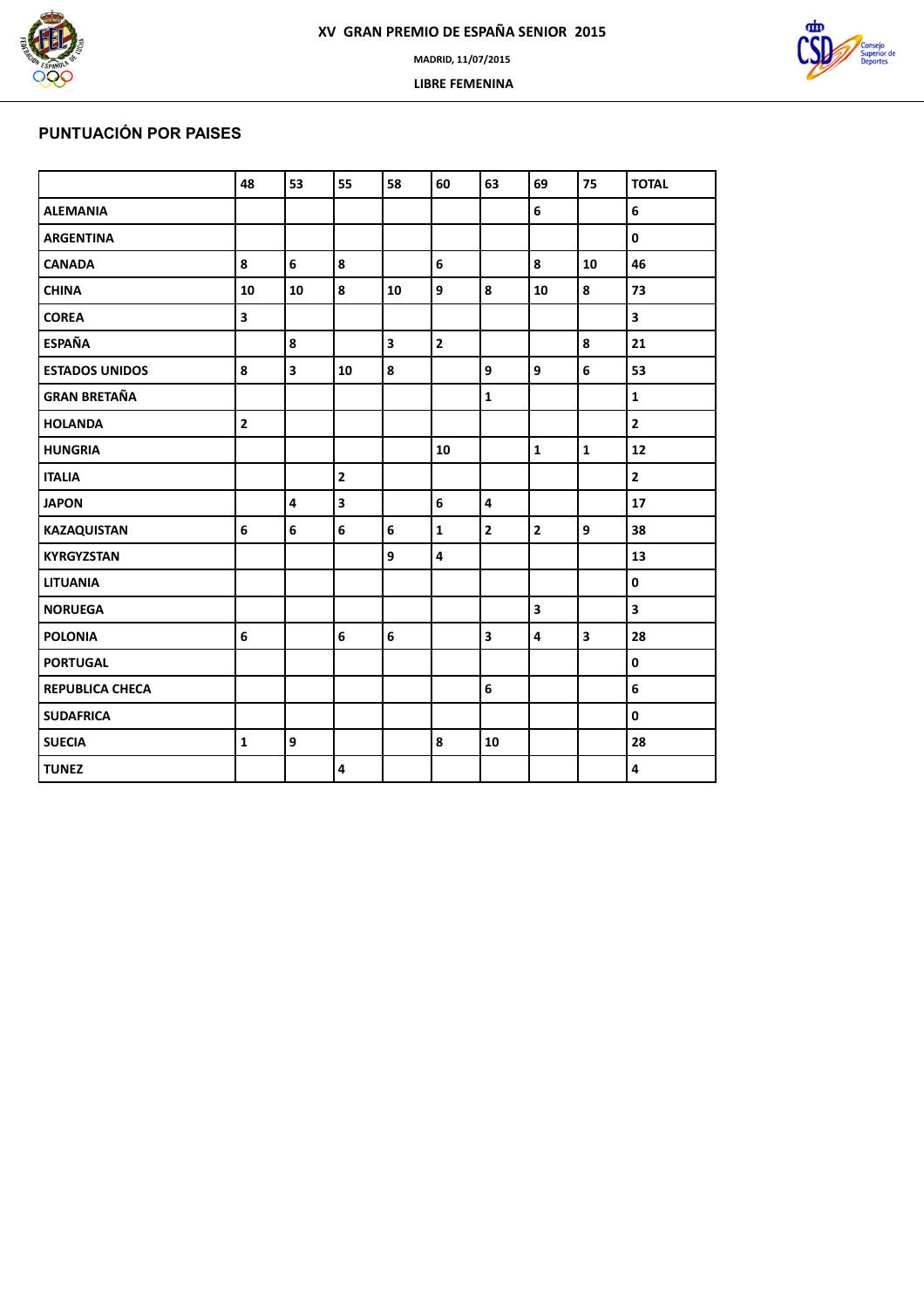

 **LIBRE FEMENINA**



### **PARTICIPANTES POR PAISES**

|                        | 48                      | 53                      | 55             | 58                      | 60                      | 63                      | 69                      | 75                      | <b>TOTAL</b>            |
|------------------------|-------------------------|-------------------------|----------------|-------------------------|-------------------------|-------------------------|-------------------------|-------------------------|-------------------------|
| <b>ALEMANIA</b>        |                         | $\mathbf{1}$            | $\mathbf{1}$   |                         |                         |                         | $\overline{2}$          | $\mathbf{1}$            | 5                       |
| <b>ARGENTINA</b>       | $\mathbf{1}$            |                         |                |                         |                         |                         |                         |                         | $\mathbf{1}$            |
| <b>CANADA</b>          | $\overline{\mathbf{2}}$ | $\overline{\mathbf{4}}$ | $\overline{2}$ | $\mathbf 1$             | $\mathbf 1$             | $\mathbf{1}$            | $\overline{\mathbf{2}}$ | $\mathbf 1$             | 14                      |
| <b>CHINA</b>           | $\overline{\mathbf{2}}$ | $\overline{\mathbf{c}}$ | $\mathbf{1}$   | $\mathbf{2}$            | $\overline{\mathbf{2}}$ | $\overline{\mathbf{2}}$ | $\overline{\mathbf{c}}$ | $\overline{2}$          | 15                      |
| <b>COREA</b>           | $\mathbf{1}$            | $\mathbf 1$             |                |                         |                         |                         | $\mathbf{1}$            |                         | $\overline{\mathbf{3}}$ |
| <b>ESPAÑA</b>          | $\mathbf{2}$            | $\overline{\mathbf{3}}$ |                | $\overline{2}$          | $\mathbf 1$             |                         | $\mathbf{1}$            | $\overline{\mathbf{3}}$ | 12                      |
| <b>ESTADOS UNIDOS</b>  | $\overline{\mathbf{4}}$ | $\overline{\mathbf{3}}$ | $\overline{2}$ | $\overline{\mathbf{4}}$ |                         | $\overline{\mathbf{2}}$ | $\overline{2}$          | $\overline{2}$          | 19                      |
| <b>GRAN BRETAÑA</b>    |                         |                         |                |                         |                         | $\mathbf{1}$            |                         |                         | $\mathbf{1}$            |
| <b>HOLANDA</b>         | $\mathbf{1}$            |                         |                |                         |                         |                         |                         |                         | $\mathbf{1}$            |
| <b>HUNGRIA</b>         |                         | $\mathbf{1}$            |                |                         | $\mathbf{1}$            | $\mathbf{1}$            | $\mathbf{1}$            | $\mathbf{1}$            | 5                       |
| <b>ITALIA</b>          | $\overline{2}$          | $\mathbf{1}$            | $\mathbf{1}$   | $\mathbf{1}$            |                         |                         | $\mathbf{1}$            |                         | 6                       |
| <b>JAPON</b>           | $\mathbf{1}$            | $\mathbf 1$             | $\mathbf{1}$   | $\mathbf{1}$            | $\mathbf 1$             | $\mathbf{1}$            |                         |                         | 6                       |
| <b>KAZAQUISTAN</b>     | $\overline{\mathbf{2}}$ | $\mathbf{1}$            | $\overline{2}$ | $\mathbf{1}$            | $\mathbf 1$             | $\mathbf{1}$            | $\mathbf{1}$            | $\mathbf{1}$            | 10                      |
| <b>KYRGYZSTAN</b>      |                         |                         |                | $\mathbf{1}$            | $\mathbf 1$             |                         | $\mathbf{1}$            |                         | 3                       |
| <b>LITUANIA</b>        |                         |                         |                |                         |                         |                         | $\mathbf{1}$            |                         | $\mathbf 1$             |
| <b>NORUEGA</b>         | $\mathbf{1}$            |                         |                | $\mathbf{1}$            |                         |                         | $\mathbf{2}$            |                         | 4                       |
| <b>POLONIA</b>         | $\overline{\mathbf{3}}$ | $\overline{2}$          | $\mathbf{1}$   | $\overline{\mathbf{4}}$ |                         | $\mathbf{1}$            | $\overline{2}$          | $\mathbf{1}$            | 14                      |
| <b>PORTUGAL</b>        | $\mathbf{1}$            |                         |                |                         |                         |                         |                         |                         | $\mathbf{1}$            |
| <b>REPUBLICA CHECA</b> |                         | $\mathbf{1}$            |                |                         |                         | $\mathbf{1}$            |                         |                         | $\mathbf{2}$            |
| <b>SUDAFRICA</b>       |                         | $\mathbf{1}$            |                |                         |                         |                         |                         |                         | $\mathbf{1}$            |
| <b>SUECIA</b>          | $\mathbf{1}$            | $\mathbf{2}$            | $\mathbf{1}$   | $\mathbf{1}$            | $\mathbf{2}$            | $\mathbf{2}$            | $\overline{\mathbf{2}}$ |                         | 11                      |
| <b>TUNEZ</b>           |                         |                         | $\mathbf{1}$   |                         |                         |                         |                         |                         | $\mathbf 1$             |
| <b>TOTAL</b>           | 24                      | 24                      | 13             | 19                      | 10                      | 13                      | 21                      | 12                      | 136                     |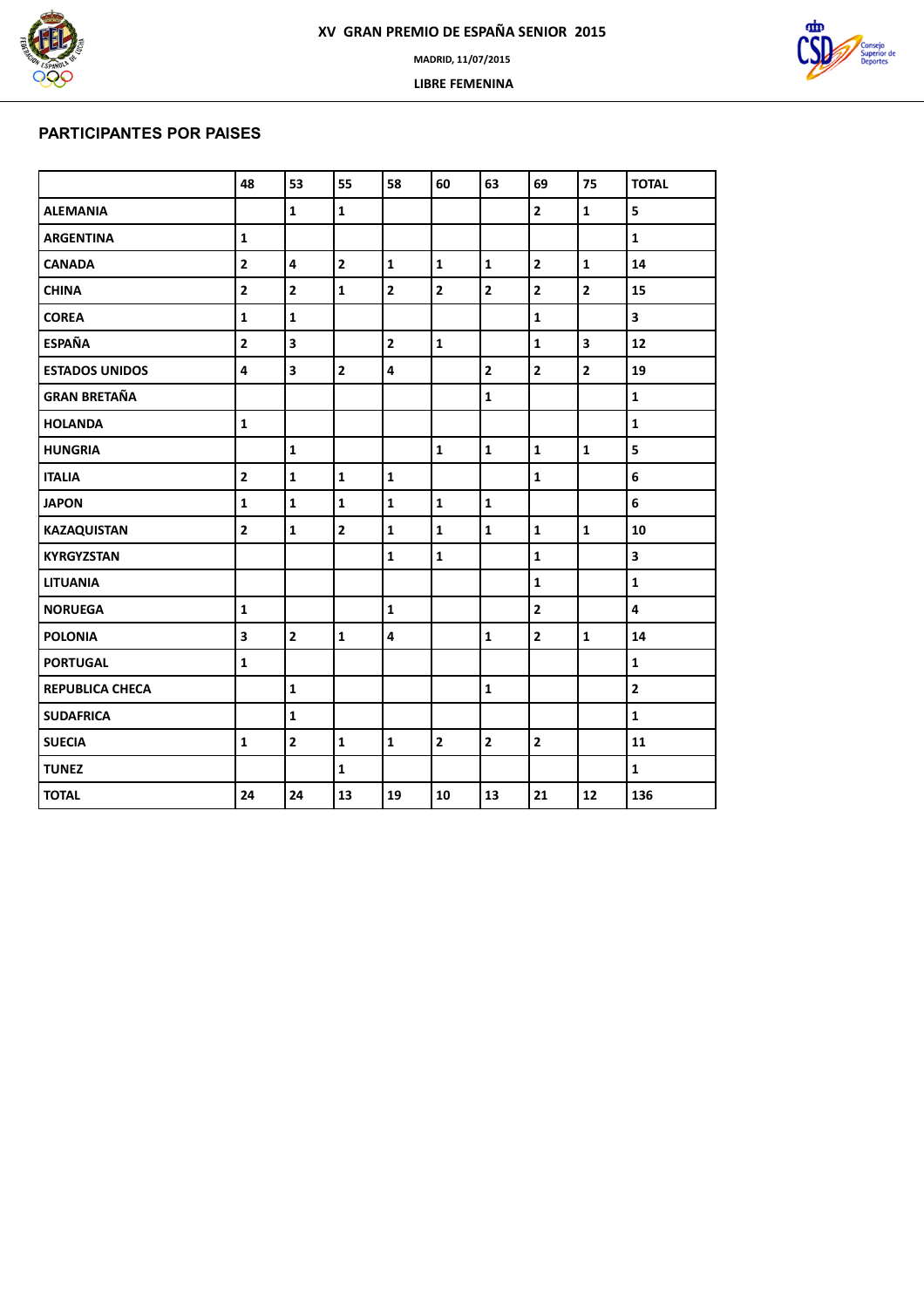



### **CATEGORIA 48 KG**

| Sorteo                   | <b>Nombre</b>             | Cod        | Pais                  |
|--------------------------|---------------------------|------------|-----------------------|
| $\mathbf{1}$             | <b>Jessica Macdonald</b>  | <b>CAN</b> | <b>CANADA</b>         |
| $\overline{\mathbf{2}}$  | Lei Chun                  | <b>CHN</b> | <b>CHINA</b>          |
| 3                        | Eleonora Abutalipova      | <b>KAZ</b> | <b>KAZAQUISTAN</b>    |
| 4                        | <b>Fujisawa Shiho</b>     | <b>JPN</b> | <b>JAPON</b>          |
| 5                        | <b>Silje Kippermes</b>    | <b>NOR</b> | <b>NORUEGA</b>        |
| 6                        | Jessica Blaszka           | <b>NED</b> | <b>HOLANDA</b>        |
| $\overline{\phantom{a}}$ | Maia Phanthadara          | <b>USA</b> | <b>ESTADOS UNIDOS</b> |
| 8                        | Iwona Matkowska           | <b>POL</b> | <b>POLONIA</b>        |
| 9                        | Claudia Cabrera           | <b>ARG</b> | <b>ARGENTINA</b>      |
| 10                       | Dominika Szynkowska       | <b>POL</b> | <b>POLONIA</b>        |
| 11                       | <b>Sarah Allen</b>        | <b>USA</b> | <b>ESTADOS UNIDOS</b> |
| 12                       | Amy Hou                   | <b>USA</b> | <b>ESTADOS UNIDOS</b> |
| 13                       | Tatyana Amanzhol          | <b>KAZ</b> | <b>KAZAQUISTAN</b>    |
| 14                       | <b>Anna Tukasiak</b>      | <b>POL</b> | <b>POLONIA</b>        |
| 15                       | <b>Eugenia Bustabad</b>   | <b>ESP</b> | <b>ESPAÑA</b>         |
| 16                       | Natasha Kramble           | <b>CAN</b> | <b>CANADA</b>         |
| 17                       | <b>Morgane Gerard</b>     | <b>ITA</b> | <b>ITALIA</b>         |
| 18                       | <b>Sun Yanan</b>          | <b>CHN</b> | <b>CHINA</b>          |
| 19                       | <b>Victoria Anthony</b>   | <b>USA</b> | <b>ESTADOS UNIDOS</b> |
| 20                       | Sara Vieitez              | <b>ESP</b> | <b>ESPAÑA</b>         |
| 21                       | Lee Yu Mi                 | <b>KOR</b> | <b>COREA</b>          |
| 22                       | Silvia Felice             | <b>ITA</b> | <b>ITALIA</b>         |
| 23                       | <b>Liliana Santos</b>     | <b>POR</b> | <b>PORTUGAL</b>       |
| 24                       | <b>Fredrika Petersson</b> | <b>SWE</b> | <b>SUECIA</b>         |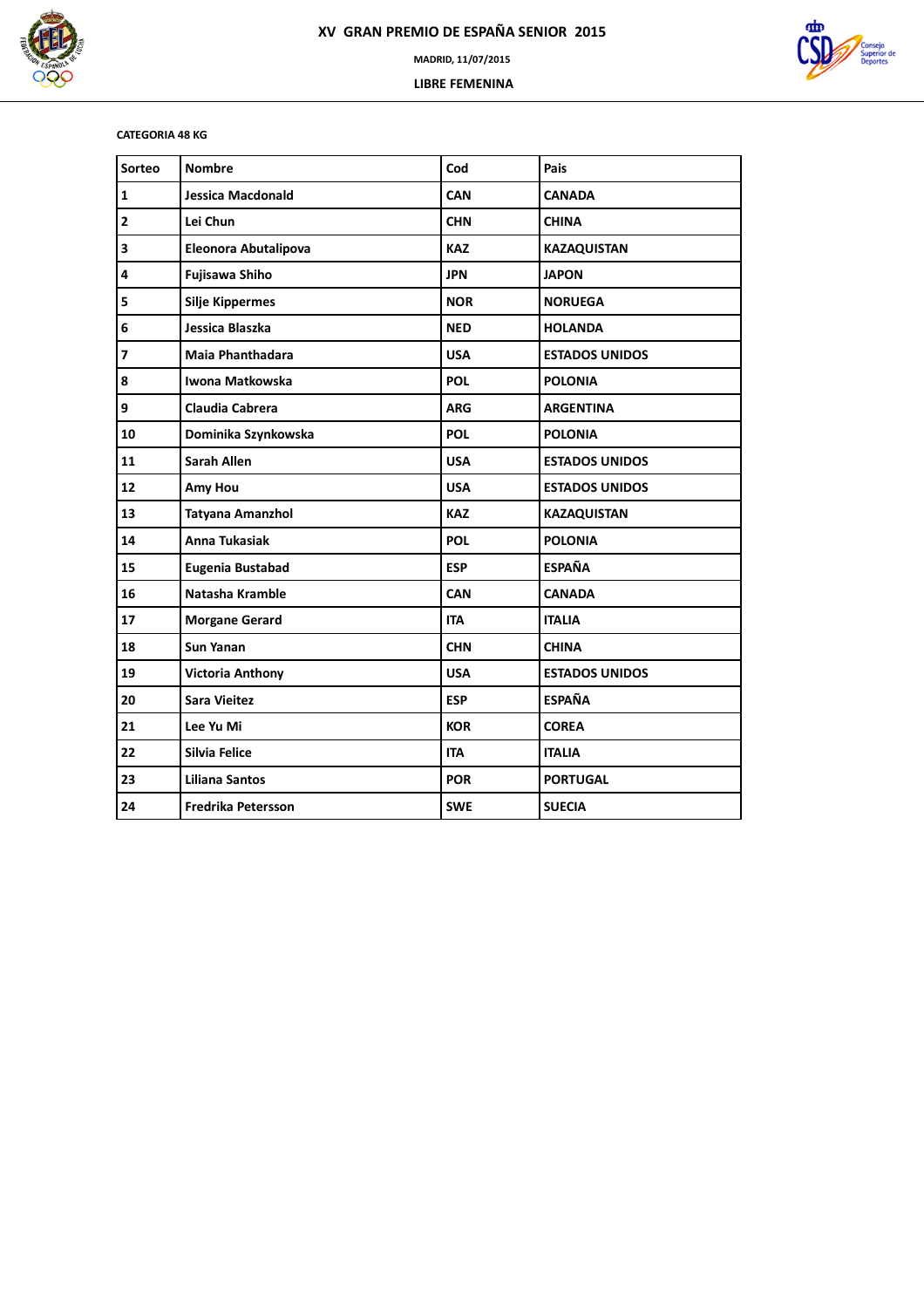



### **CATEGORIA 53 KG**

| Sorteo                  | <b>Nombre</b>              | Cod        | Pais                   |
|-------------------------|----------------------------|------------|------------------------|
| $\mathbf 1$             | <b>Karima Sanchez</b>      | <b>ESP</b> | <b>ESPAÑA</b>          |
| $\mathbf{2}$            | Lee Shin Hye               | <b>KOR</b> | <b>COREA</b>           |
| 3                       | <b>Mpho Madi</b>           | <b>RSA</b> | <b>SUDAFRICA</b>       |
| 4                       | Amy Fearnside              | <b>USA</b> | <b>ESTADOS UNIDOS</b>  |
| 5                       | <b>Aintzane Gorria</b>     | <b>ESP</b> | <b>ESPAÑA</b>          |
| 6                       | <b>Marina Rueda</b>        | <b>ESP</b> | <b>ESPAÑA</b>          |
| $\overline{\mathbf{z}}$ | Li Hui                     | <b>CHN</b> | <b>CHINA</b>           |
| 8                       | <b>Sam Stewart</b>         | <b>CAN</b> | <b>CANADA</b>          |
| 9                       | Katarzyna Krawczyk         | <b>POL</b> | <b>POLONIA</b>         |
| 10                      | <b>Brittanee Laverdure</b> | <b>CAN</b> | <b>CANADA</b>          |
| 11                      | <b>Jade Parsons</b>        | <b>CAN</b> | <b>CANADA</b>          |
| 12                      | <b>Zhong Xuechun</b>       | <b>CHN</b> | <b>CHINA</b>           |
| 13                      | <b>Irie Nanami</b>         | <b>JPN</b> | <b>JAPON</b>           |
| 14                      | <b>Mercedesz Denes</b>     | <b>HUN</b> | <b>HUNGRIA</b>         |
| 15                      | Sofia Mattsson             | <b>SWE</b> | <b>SUECIA</b>          |
| 16                      | Sofia Eriksson             | <b>SWE</b> | <b>SUECIA</b>          |
| 17                      | <b>Madison Parks</b>       | <b>CAN</b> | <b>CANADA</b>          |
| 18                      | Arianna Carieri            | <b>ITA</b> | <b>ITALIA</b>          |
| 19                      | <b>Nina Hemmer</b>         | <b>GER</b> | <b>ALEMANIA</b>        |
| 20                      | Zhuldyz Eshimova           | <b>KAZ</b> | <b>KAZAQUISTAN</b>     |
| 21                      | Lenka Hockova              | <b>CZE</b> | <b>REPUBLICA CHECA</b> |
| 22                      | Jessica Medina             | <b>USA</b> | <b>ESTADOS UNIDOS</b>  |
| 23                      | Roksana Zasina             | <b>POL</b> | <b>POLONIA</b>         |
| 24                      | <b>Michaela Hutchison</b>  | <b>USA</b> | <b>ESTADOS UNIDOS</b>  |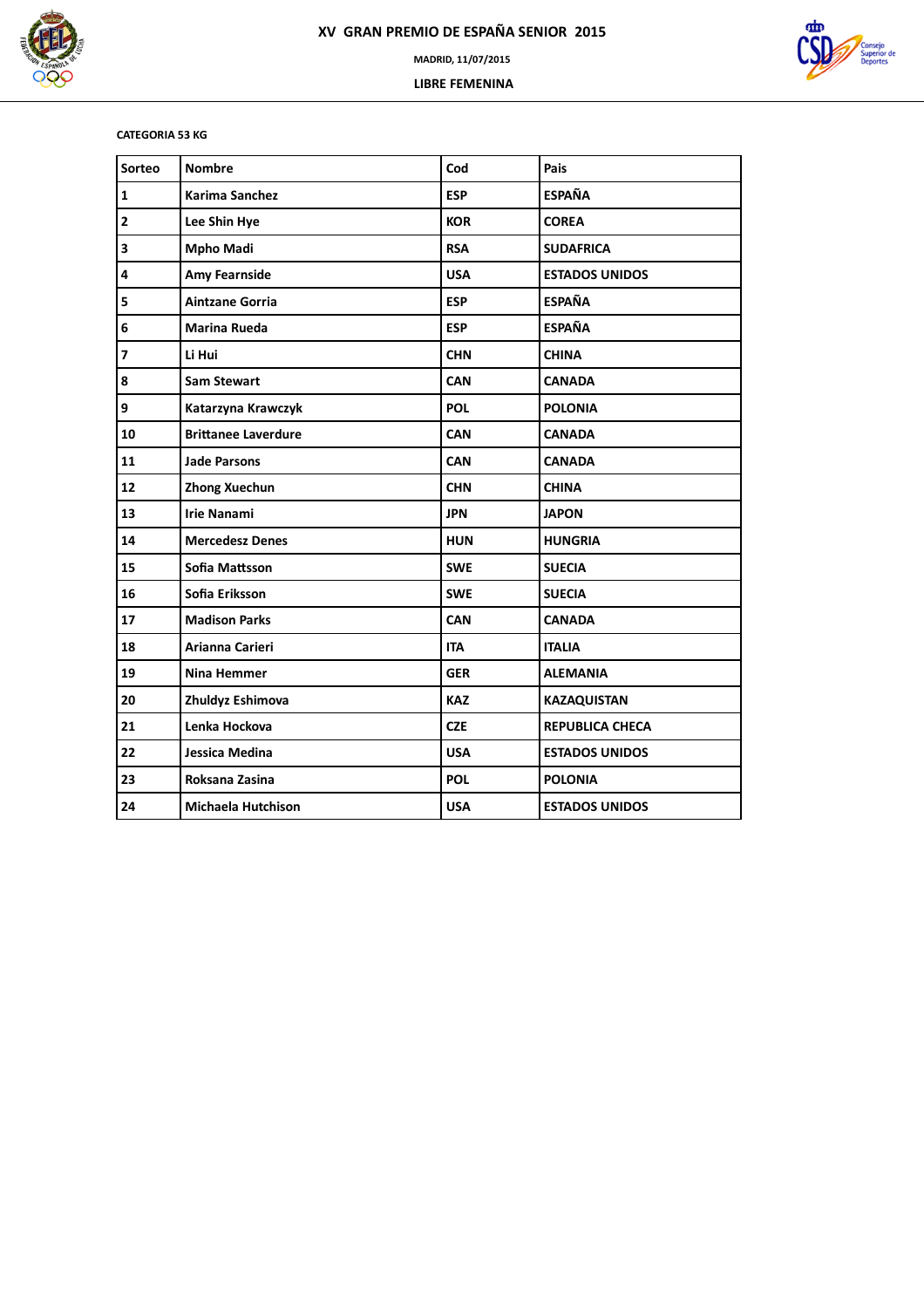



### **CATEGORIA 55 KG**

| Sorteo         | <b>Nombre</b>               | Cod        | Pais                  |
|----------------|-----------------------------|------------|-----------------------|
| $\mathbf{1}$   | <b>Carlene Sluberski</b>    | <b>USA</b> | <b>ESTADOS UNIDOS</b> |
| $\overline{2}$ | Paula Kozlow                | <b>POL</b> | <b>POLONIA</b>        |
| 3              | Pang Qianyu                 | <b>CHN</b> | <b>CHINA</b>          |
| 4              | <b>Laura Mertens</b>        | <b>GER</b> | <b>ALEMANIA</b>       |
| 5              | Amri Marwa                  | <b>TUN</b> | <b>TUNEZ</b>          |
| 6              | <b>Francesca Indelicato</b> | <b>ITA</b> | <b>ITALIA</b>         |
| $\overline{7}$ | <b>Emily Schaefer</b>       | <b>CAN</b> | <b>CANADA</b>         |
| 8              | <b>Irina Kisel</b>          | <b>KAZ</b> | <b>KAZAQUISTAN</b>    |
| 9              | <b>Helen Maroulis</b>       | <b>USA</b> | <b>ESTADOS UNIDOS</b> |
| 10             | <b>Emmy Mared</b>           | <b>SWE</b> | <b>SUECIA</b>         |
| 11             | <b>Jillian Gallays</b>      | <b>CAN</b> | <b>CANADA</b>         |
| 12             | Aizhan Ismagulova           | <b>KAZ</b> | <b>KAZAQUISTAN</b>    |
| 13             | Mochizuki Fusano            | <b>JPN</b> | <b>JAPON</b>          |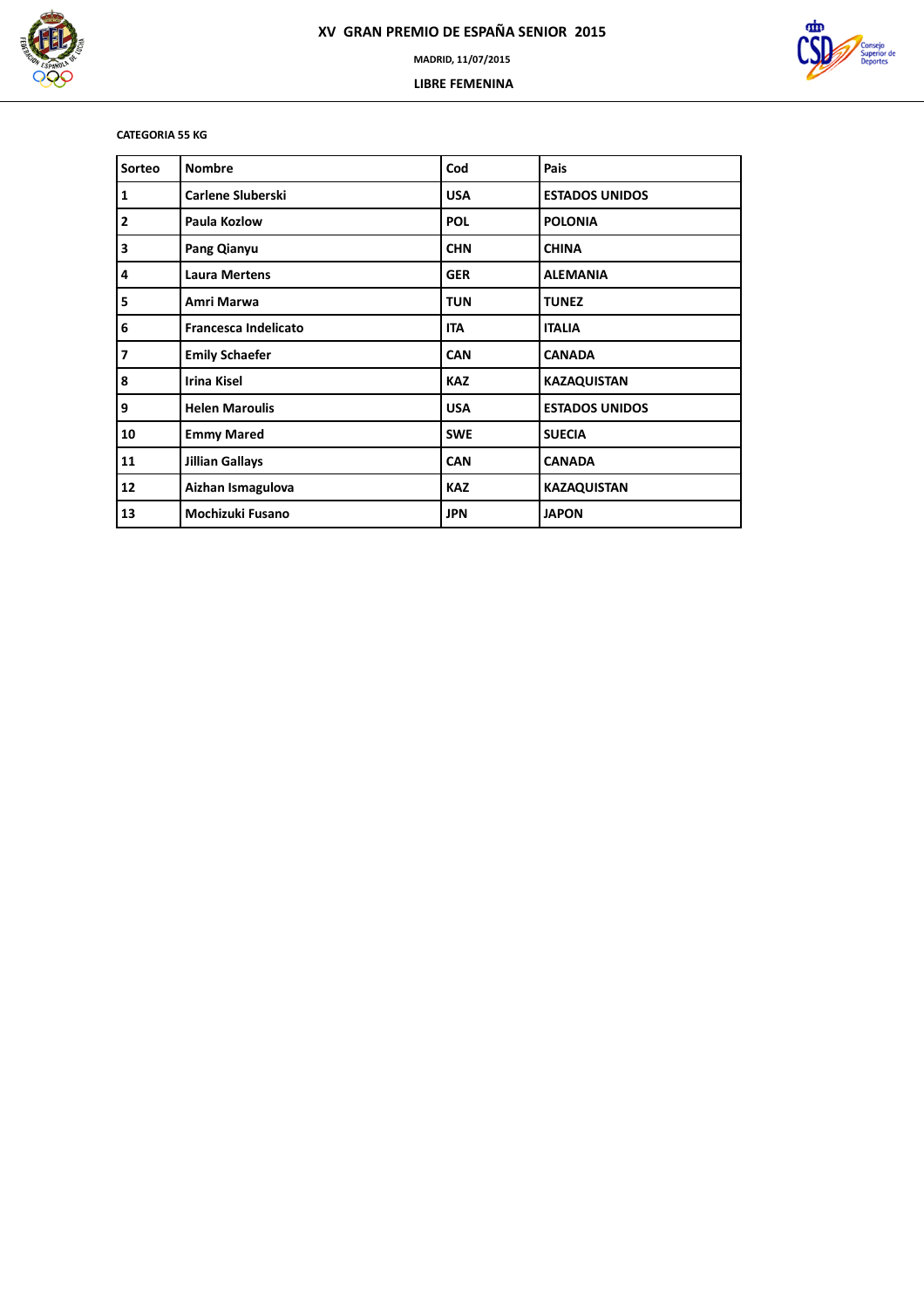



### **CATEGORIA 58 KG**

| Sorteo         | <b>Nombre</b>              | Cod        | Pais                  |
|----------------|----------------------------|------------|-----------------------|
| 1              | <b>Zhou Zhangting</b>      | <b>CHN</b> | <b>CHINA</b>          |
| $\mathbf{2}$   | <b>Grace Bullen</b>        | <b>NOR</b> | <b>NORUEGA</b>        |
| 3              | Alweksandra Wolczynska     | <b>POL</b> | <b>POLONIA</b>        |
| 4              | Li Qian                    | <b>CHN</b> | <b>CHINA</b>          |
| 5              | <b>Becka Leathers</b>      | <b>USA</b> | <b>ESTADOS UNIDOS</b> |
| 6              | <b>Kelsey Campbell</b>     | <b>USA</b> | <b>ESTADOS UNIDOS</b> |
| $\overline{7}$ | <b>Blanca Rodriguez</b>    | <b>ESP</b> | <b>ESPAÑA</b>         |
| 8              | Aiym Abdildina             | <b>KAZ</b> | <b>KAZAQUISTAN</b>    |
| 9              | <b>Jessica Brouillette</b> | CAN        | <b>CANADA</b>         |
| 10             | Aisuluu Tynybekova         | <b>KGZ</b> | <b>KYRGYZSTAN</b>     |
| 11             | Masuda Nachi               | <b>JPN</b> | <b>JAPON</b>          |
| 12             | Alli Ragan                 | <b>USA</b> | <b>ESTADOS UNIDOS</b> |
| 13             | Paulina Grabowska          | <b>POL</b> | <b>POLONIA</b>        |
| 14             | <b>Elin Nilsson</b>        | <b>SWE</b> | <b>SUECIA</b>         |
| 15             | <b>Irene Garcia</b>        | <b>ESP</b> | <b>ESPAÑA</b>         |
| 16             | Katarzyna Madrowska        | <b>POL</b> | <b>POLONIA</b>        |
| 17             | Carola Rainero             | <b>ITA</b> | <b>ITALIA</b>         |
| 18             | Anna Zwirydowska           | <b>POL</b> | <b>POLONIA</b>        |
| 19             | Kayla Miracle              | <b>USA</b> | <b>ESTADOS UNIDOS</b> |

### **CATEGORIA 60 KG**

| Sorteo         | <b>Nombre</b>               | Cod        | <b>Pais</b>        |
|----------------|-----------------------------|------------|--------------------|
| 1              | Ayaulym Kassymova           | <b>KAZ</b> | <b>KAZAQUISTAN</b> |
| $\overline{2}$ | Johanna Mattsson            | <b>SWE</b> | <b>SUECIA</b>      |
| 3              | Luo Xiaojuan                | <b>CHN</b> | <b>CHINA</b>       |
| 4              | <b>Indira Moores</b>        | <b>CAN</b> | <b>CANADA</b>      |
| 5              | <b>Marianna Sastin</b>      | <b>HUN</b> | <b>HUNGRIA</b>     |
| 6              | Sakano Yui                  | <b>JPN</b> | <b>JAPON</b>       |
| 7              | Sun Yazhen                  | <b>CHN</b> | <b>CHINA</b>       |
| 8              | <b>Therese Persson</b>      | <b>SWE</b> | <b>SUECIA</b>      |
| 9              | <b>Lidia Perez</b>          | <b>ESP</b> | <b>ESPAÑA</b>      |
| 10             | <b>Meerim Zhumanazarova</b> | <b>KGZ</b> | <b>KYRGYZSTAN</b>  |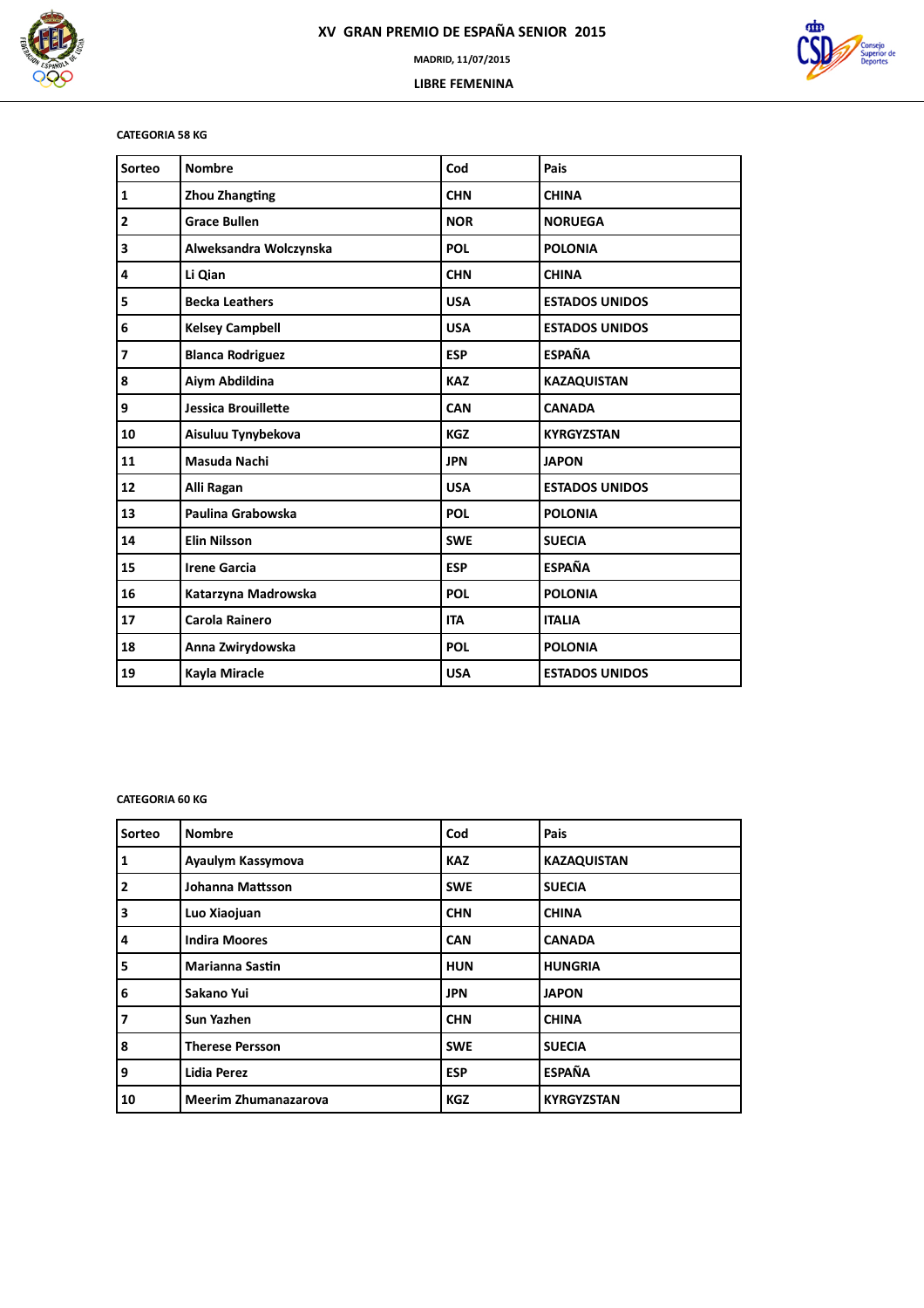



**CATEGORIA 63 KG**

| Sorteo         | <b>Nombre</b>           | Cod        | Pais                   |
|----------------|-------------------------|------------|------------------------|
| $\mathbf{1}$   | Adela Hanzliokova       | <b>CZE</b> | <b>REPUBLICA CHECA</b> |
| $\overline{2}$ | Henna Johansson         | <b>SWE</b> | <b>SUECIA</b>          |
| 3              | Xiluo Zhuoma            | <b>CHN</b> | <b>CHINA</b>           |
| 4              | Yekaterina Larionova    | <b>KAZ</b> | <b>KAZAQUISTAN</b>     |
| 5              | <b>Monika Michalik</b>  | <b>POL</b> | <b>POLONIA</b>         |
| 6              | <b>Shai Mason</b>       | <b>USA</b> | <b>ESTADOS UNIDOS</b>  |
| $\overline{7}$ | <b>Breanne Graham</b>   | <b>CAN</b> | <b>CANADA</b>          |
| 8              | Jennifer Page           | <b>USA</b> | <b>ESTADOS UNIDOS</b>  |
| 9              | <b>Chloe Spiteri</b>    | <b>GBR</b> | <b>GRAN BRETAÑA</b>    |
| 10             | <b>Gabriella Sleisz</b> | <b>HUN</b> | <b>HUNGRIA</b>         |
| 11             | Wang Xiaoqian           | <b>CHN</b> | <b>CHINA</b>           |
| 12             | Sakae Kiwa              | <b>JPN</b> | <b>JAPON</b>           |
| 13             | <b>Tilda Tarnklev</b>   | <b>SWE</b> | <b>SUECIA</b>          |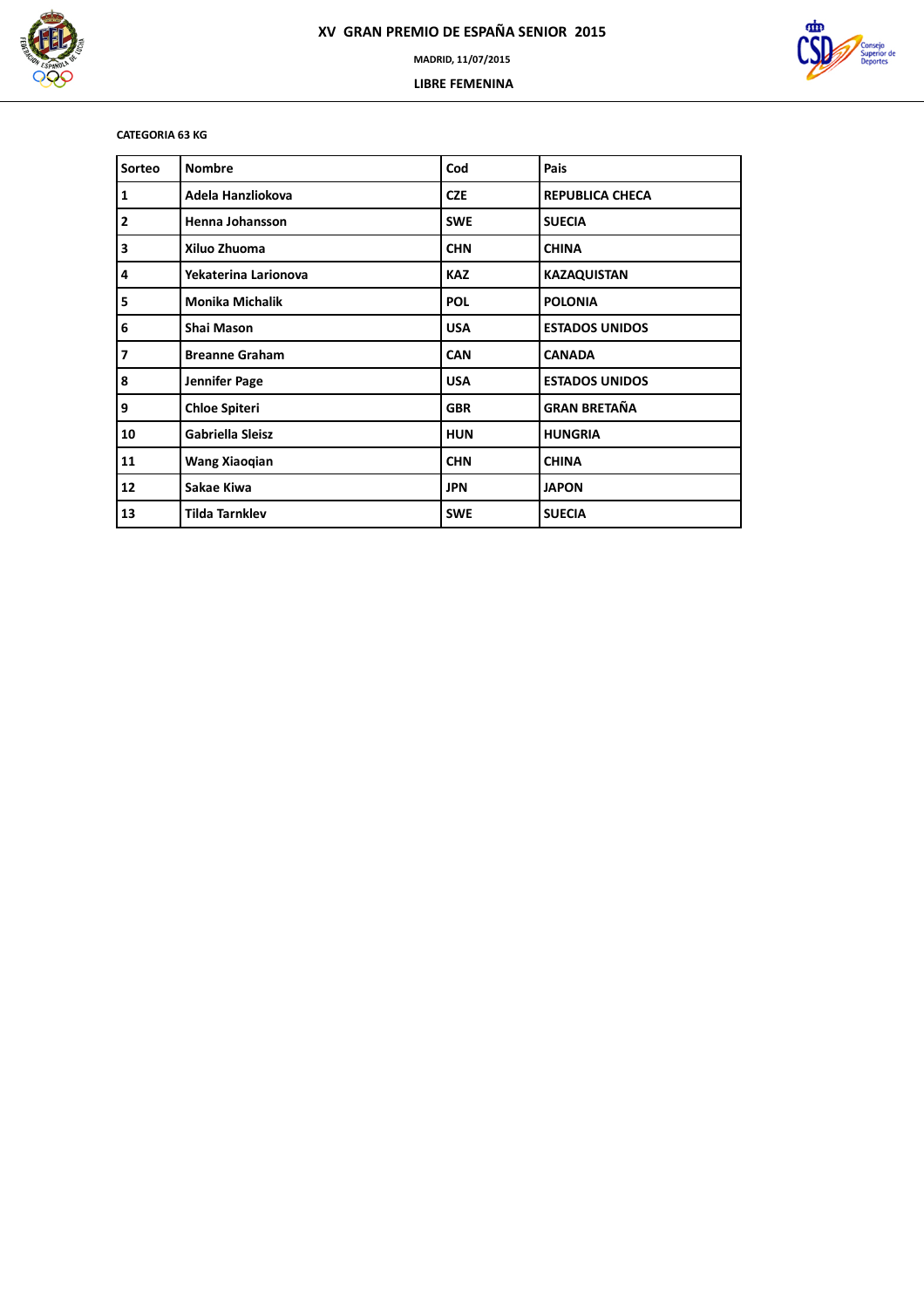



### **CATEGORIA 69 KG**

| Sorteo                  | <b>Nombre</b>              | Cod        | Pais                  |
|-------------------------|----------------------------|------------|-----------------------|
| 1                       | Natalia Strzalka           | <b>POL</b> | <b>POLONIA</b>        |
| $\mathbf{2}$            | Elena Pirozhkova           | <b>USA</b> | <b>ESTADOS UNIDOS</b> |
| 3                       | <b>Olivia Dibacco</b>      | CAN        | <b>CANADA</b>         |
| 4                       | <b>Zhou Feng</b>           | <b>CHN</b> | <b>CHINA</b>          |
| 5                       | <b>Moa Nygren</b>          | <b>SWE</b> | <b>SUECIA</b>         |
| 6                       | Dalama Caneva              | <b>ITA</b> | <b>ITALIA</b>         |
| $\overline{\mathbf{z}}$ | Ana Maria Garcia           | <b>ESP</b> | <b>ESPAÑA</b>         |
| 8                       | <b>Yang Bin</b>            | <b>CHN</b> | <b>CHINA</b>          |
| 9                       | Jeong Eun Sun              | <b>KOR</b> | <b>COREA</b>          |
| 10                      | <b>Iselin Solheim</b>      | <b>NOR</b> | <b>NORUEGA</b>        |
| 11                      | Leah Ferguson              | <b>CAN</b> | <b>CANADA</b>         |
| 12                      | <b>Signe Marie</b>         | <b>NOR</b> | <b>NORUEGA</b>        |
| 13                      | <b>Tamyra Mensah</b>       | <b>USA</b> | <b>ESTADOS UNIDOS</b> |
| 14                      | <b>Danute Domikaityte</b>  | <b>LTU</b> | <b>LITUANIA</b>       |
| 15                      | <b>Aline Focken</b>        | <b>GER</b> | <b>ALEMANIA</b>       |
| 16                      | Aiperi Medet Kyzy          | <b>KGZ</b> | <b>KYRGYZSTAN</b>     |
| 17                      | Vanessa Wilson             | <b>HUN</b> | <b>HUNGRIA</b>        |
| 18                      | <b>Fanny Gradin</b>        | <b>SWE</b> | <b>SUECIA</b>         |
| 19                      | Agnieszka Wieszczek-Kordus | <b>POL</b> | <b>POLONIA</b>        |
| 20                      | Elmira Syzdylova           | <b>KAZ</b> | <b>KAZAQUISTAN</b>    |
| 21                      | <b>Anna Schell</b>         | <b>GER</b> | <b>ALEMANIA</b>       |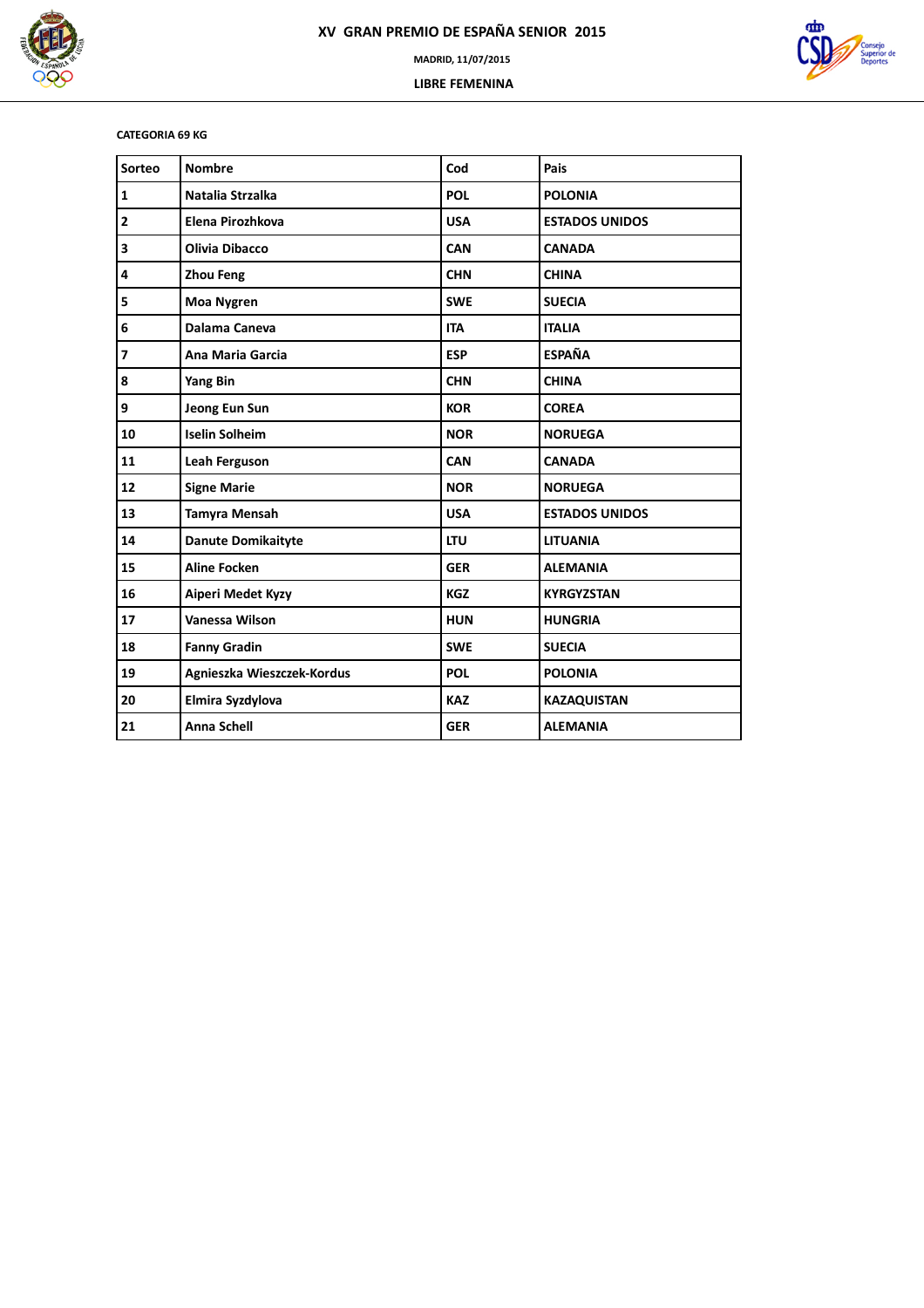



### **CATEGORIA 75 KG**

| Sorteo                  | <b>Nombre</b>                    | Cod        | Pais                  |
|-------------------------|----------------------------------|------------|-----------------------|
| $\mathbf{1}$            | <b>Erica Wiebe</b>               | <b>CAN</b> | <b>CANADA</b>         |
| $\overline{2}$          | <b>Estefania Ramirez Perdomo</b> | <b>ESP</b> | <b>ESPAÑA</b>         |
| 3                       | Zhou Qian                        | <b>CHN</b> | <b>CHINA</b>          |
| 4                       | <b>Maria Selmaier</b>            | <b>GER</b> | <b>ALEMANIA</b>       |
| 5                       | <b>Guzel Manyrova</b>            | <b>KAZ</b> | <b>KAZAQUISTAN</b>    |
| 6                       | <b>Kendall Reusing</b>           | <b>USA</b> | <b>ESTADOS UNIDOS</b> |
| $\overline{\mathbf{z}}$ | <b>Zsanett Nemeth</b>            | <b>HUN</b> | <b>HUNGRIA</b>        |
| 8                       | <b>Victoria Francis</b>          | <b>USA</b> | <b>ESTADOS UNIDOS</b> |
| 9                       | Noelia Lalin                     | <b>ESP</b> | <b>ESPAÑA</b>         |
| 10                      | <b>Maider Unda</b>               | <b>ESP</b> | <b>ESPAÑA</b>         |
| 11                      | <b>Zhang Fengliu</b>             | <b>CHN</b> | <b>CHINA</b>          |
| 12                      | Daria Osocka                     | <b>POL</b> | <b>POLONIA</b>        |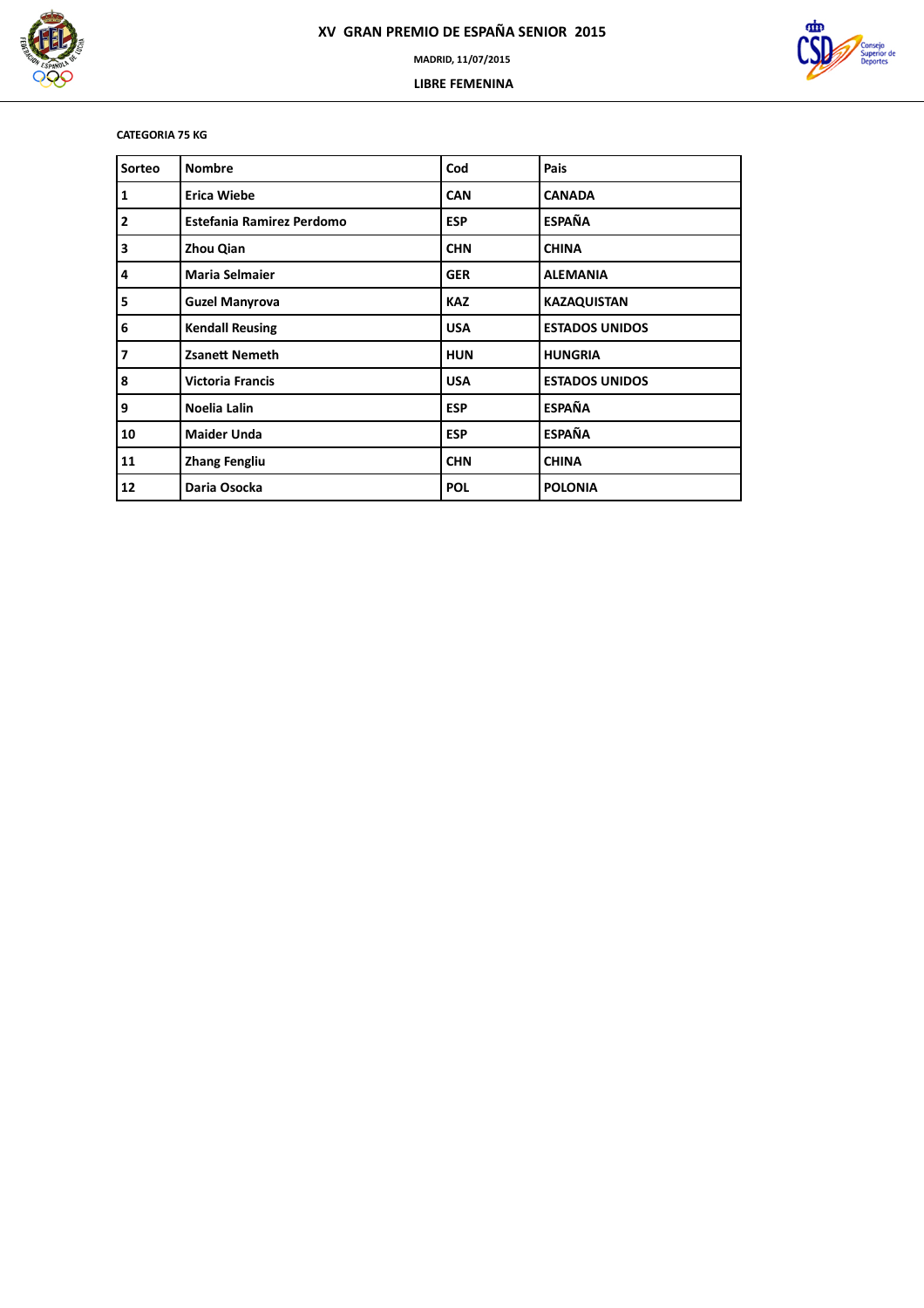

**USA 10 4**

**ST**

 $\mathsf I$ 

**KOR 5 1**

**PP**

**KAZ 0 0**

**VF**

### **XV GRAN PREMIO DE ESPAÑA SENIOR 2015**

**MADRID, 11/07/2015**

 **LIBRE FEMENINA**







| Pos | Luchador               | Pais       |
|-----|------------------------|------------|
| 1   | Sun Yanan              | CHN        |
| 2   | Lei Chun               | CHN        |
| 3   | Victoria Anthony       | <b>USA</b> |
| 3   | Jessica Macdonald      | CAN        |
| 5   | Tatyana Amanzhol       | KAZ        |
| 5   | Iwona Matkowska        | POL        |
| 7   | Dominika Szynkowska    | POL        |
| 8   | Lee Yu Mi              | <b>KOR</b> |
| 9   | Jessica Blaszka        | <b>NED</b> |
| 10  | Fredrika Petersson     | <b>SWE</b> |
| 11  | Eleonora Abutalipova   | KA7        |
| 12  | Natasha Kramble        | CAN        |
| 13  | Sarah Allen            | <b>USA</b> |
| 14  | Fujisawa Shiho         | <b>JPN</b> |
| 15  | Claudia Cabrera        | <b>ARG</b> |
| 16  | Amy Hou                | <b>USA</b> |
| 17  | Eugenia Bustabad       | <b>ESP</b> |
| 18  | Liliana Santos         | <b>POR</b> |
| 19  | <b>Silje Kippermes</b> | <b>NOR</b> |
| 20  | Anna Tukasiak          | POL        |
| 21  | Maia Phanthadara       | <b>USA</b> |
| 22  | Sara Vieitez           | <b>ESP</b> |
| 23  | Silvia Felice          | <b>ITA</b> |
| 24  | <b>Morgane Gerard</b>  | <b>ITA</b> |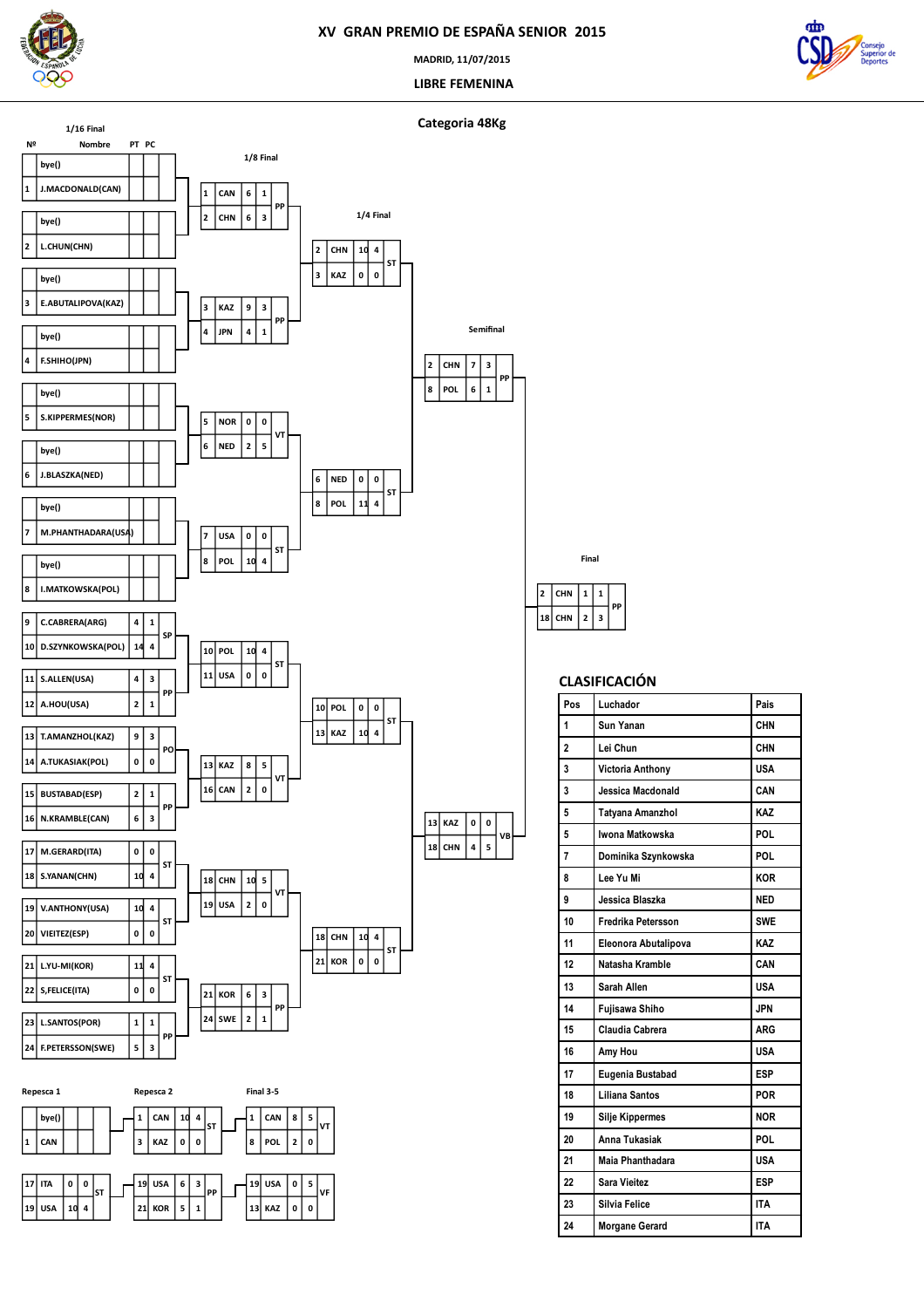

**JPN 4 5**

**CHN 12 4**

**KAZ 0 0**

### **XV GRAN PREMIO DE ESPAÑA SENIOR 2015**

**MADRID, 11/07/2015**

 **LIBRE FEMENINA**

 **SWE CHN**

 **0 3 PO**

**CLASIFICACIÓN**

**Pos Luchador Pais Li Hui CHN Sofia Mattsson SWE Zhong Xuechun CHN Karima Sanchez ESP Zhuldyz Eshimova KAZ Sam Stewart CAN Irie Nanami JPN Jessica Medina USA Marina Rueda ESP Amy Fearnside USA Madison Parks CAN Katarzyna Krawczyk POL Roksana Zasina POL Lee Shin Hye KOR Arianna Carieri ITA Lenka Hockova CZE Michaela Hutchison USA Jade Parsons CAN Mpho Madi RSA Nina Hemmer GER Mercedesz Denes HUN Brittanee Laverdure CAN Aintzane Gorria ESP Sofia Eriksson SWE** 

**Final**



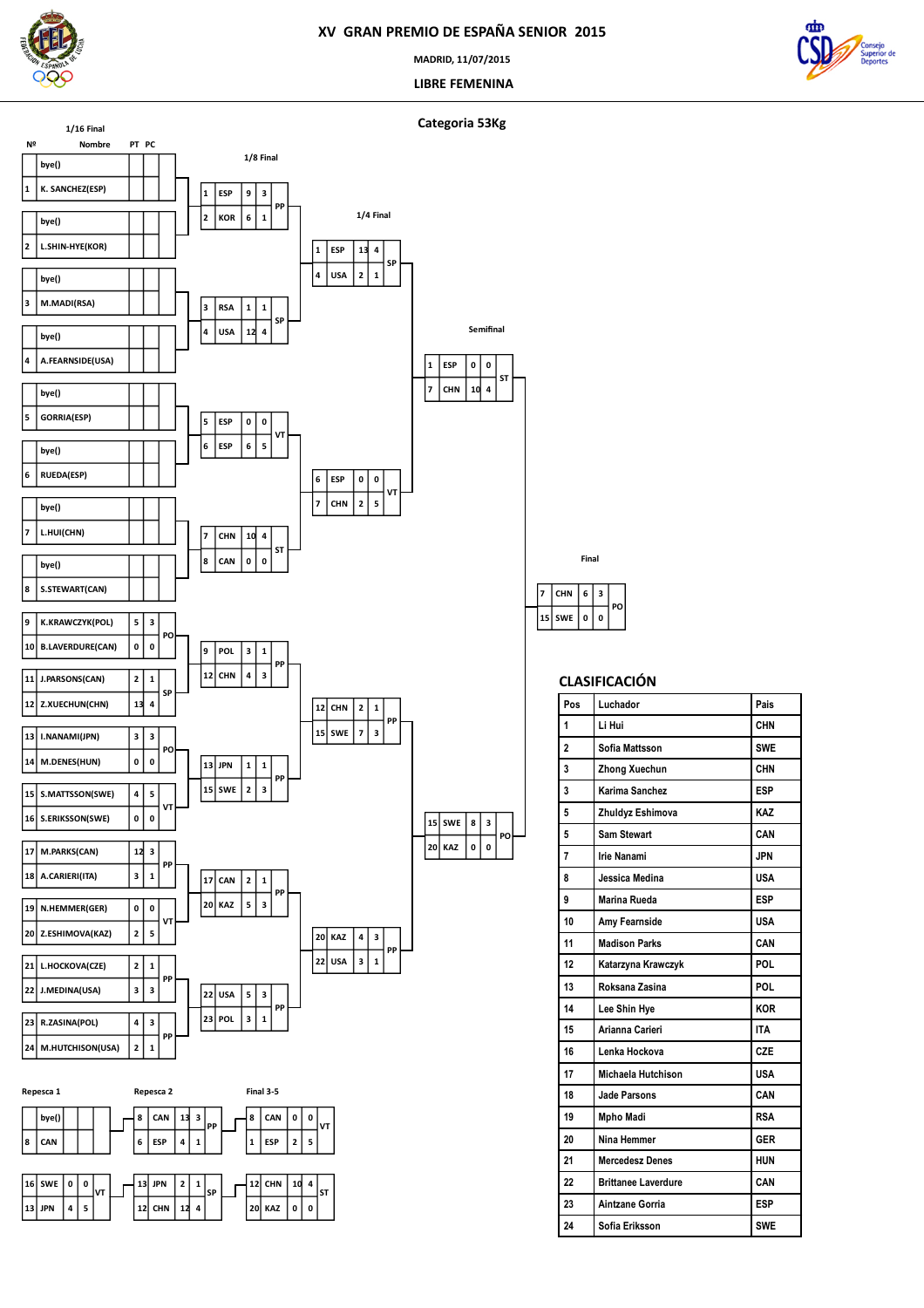

**MADRID, 11/07/2015**

 **LIBRE FEMENINA**



### **Categoria 55Kg**





|   |            | Final |   |    |
|---|------------|-------|---|----|
| 1 | <b>USA</b> | 0     | 0 |    |
|   | <b>USA</b> | 1d    | 4 | ST |

| Pos | Luchador              | Pais       |
|-----|-----------------------|------------|
| 1   | <b>Helen Maroulis</b> | USA        |
| 2   | Carlene Sluberski     | USA        |
| 3   | Jillian Gallays       | CAN        |
| 3   | Pang Qianyu           | <b>CHN</b> |
| 5   | Irina Kisel           | KAZ        |
| 5   | Paula Kozlow          | POL.       |
| 7   | Amri Marwa            | <b>TUN</b> |
| 8   | Mochizuki Fusano      | <b>JPN</b> |
| 9   | Francesca Indelicato  | <b>ITA</b> |
| 10  | <b>Emily Schaefer</b> | CAN        |
| 11  | Aizhan Ismagulova     | KAZ        |
| 12  | <b>Laura Mertens</b>  | <b>GER</b> |
| 13  | <b>Emmy Mared</b>     | <b>SWE</b> |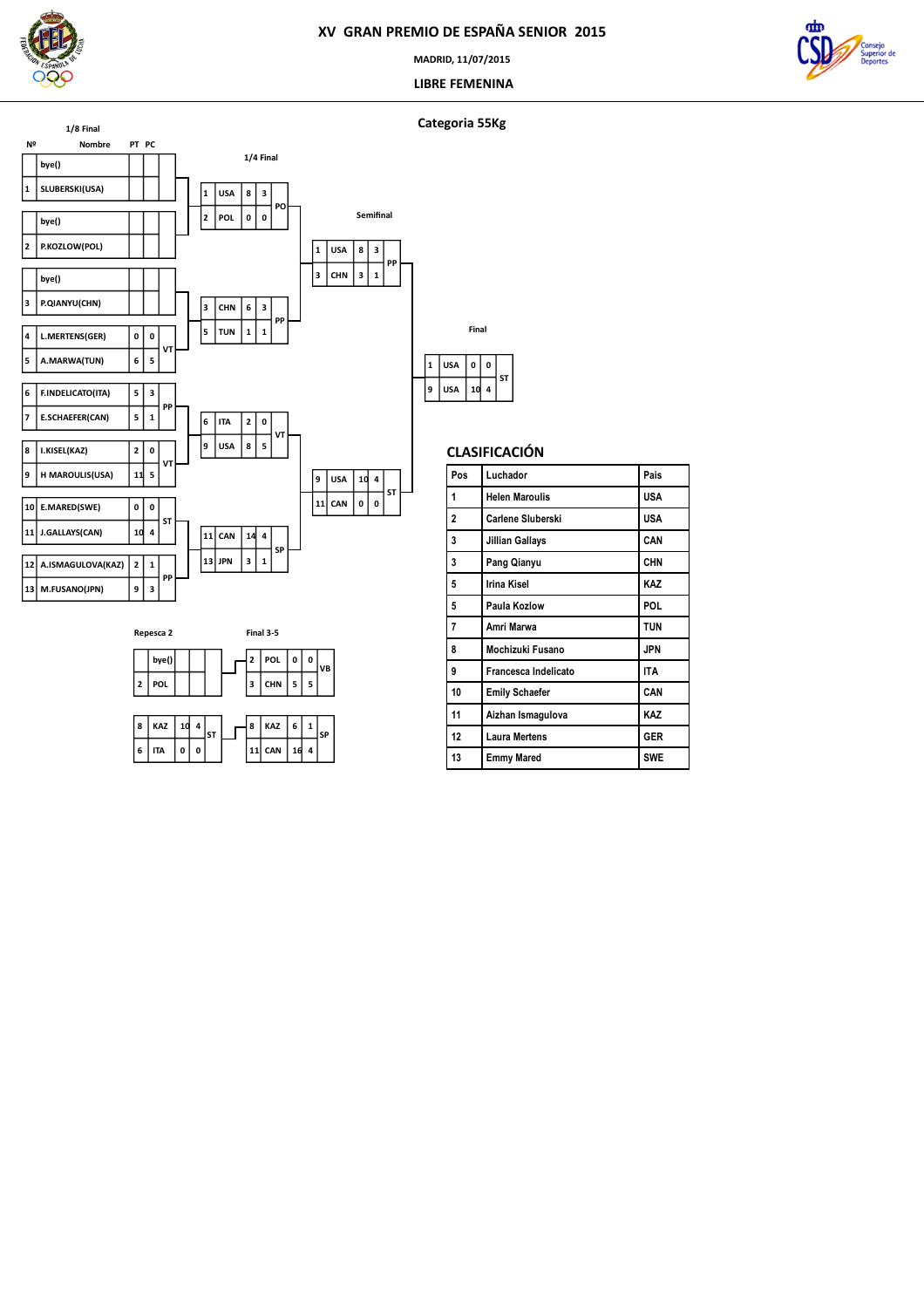

**MADRID, 11/07/2015**

 **LIBRE FEMENINA**









**POL**

**bye() CAN**



**PP**

| Pos            | Luchador                | Pais       |
|----------------|-------------------------|------------|
| 1              | Li Qian                 | <b>CHN</b> |
| $\overline{a}$ | Aisuluu Tynybekova      | <b>KGZ</b> |
| 3              | Alli Ragan              | <b>USA</b> |
| 3              | Zhou Zhangting          | CHN        |
| 5              | Paulina Grabowska       | POL        |
| 5              | Aiym Abdildina          | KA7        |
| 7              | Kayla Miracle           | <b>USA</b> |
| 8              | Irene Garcia            | <b>FSP</b> |
| 9              | Katarzyna Madrowska     | POL        |
| 10             | <b>Kelsey Campbell</b>  | <b>USA</b> |
| 11             | Carola Rainero          | <b>ITA</b> |
| 12             | Anna Zwirydowska        | POL        |
| 13             | <b>Becka Leathers</b>   | <b>USA</b> |
| 14             | Alweksandra Wolczynska  | POL        |
| 15             | <b>Elin Nilsson</b>     | <b>SWE</b> |
| 16             | <b>Grace Bullen</b>     | <b>NOR</b> |
| 17             | Masuda Nachi            | <b>JPN</b> |
| 18             | <b>Blanca Rodriguez</b> | <b>ESP</b> |
| 19             | Jessica Brouillette     | CAN        |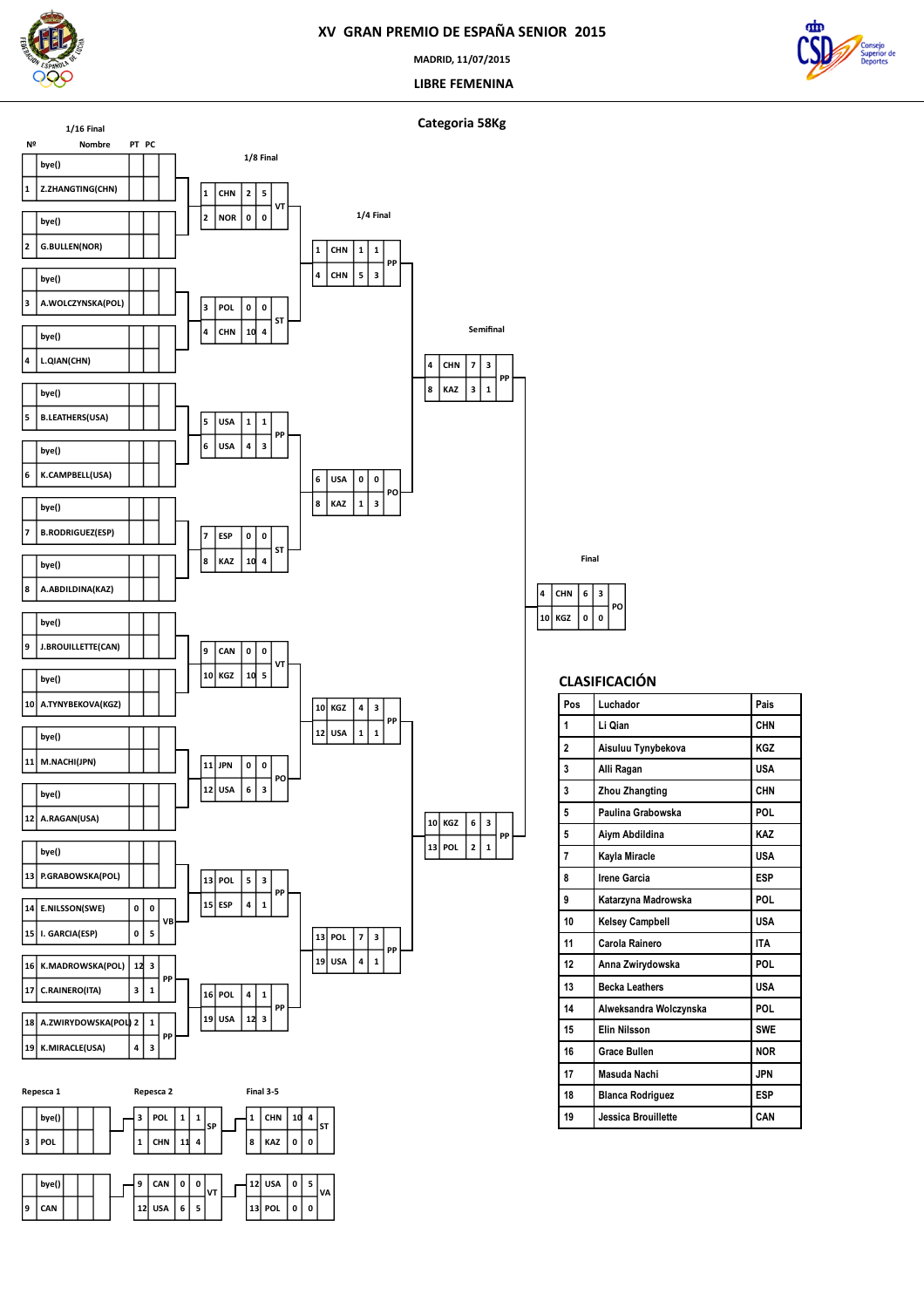

**MADRID, 11/07/2015**

 **LIBRE FEMENINA**



### **Categoria 60Kg**





|   | bve() |  |  | 6 | JPN        |   |  |
|---|-------|--|--|---|------------|---|--|
| 6 | JPN   |  |  |   | <b>CHN</b> | з |  |

| ٦ | CHN        | 4 | 1 | PP |
|---|------------|---|---|----|
| 5 | <b>HUN</b> | 5 | 3 |    |
|   |            |   |   |    |

**Final**

| Pos            | Luchador                    | Pais       |
|----------------|-----------------------------|------------|
| 1              | Marianna Sastin             | <b>HUN</b> |
| $\overline{2}$ | Luo Xiaojuan                | <b>CHN</b> |
| 3              | Sun Yazhen                  | <b>CHN</b> |
| 3              | Johanna Mattsson            | <b>SWE</b> |
| 5              | Sakano Yui                  | <b>JPN</b> |
| 5              | <b>Indira Moores</b>        | CAN        |
| $\overline{7}$ | <b>Meerim Zhumanazarova</b> | <b>KGZ</b> |
| 8              | <b>Therese Persson</b>      | <b>SWE</b> |
| 9              | <b>Lidia Perez</b>          | <b>ESP</b> |
| 10             | Ayaulym Kassymova           | KAZ        |
|                |                             |            |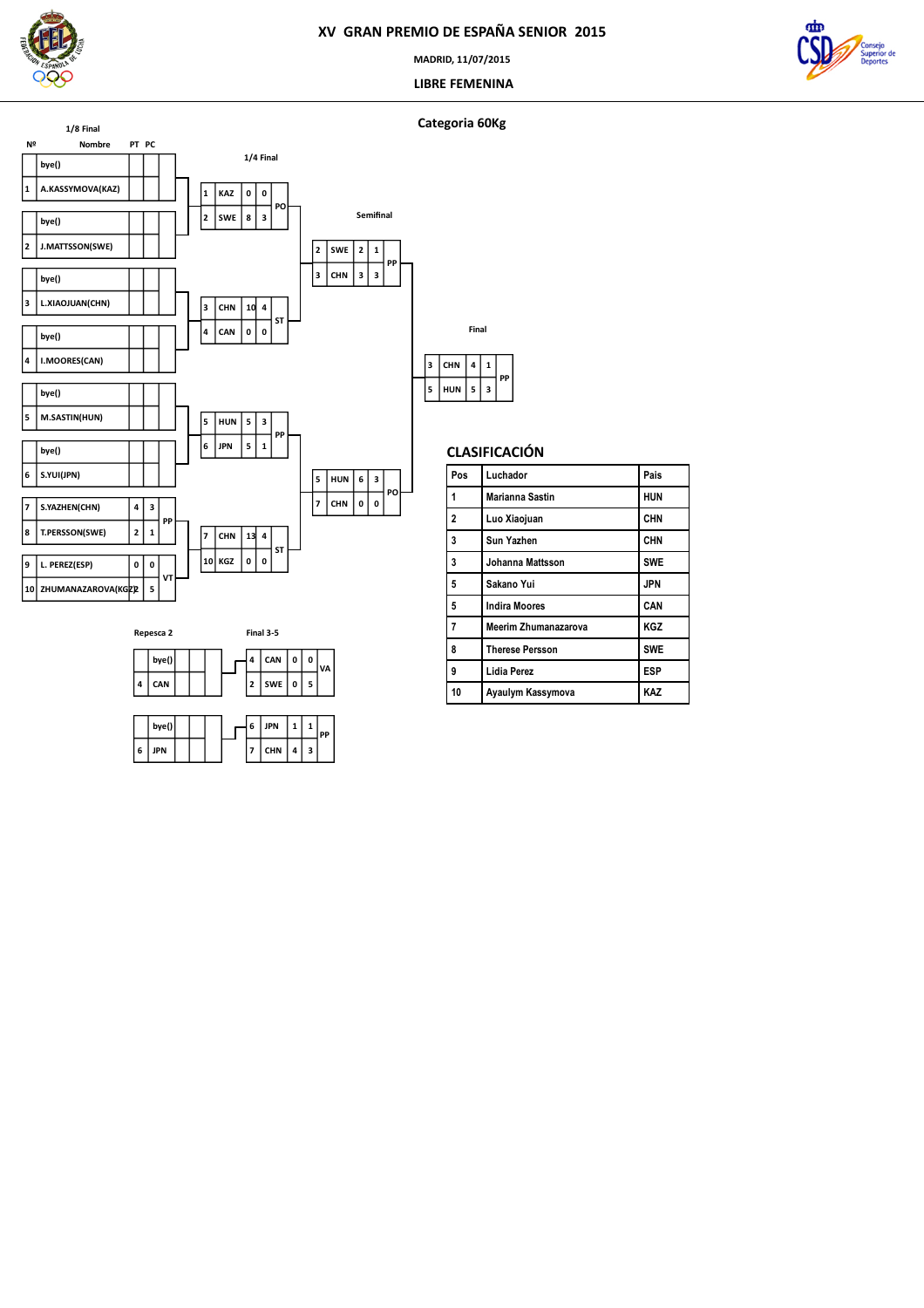

**MADRID, 11/07/2015**

 **LIBRE FEMENINA**



### **Categoria 63Kg**





|   |            | Final |   |    |
|---|------------|-------|---|----|
| 2 | <b>SWE</b> | 1d    | 4 | ST |
| 8 | <b>USA</b> | 0     | 0 |    |



| Pos | Luchador              | Pais       |
|-----|-----------------------|------------|
| 1   | Henna Johansson       | <b>SWE</b> |
| 2   | Jennifer Page         | USA        |
| 3   | Wang Xiaoqian         | <b>CHN</b> |
| 3   | Xiluo Zhuoma          | <b>CHN</b> |
| 5   | Shai Mason            | <b>USA</b> |
| 5   | Adela Hanzliokova     | <b>CZE</b> |
| 7   | Sakae Kiwa            | JPN        |
| 8   | Monika Michalik       | POL.       |
| 9   | Yekaterina Larionova  | KAZ        |
| 10  | <b>Chloe Spiteri</b>  | <b>GBR</b> |
| 11  | Gabriella Sleisz      | <b>HUN</b> |
| 12  | <b>Tilda Tarnklev</b> | <b>SWE</b> |
| 13  | <b>Breanne Graham</b> | CAN        |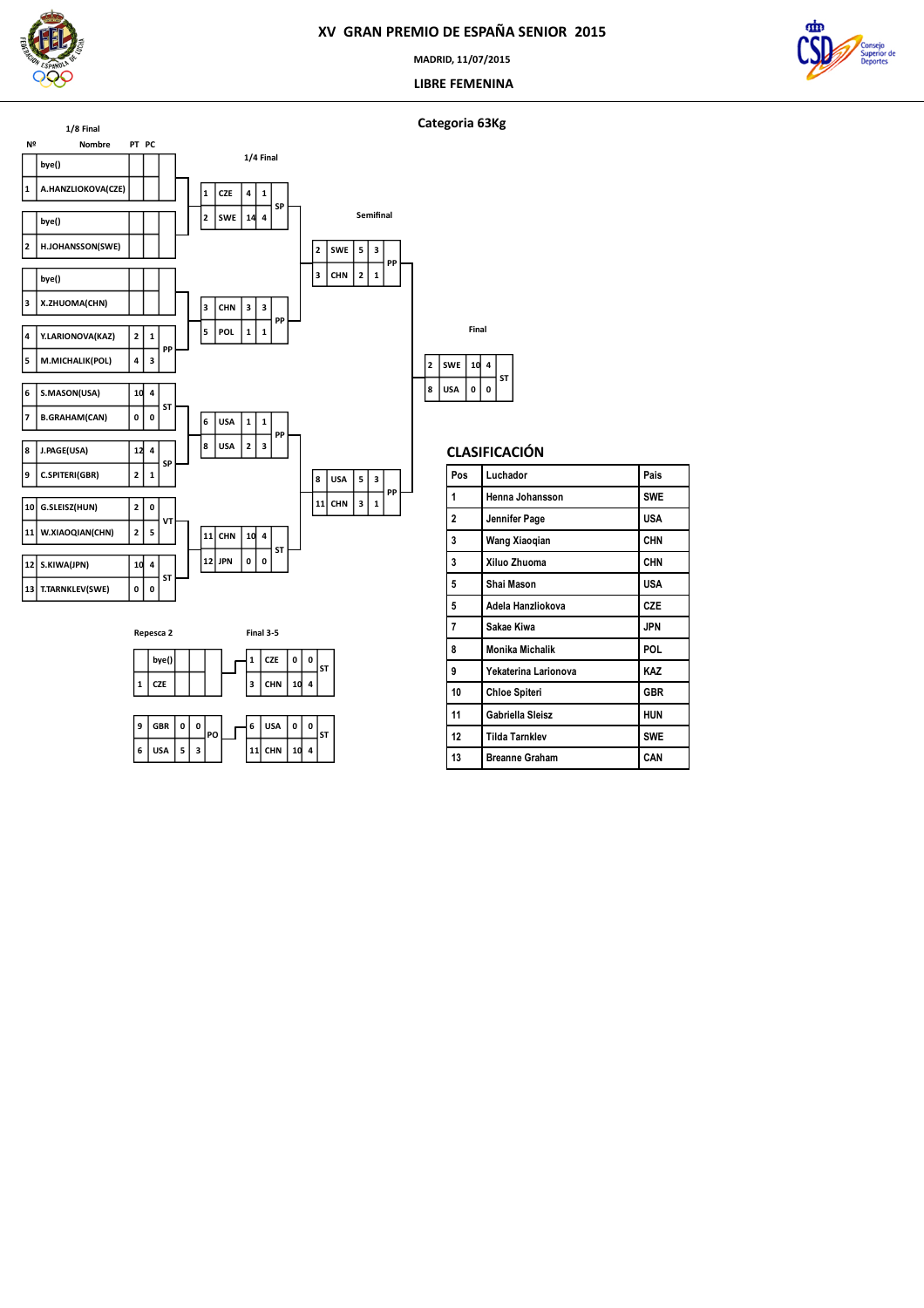

 **N.STRZALKA(POL) bye()**

**1/16 Final**

**bye()**

**E.PIROZHKOVA(USA)**

 **O.DIBACCO(CAN) bye()**

 **Z.FENG(CHN) bye()**

 **M.NYGREN(SWE) bye()**

 **D.CANEVA(ITA) bye()**

> **GARCIA(ESP) bye()**

 **J.EUN-SUN(KOR) bye()**

 **I.SOLHEIM(NOR) bye()**

 **L.FERGUSON(CAN) bye()**

 **T.MENSAH(USA) S.MARIE(NOR)**

 **A.FOCKEN(GER) D.DOMOKAITYTE(LTU)**

**A.KYZY(KGZ)**

 **NOR KOR**

 **USA CAN**

 **HUN GER**

 $|2|5$  **0 VT**

 **3 1 PP**

 $\vert$ 13 $\vert$  USA **NOR**

 **5 0 VT**

**PP**

 **GER USA**

 **1 3 PP**

 $1 \mid 1$  **3 PP**

 **4 0 ST**

**0**

 **Y.BIN(CHN) bye()**

### **XV GRAN PREMIO DE ESPAÑA SENIOR 2015**

**MADRID, 11/07/2015**

 **LIBRE FEMENINA**

 **0 3 PO**

**Semifinal**





 **USA CHN 0 4 ST Final**

| Pos            | Luchador                   | Pais       |
|----------------|----------------------------|------------|
| 1              | Zhou Feng                  | CHN        |
| $\overline{a}$ | Tamyra Mensah              | <b>USA</b> |
| 3              | Leah Ferguson              | CAN        |
| 3              | Elena Pirozhkova           | <b>USA</b> |
| 5              | <b>Aline Focken</b>        | <b>GER</b> |
| 5              | Yang Bin                   | CHN        |
| 7              | Agnieszka Wieszczek-Kordus | POL        |
| 8              | <b>Iselin Solheim</b>      | <b>NOR</b> |
| 9              | Elmira Syzdylova           | KA7        |
| 10             | Vanessa Wilson             | <b>HUN</b> |
| 11             | Dalama Caneva              | <b>ITA</b> |
| 12             | Moa Nygren                 | <b>SWE</b> |
| 13             | <b>Anna Schell</b>         | <b>GFR</b> |
| 14             | <b>Fanny Gradin</b>        | <b>SWE</b> |
| 15             | Jeong Eun Sun              | <b>KOR</b> |
| 16             | Aiperi Medet Kyzy          | KGZ        |
| 17             | Ana Maria Garcia           | ESP        |
| 18             | Danute Domikaityte         | LTU        |
| 19             | Natalia Strzalka           | POL        |
| 20             | Olivia Dibacco             | CAN        |
| 21             | <b>Signe Marie</b>         | <b>NOR</b> |

| Pos            | Luchador                   | Pais       |
|----------------|----------------------------|------------|
| 1              | Zhou Feng                  | <b>CHN</b> |
| $\overline{a}$ | Tamyra Mensah              | <b>USA</b> |
| 3              | Leah Ferguson              | CAN        |
| 3              | Elena Pirozhkova           | <b>USA</b> |
| 5              | <b>Aline Focken</b>        | <b>GER</b> |
| 5              | Yang Bin                   | <b>CHN</b> |
| 7              | Agnieszka Wieszczek-Kordus | POL        |
| 8              | <b>Iselin Solheim</b>      | <b>NOR</b> |
| 9              | Elmira Syzdylova           | KA7        |
| 10             | Vanessa Wilson             | <b>HUN</b> |
| 11             | Dalama Caneva              | <b>ITA</b> |
| 12             | Moa Nygren                 | <b>SWF</b> |
| 13             | Anna Schell                | <b>GER</b> |
| 14             | <b>Fanny Gradin</b>        | <b>SWE</b> |
| 15             | Jeong Eun Sun              | <b>KOR</b> |
| 16             | Aiperi Medet Kyzy          | KGZ        |
| 17             | Ana Maria Garcia           | <b>ESP</b> |
| 18             | <b>Danute Domikaityte</b>  | LTU        |
| 19             | Natalia Strzalka           | POL        |
| 20             | Olivia Dibacco             | CAN        |
| 04             | Ciana Maria                | םחו        |